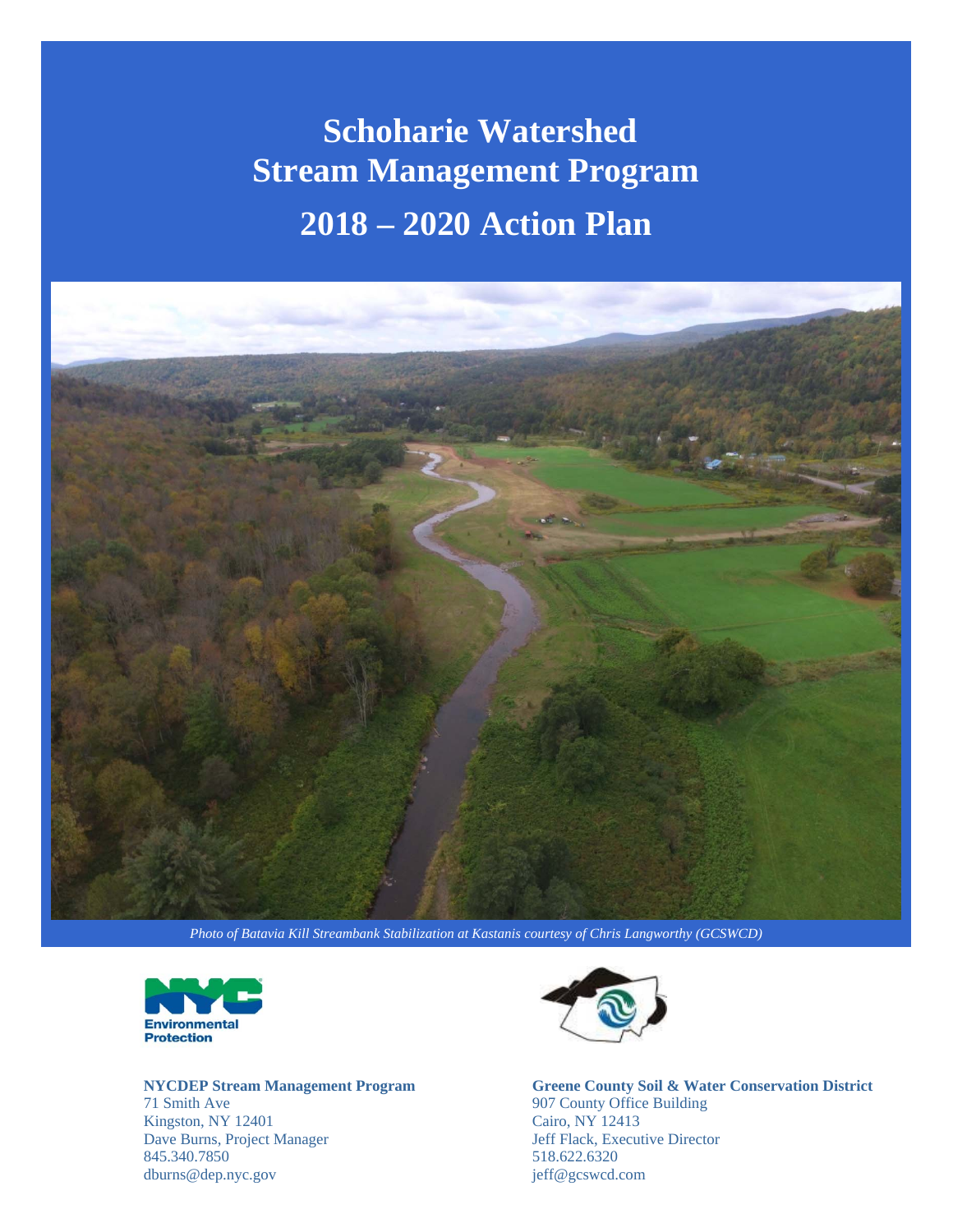Greene County Soil & Water Conservation District 907 County Office Building, Cairo NY 12413 Phone (518) 622-3620 Fax (518) 622-0344



To: David Burns, Project Manager, NYCDEP

From: Jeff Flack, Executive Director, GCSWCD

Date: May 15, 2018

Re: Schoharie Watershed Stream Management Program 2018-2020 Action Plan

The Greene County Soil and Water Conservation District (GCSWCD) and the NYC Department of Environmental Protection (DEP) have collaborated with the Schoharie Watershed Advisory Committee (SWAC) to develop the 2018 – 2020 Action Plan. The Action Plan provides the Schoharie Watershed Stream Management Program's activities, projects and programs that are planned for 2018-2020 as well as program accomplishments.

The Action Plan is divided into key programmatic areas:

- A. Protecting and Enhancing Stream Stability and Water Quality
- B. Floodplain Management and Planning
- C. Highway and Infrastructure Management in Conjunction with Streams
- D. Assisting Streamside Landowners (Public and Private)
- E. Protecting and Enhancing Aquatic and Riparian Habitat
- F. Enhancing Public Access to Streams

The Action Plan is updated and revised annually. This plan will be implemented from May 2018 – May 2020.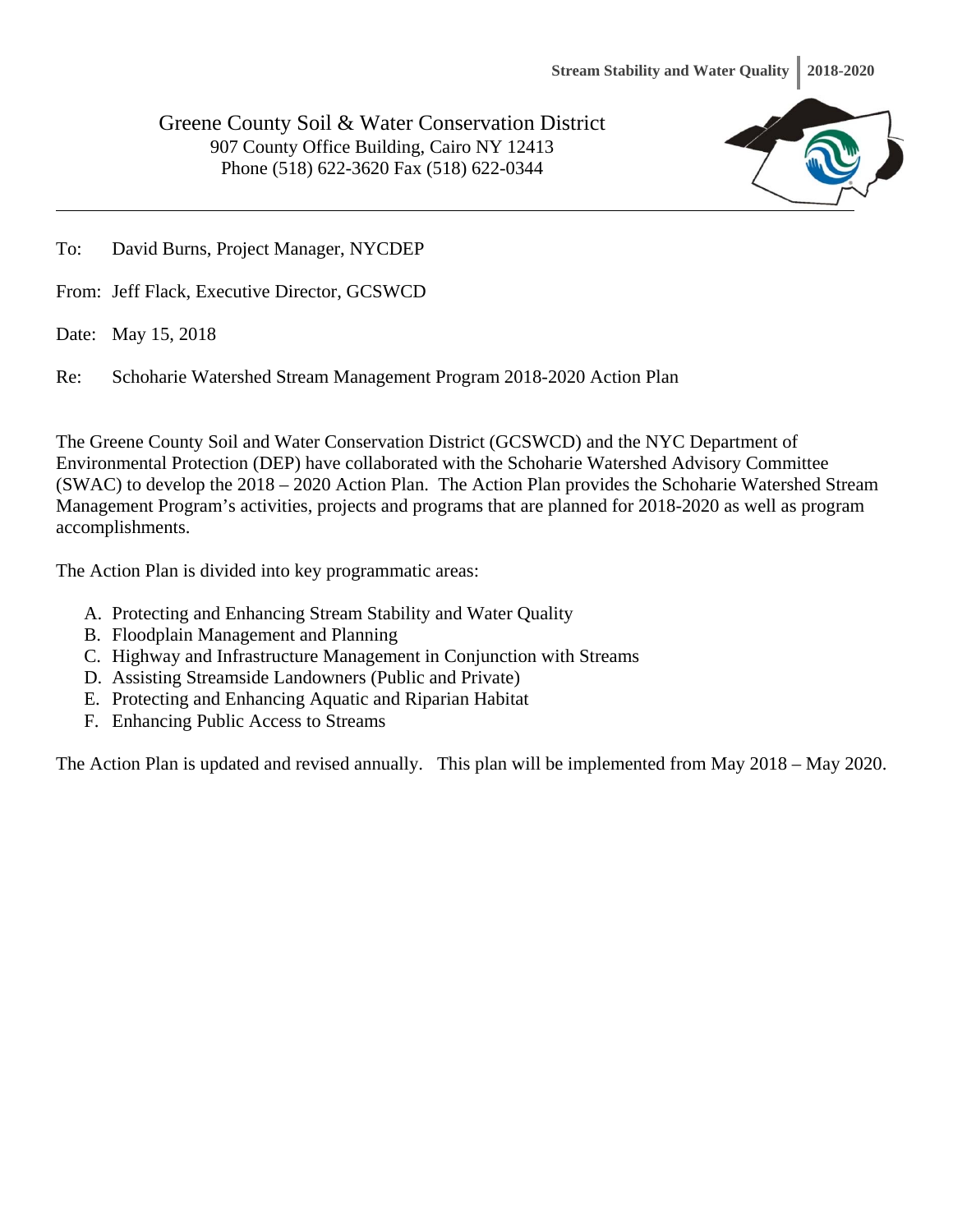# **Schoharie Watershed Stream Management Program 2018-2020 Action Plan**

# **Purpose**

This Action Plan identifies stream management goals, presents a subset of stream management plan recommendations and identifies current implementation initiatives by the Schoharie Watershed Stream Management Program for the period 2018-2020. The Action Plan also provides the current status or progress of each action item.

How to read this document: The Action Plan is organized around key programmatic areas. For each topic area, a list of recommendations, derived from Stream Management Plans and program staff, are provided in *italicized text*. Following the recommendations, the ongoing projects, programs and activities, including those that are funded through the Stream Management Implementation Program (SMIP), are listed.

# **Background**

The Schoharie Watershed Stream Management Program (SWSMP) was established in a partnership between the Greene County Soil & Water Conservation District (GCSWCD) and NYC Department of Environmental Protection (DEP) in 1997 as part of the Filtration Avoidance Determination (FAD) issued to DEP by the Environmental Protection Agency. Stream Management Plans have been completed for each major river corridor in the Schoharie Watershed and each plan includes a set of general recommendations, and project specific recommendations, which provide a "road map" for improved stream and floodplain management. In addition to supporting the FAD, many SWSMP projects also targeted reductions to in-stream sources of suspended sediments as part of DEP's Shandaken Tunnel State Pollution Discharge Elimination System (SPEDES) permit established in September 2006. The SWSMP seeks to advance state-of-the-art watershed management projects, policies and programs to improve and protect the Schoharie's water resources. Initiatives include the Stream Management Implementation Program (SMIP), the Catskill Streams Buffer Initiative (CSBI), stream and floodplain restoration projects, stream and watershed assessments, flood hazard analysis and mitigation, and education and outreach programs.

The following Action Plan summarizes the programs and projects that GCSWCD will be leading within the Schoharie Basin between May 2018 and May 2020, and includes action plan updates through May 1, 2018. The GCSWCD will lead the efforts for each action item, and work cooperatively with watershed partners including, but not limited to, the Schoharie Watershed Advisory Committee (SWAC), NYCDEP, NYSDEC, CWC and watershed municipalities. Funding sources for our action items include, Stream Management Implementation Program (SMIP), Catskill Streams Buffer Initiative (CSBI), Watershed Assistance Program (WAP), Water Resources Development Act (WRDA), Catskill Watershed Corporation (CWC), DEP/GCSWCD Schoharie Watershed Stream Management Program (Contract), Federal Emergency Management Agency (FEMA), and Natural Resource Conservation Service Emergency Watershed Protection Program (EWP).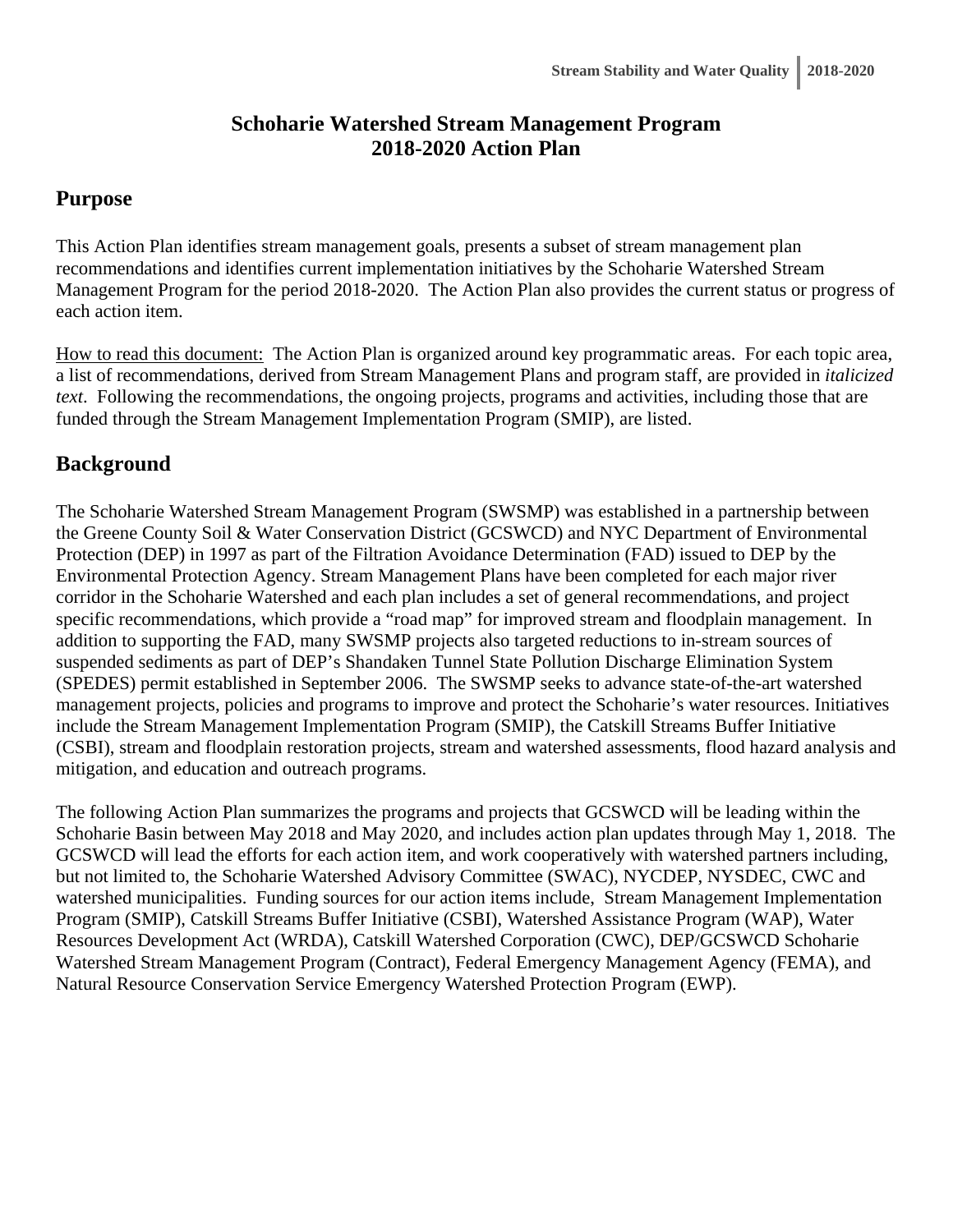# **Program Administration**

The Schoharie Watershed Stream Management Program requires on-going administrative and organizational support to implement stream management efforts. Many of the program administration action plan items began in 2007 and will continue through the duration of the stream management program. Additional action items may be added as the program evolves and as program goals are refined.

|                                                                                    | PROGRAM ADMINISTRATION                                                                    |                                                                                                                                                                                                                                                                                                                                                                                                                                                                                                                                                                                                        |                                                                                                          |                                                                     |  |  |  |
|------------------------------------------------------------------------------------|-------------------------------------------------------------------------------------------|--------------------------------------------------------------------------------------------------------------------------------------------------------------------------------------------------------------------------------------------------------------------------------------------------------------------------------------------------------------------------------------------------------------------------------------------------------------------------------------------------------------------------------------------------------------------------------------------------------|----------------------------------------------------------------------------------------------------------|---------------------------------------------------------------------|--|--|--|
| <b>Action Item</b>                                                                 | <b>Partners</b>                                                                           | <b>Description</b>                                                                                                                                                                                                                                                                                                                                                                                                                                                                                                                                                                                     | <b>Funding</b>                                                                                           | <b>Status</b>                                                       |  |  |  |
| Program<br>Administration<br>and<br>Implementation<br>Inter-Agency<br>Coordination | NYCDEP,<br>GCSWCD, MSMA,<br><b>SWAC</b><br>GCSWCD,<br>NYCDEP,<br>NYSDEC,<br><b>USACOE</b> | The GCSWCD has developed an effective and efficient<br>process for implementation of the stream management plans<br>for Schoharie Creek and its associated tributaries. These<br>efforts help to fulfill the NYCDEP FAD obligations.<br>Development and implementation of the program is an on-<br>going process.<br>Facilitate coordination between the agencies with stream<br>management responsibilities. This is a key component of<br>SMP implementation.                                                                                                                                        | NYCDEP/<br><b>GCSWCD</b><br><b>SMP</b><br>Contract<br>NYCDEP/<br><b>GCSWCD</b><br><b>SMP</b><br>Contract | On-going<br>On-going                                                |  |  |  |
| Schoharie<br>Watershed<br>Advisory<br>Committee<br>(SWAC)                          | Schoharie Basin<br>Municipalities,<br>Technical Advisors,<br>GCSWCD,<br><b>NYCDEP</b>     | The organizational structure of the Schoharie Watershed<br>Advisory Committee (SWAC) was developed in early 2008.<br>After the kick off meeting in May 2008, the SWAC has met<br>regularly throughout the years, developed program materials<br>to initiate a stream management plan implementation<br>process, and identified projects for implementation.<br>Administrative support for the SWAC remains an on-going<br>activity, with SWAC member reappointments, town re-<br>adoption of SMPs, signing of MOUs to collaborate on<br>stream issues, regular municipal updates and SWAC<br>meetings. | NYCDEP/<br><b>GCSWCD</b><br><b>SMP</b><br>Contract                                                       | Organized<br>May 2008,<br>meet 2-3x per<br>year                     |  |  |  |
| Catskill<br><b>Streams</b><br>Website                                              | NYCDEP,<br><b>GCSWCD</b><br>Schoharie SMP<br>Contract                                     | The GCSWCD will continue to provide logistical support in<br>the development and maintenance of the Catskill Streams<br>Website as a valuable tool for sharing information with<br>watershed stakeholders. The GCSWCD will also continue to<br>maintain and update the District's website.                                                                                                                                                                                                                                                                                                             | NYCDEP/<br><b>GCSWCD</b><br><b>SMP</b><br>Contract                                                       | On-going                                                            |  |  |  |
| <b>Plant Materials</b><br>Program                                                  | NYCDEP,<br><b>GCSWCD</b>                                                                  | GCSWCD will continue to maintain its Plant Material<br>Center, stocked with species native to the Catskills, in a way<br>necessary to hold over/grow out native plant material to be<br>used at stream restoration sites. Tasks include the ordering<br>of plant material, willow harvesting, maintaining an<br>inventory of the plants in the PMC, clearing plants of<br>harmful weeds, watering as frequently as necessary and re-<br>potting materials if they outgrow their containers.                                                                                                            | NYCDEP/<br><b>GCSWCD</b><br>Contract                                                                     | On-going                                                            |  |  |  |
| Operation and<br>Maintenance                                                       | NYCDEP,<br>GCSWCD,<br>Landowners                                                          | The GCSWCD, NYCDEP and project partners will work to<br>maintain project sites throughout the Schoharie Creek<br>watershed. This may include, but is not limited to,<br>supplemental planting, bioengineering, minor repairs,<br>general maintenance and assessments as needed.                                                                                                                                                                                                                                                                                                                        | NYCDEP/<br><b>GCSWCD</b><br><b>SMP</b><br>Contract                                                       | On-going,<br>maintenance<br>plan developed<br>annually in<br>Spring |  |  |  |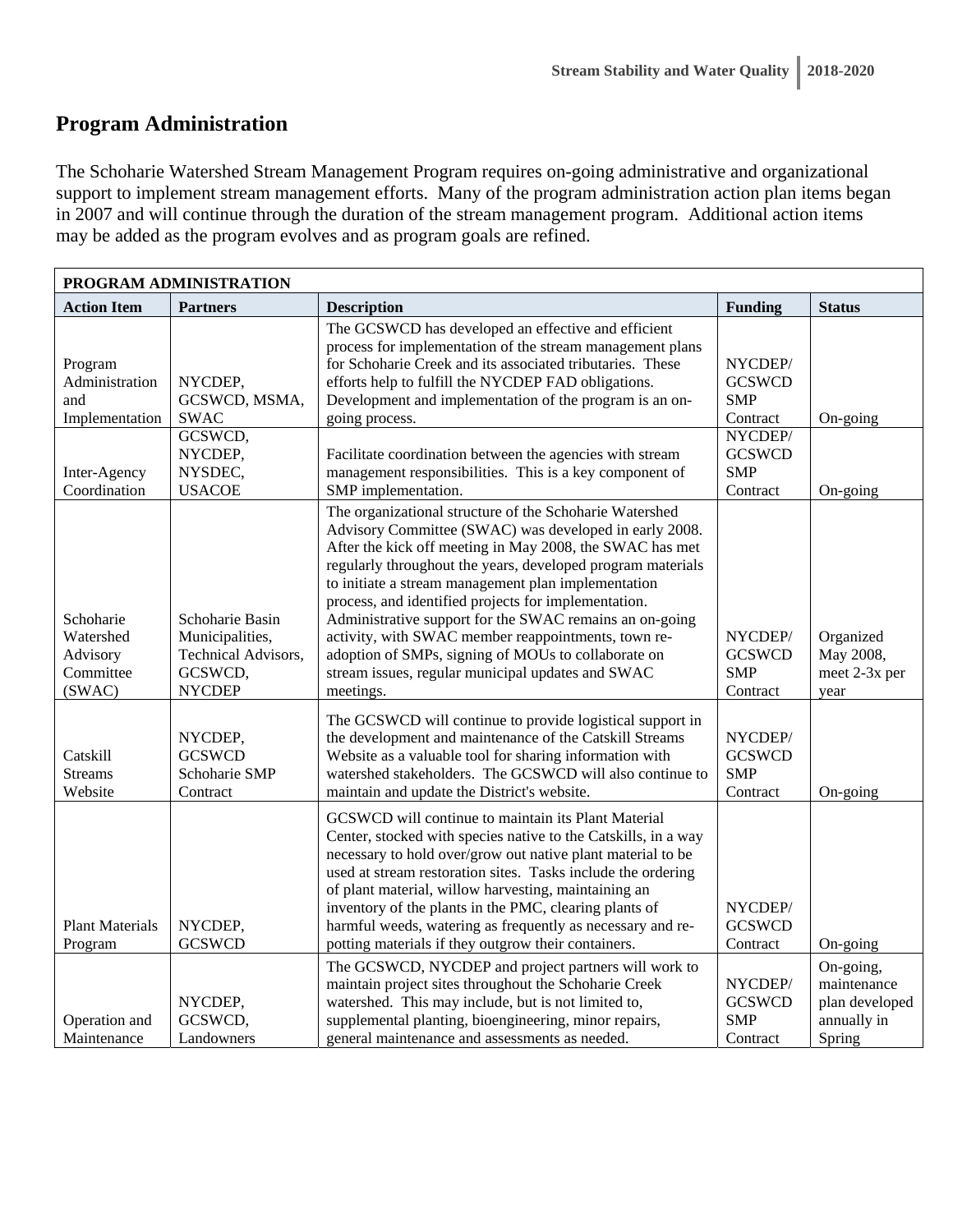# **A. Protecting and Enhancing Stream Stability and Water Quality**

Protecting and enhancing stream stability and water quality may include: stream corridor assessments; stream stabilization/restoration projects with a goal to restore stream stability and reduce targeted pollutant; monitoring and maintenance of stream projects; and outreach, education and technical assistance to encourage stream stewardship.

#### **STREAM CORRIDOR ASSESSMENT AND MONITORING RECOMMENDATIONS**

*1. Complete a watershed assessment of tributaries within the Schoharie Creek Watershed that have yet to be assessed and conduct updated assessments of sub-basin streams to record current conditions. These tributaries should be studied to identify and prioritize sediment sources, erosion hazards, and potential water quality impairments and associated treatment opportunities.* 

*2. Review existing water quality data and identify, to the extent possible, the most significant water quality impairments.* 

*3. Identify locations of potential water quality impairments including; sources of pollution from upland areas and within the stream channel such as significant glacial lake clay exposures, and sources of contaminants from road runoff and households, and make prioritized recommendations for their mitigation.* 

*4. Identify, monument and survey selected sites of bank erosion, assess their relative stability, and make prioritized recommendations for their treatment.* 

*5. Monitor constructed stream restoration sites to document the projects' status and performance. Monitoring*  will include measurements and analysis of geomorphic form, rock structures, and vegetation. Monitoring will *be performed in accordance with Army Corps of Engineers permit requirements as well as GCSWCD/NYCDEP annual assessments of the need for additional monitoring. Data will be collected to monitor project stability and vegetation establishment.* 

| STREAM ASSESSMENTS AND MONITORING |                 |                                                                      |                |               |  |
|-----------------------------------|-----------------|----------------------------------------------------------------------|----------------|---------------|--|
| <b>Action Item</b>                | <b>Partners</b> | <b>Description</b>                                                   | <b>Funding</b> | <b>Status</b> |  |
|                                   |                 | Stream Feature Inventories (SFI) are an on-going priority to assess  |                |               |  |
|                                   |                 | baseline conditions and identify potential projects. The             |                |               |  |
|                                   |                 | Huntersfield Creek, Red Kill and Little West Kill SFIs post-         |                |               |  |
|                                   |                 | processing and geodatabase management were completed in 2017.        | NYCDEP/        |               |  |
|                                   |                 | The Batavia Kill SFI was also conducted in 2017. The West Kill       | <b>GCSWCD</b>  |               |  |
| <b>Stream Inventory</b>           | NYCDEP.         | SFI will be conducted in 2018. Stream corridors to assess in 2019    | <b>SMP</b>     |               |  |
| and Assessment                    | <b>GCSWCD</b>   | will be determined in winter, 2018.                                  | Contract       | Active        |  |
|                                   |                 |                                                                      |                | Years 1, 2, 3 |  |
|                                   |                 | Annual monitoring of restored stream reaches provides valuable       |                | and 5 post-   |  |
|                                   |                 | information on the effectiveness of restoration practices in         |                | construction; |  |
|                                   |                 | addition to fulfilling the permit requirements associated with these | NYCDEP/        | schedule      |  |
| Monitoring of                     |                 | projects. Monitoring includes a visual inspection of the reach,      | <b>GCSWCD</b>  | developed     |  |
| <b>Restored Stream</b>            | NYCDEP,         | photo documentation, pebble counts, and a survey of monumented       | <b>SMP</b>     | annually in   |  |
| Reaches                           | <b>GCSWCD</b>   | cross sections and the longitudinal profile.                         | Contract       | January       |  |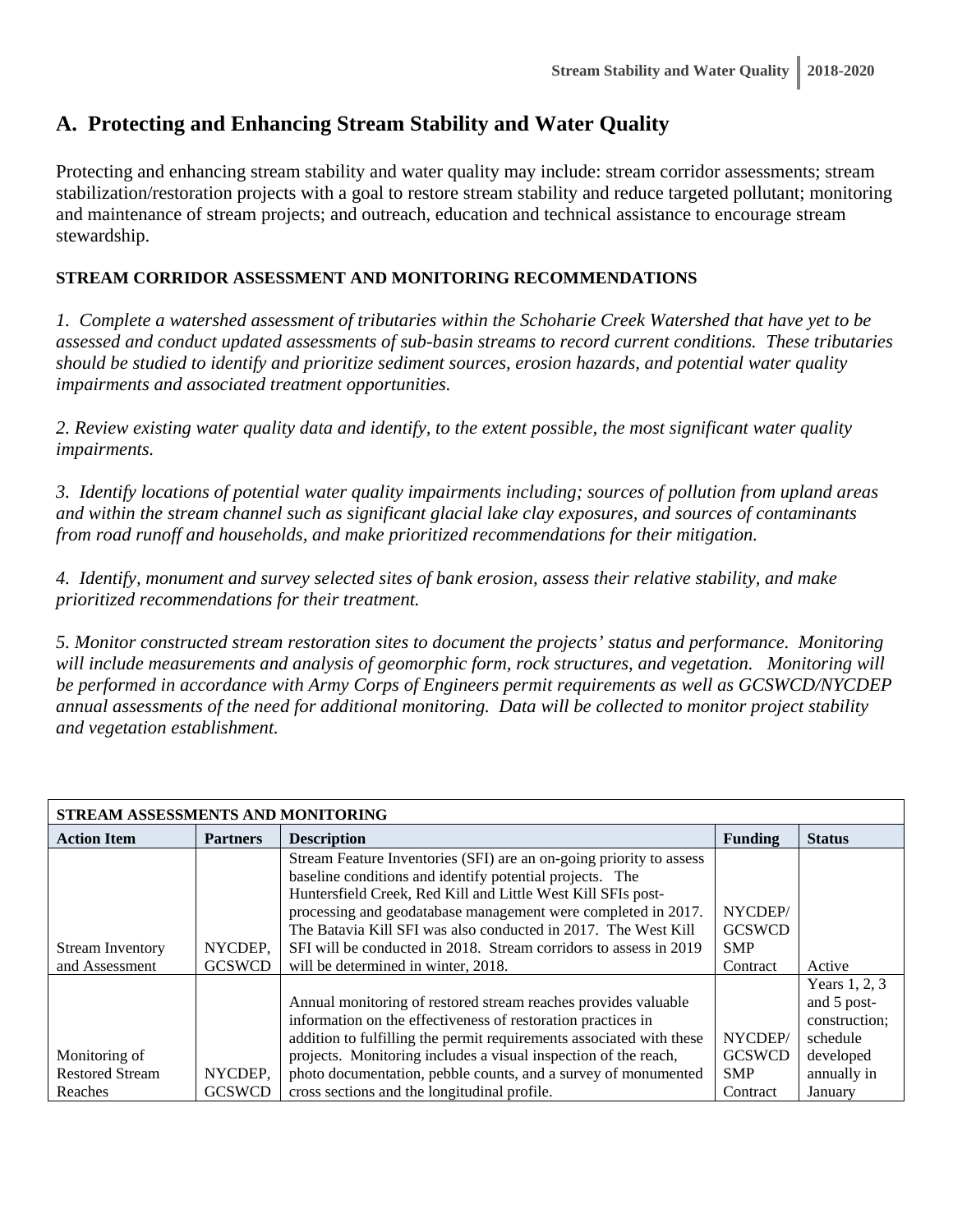| Vegetation<br>Monitoring | NYCDEP,<br><b>GCSWCD</b> | Annually, the GCSWCD and project partners monitor the native<br>riparian vegetation that has been installed along streambanks<br>within the Schoharie watershed. Riparian plantings are completed<br>in conjunction with the installation of natural channel designed<br>(NCD) stream restoration projects and CSBI projects. Vegetation<br>provides for increased stability as trees and shrubs continue to<br>mature, and it is a critical component to the long-term success of<br>these types of projects. Annual vegetation monitoring provides<br>valuable information on the effectiveness of restoration practices<br>in addition to fulfilling the permit requirements associated with<br>these projects. | NYCDEP/<br><b>GCSWCD</b><br><b>SMP</b><br>Contract | Annually,<br>Schedule<br>updated in<br>January |
|--------------------------|--------------------------|--------------------------------------------------------------------------------------------------------------------------------------------------------------------------------------------------------------------------------------------------------------------------------------------------------------------------------------------------------------------------------------------------------------------------------------------------------------------------------------------------------------------------------------------------------------------------------------------------------------------------------------------------------------------------------------------------------------------|----------------------------------------------------|------------------------------------------------|
|                          |                          | GCSWCD and DEP will get together to discuss available data,                                                                                                                                                                                                                                                                                                                                                                                                                                                                                                                                                                                                                                                        |                                                    |                                                |
| <b>SMP</b> Water Quality | <b>NYCDEP</b>            | priority pollutants and the strategy for restoration project                                                                                                                                                                                                                                                                                                                                                                                                                                                                                                                                                                                                                                                       |                                                    |                                                |
| Workshop                 | <b>GCSWCD</b>            | identification.                                                                                                                                                                                                                                                                                                                                                                                                                                                                                                                                                                                                                                                                                                    | <b>NA</b>                                          | June, 2018                                     |

#### **STREAM RESTORATION AND STABILIZATION RECOMMENDATIONS**

*1. Identify locations where roads, bridges, or culverts and water quality may be threatened by SMP prioritized bank erosion, or are otherwise unstable or threatened, and make prioritized recommendations for their treatment.* 

*2. Identify locations where improved or residential areas and water quality may be threatened by bank erosion, and make prioritized recommendations for their treatment.* 

*3. Identify locations of stream instabilities contributing to water quality impairment and make prioritized recommendations for their mitigation or treatment.* 

*4. Implement stream stability restoration projects that have been identified through field assessments or prioritized in management plans.* 

*5. Governmental landowners in the Schoharie Creek watershed should manage their lands using natural channel stability concepts, and should serve as a model for other watershed landowners.* 

| STREAM RESTORATION AND STABILIZATION |                 |                                                                   |                      |               |  |  |  |
|--------------------------------------|-----------------|-------------------------------------------------------------------|----------------------|---------------|--|--|--|
| <b>Action Item</b>                   | <b>Partners</b> | <b>Description</b>                                                | <b>Funding</b>       | <b>Status</b> |  |  |  |
|                                      |                 | A full-channel restoration project located on the Batavia Kill at |                      |               |  |  |  |
|                                      |                 | the border of Ashland and Prattsville is in the assessment and    |                      |               |  |  |  |
|                                      |                 | design phase. This project will develop a plan to stabilize       |                      |               |  |  |  |
|                                      |                 | eroding streambanks and to protect water quality by reducing      |                      |               |  |  |  |
|                                      |                 | fine sediment sources along this high-turbidity producing reach   |                      |               |  |  |  |
|                                      |                 | of stream. The design will address over a mile of severely        |                      |               |  |  |  |
|                                      |                 | degraded stream. The project will be implemented in phases.       |                      |               |  |  |  |
| Batavia Kill                         |                 | The assessment, design, permitting and implementation for         | SMIP, GCSWCD/        |               |  |  |  |
| <b>Restoration at Red</b>            | GCSWCD.         | Phase 1 are in progress, and construction is planned for 2019-    | NYCDEP SMP           |               |  |  |  |
| Falls                                | <b>NYCDEP</b>   | 2020.                                                             | Contract             | Active        |  |  |  |
| <b>Rion Stream</b>                   |                 | Assessment and design of the Rion stream and floodplain           |                      |               |  |  |  |
| Restoration                          | SCSWCD.         | restoration project in Conesville. The stream project will        | <b>SMIP</b>          |               |  |  |  |
| Assessment and                       | GCSWCD,         | follow the buyout of a flood hazard property. Assessment and      | <b>GCSWCD/NYCDEP</b> |               |  |  |  |
| Design                               | <b>NYCDEP</b>   | design began in 2017 and will be completed in 2018.               | <b>SMP</b> Contract  | Active        |  |  |  |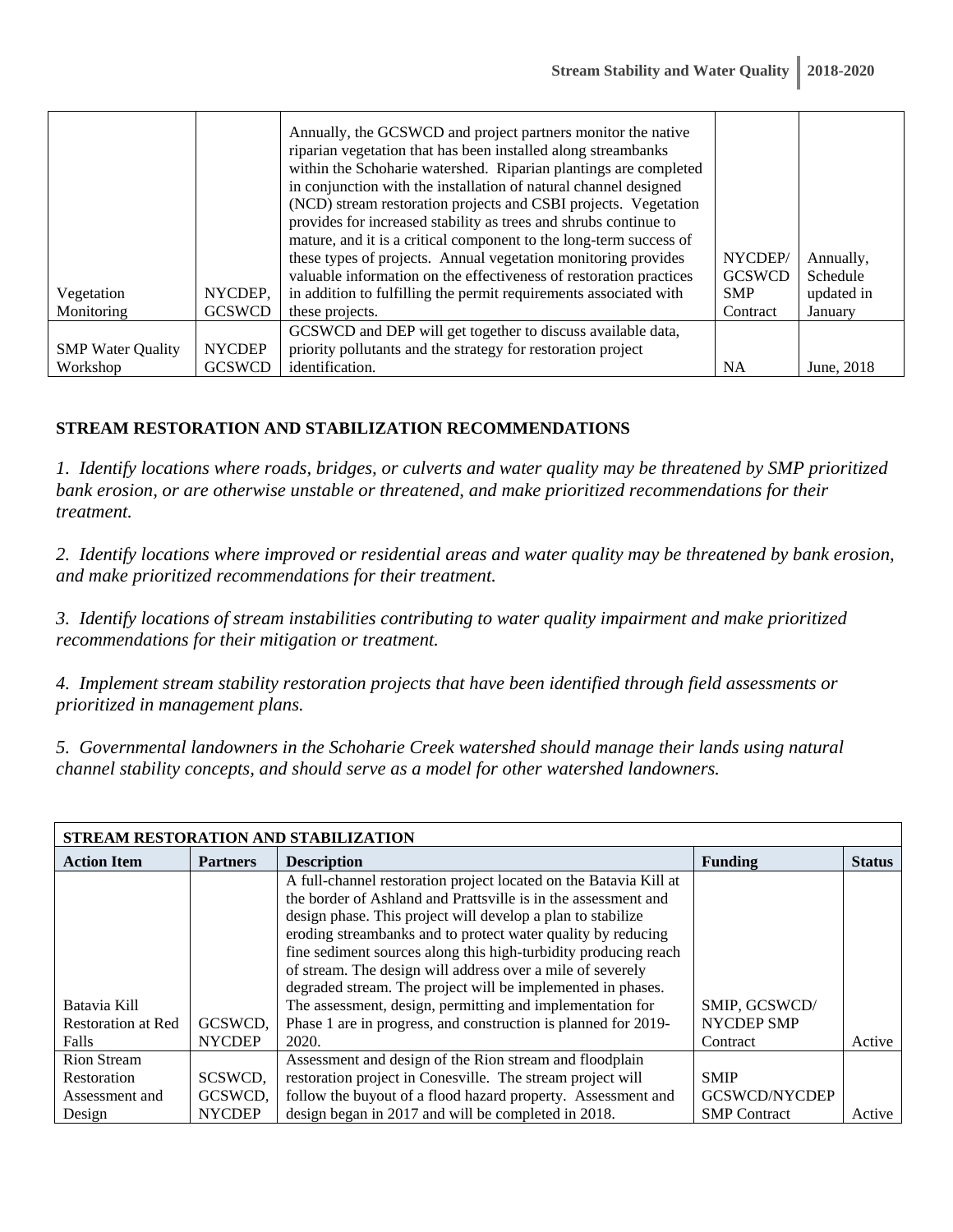|                   |             | This project is located upstream of an existing culvert crossing |             |        |
|-------------------|-------------|------------------------------------------------------------------|-------------|--------|
|                   |             | on an unnamed tributary to the East Kill. The culvert has        |             |        |
|                   |             | capacity issues that result in bed instability upstream and      |             |        |
|                   |             |                                                                  |             |        |
| CR78 Culvert on   |             | downstream of the structure. This project is intended to install |             |        |
| Tributary to East | GCSWCD,     | bed stability structures in the reach upstream of the culvert    |             |        |
| Kill Bed          | NYCDEP.     | replacement to achieve long term bed stability and habitat       |             |        |
| Stabilization     | <b>GCHD</b> | protection.                                                      | <b>SMIP</b> | Active |

#### **STREAM STEWARDSHIP EDUCATION AND OUTREACH RECOMMENDATIONS**

*1. Collaborate with local and regional partners to enhance education and outreach efforts related to stream and floodplain management, sediment and erosion control, and other topics critical to sound watershed management.* 

*2. Maintain a watershed website to provide information to watershed stakeholders.* 

*3. Develop publications focused on stream management which can be provided to watershed stakeholders and/or used in training workshops.* 

*4. Host a Schoharie Watershed Month with various events planned for watershed residents and visitors to promote awareness and stewardship.* 

*5. Increase public and technical awareness about the importance of the Schoharie Creek watershed and ecosystem by providing educational workshops for a variety of stakeholders including, riparian landowners, municipal leaders, planning boards, code enforcement personnel, highway departments, local businesses, contractors, developers and educators.* 

*6. Increase technical awareness of stream science, water quality protection and best management practices by providing educational workshops for a variety of stakeholders including, riparian landowners, municipal leaders, planning boards, code enforcement personnel, highway departments, local businesses, contractors, developers and educators.* 

*7. Develop detailed, science based guidelines to stream management which are readily available to those entities responsible for stream activities in the Schoharie Creek watershed. Guidelines must emphasize natural channel stability.* 

| STREAM STEWARDSHIP EDUCATION AND OUTREACH |                    |                                                                                                                                                                                                                                                                                                                                         |                                                     |               |  |  |
|-------------------------------------------|--------------------|-----------------------------------------------------------------------------------------------------------------------------------------------------------------------------------------------------------------------------------------------------------------------------------------------------------------------------------------|-----------------------------------------------------|---------------|--|--|
| <b>Action Item</b>                        | <b>Partners</b>    | <b>Description</b>                                                                                                                                                                                                                                                                                                                      | <b>Funding</b>                                      | <b>Status</b> |  |  |
| Annual Education and                      | NYCDEP,<br>GCSWCD, | The GCSWCD continues to work with NYCDEP and<br>others to develop and implement a comprehensive<br>education and outreach strategy with goals submitted<br>annually in January. The GCSWCD will help identify<br>training needs and plan training activities for a wide range<br>of audiences; training activities may be basin-wide or | GCSWCD/<br><b>NYCDEP</b><br><b>SMP</b><br>Contract, |               |  |  |
| <b>Outreach Plan</b>                      | <b>SWAC</b>        | specific to individual sub-basins.                                                                                                                                                                                                                                                                                                      | WAP, CWC                                            | Annuallv      |  |  |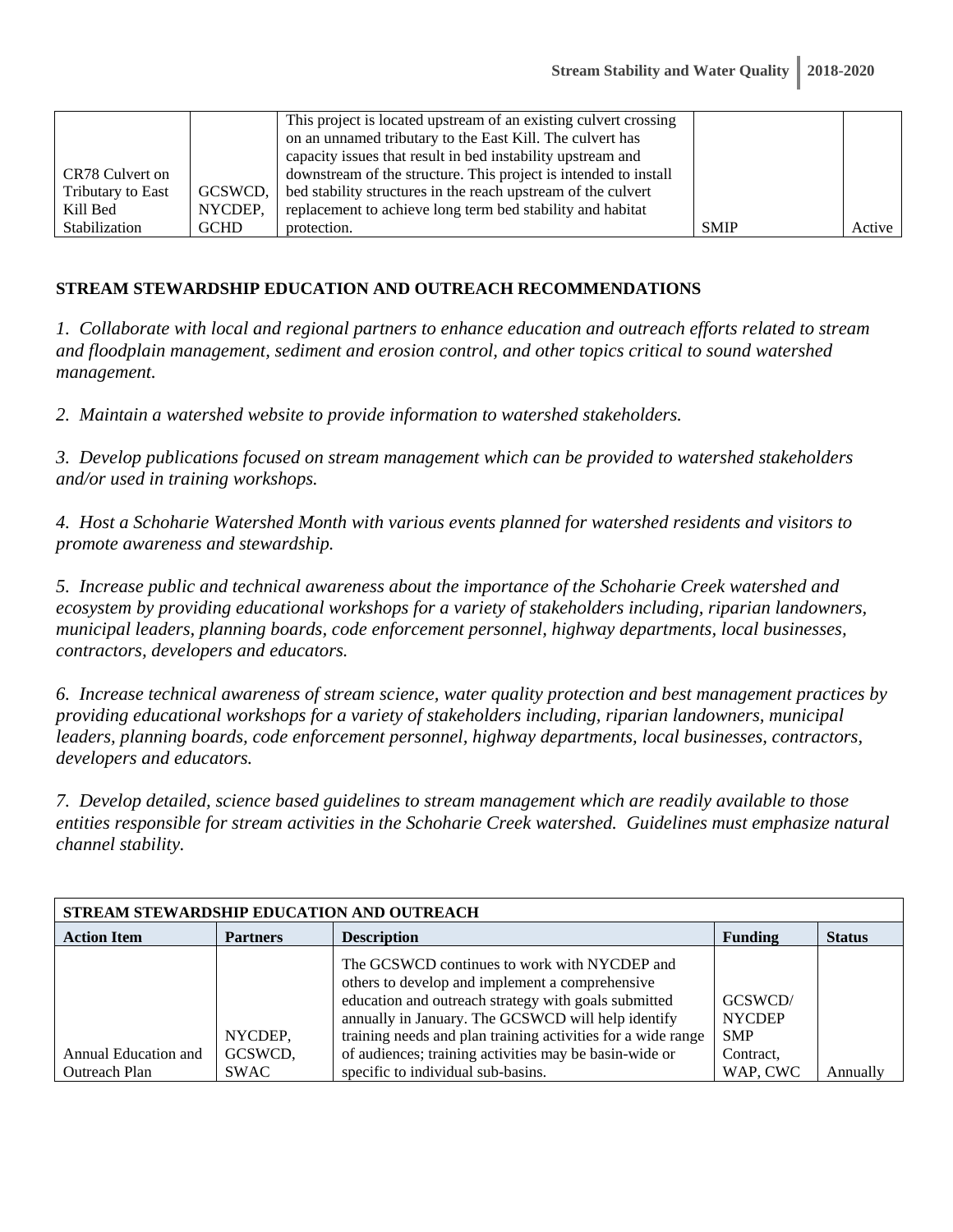| Schoharie Watershed<br>Month                                                                                      | GCSWCD,<br>NYCDEP,<br>local schools,<br>TU, CWC,<br>WAC, GCCCE,<br>DEC, SWAC | Community involvement and awareness is important for<br>promoting the protection of streams and their watersheds.<br>Hosting a watershed-wide educational and recreational<br>event (SWM) provides an opportunity for watershed<br>residents, students, community groups, tourists, officials<br>and others to get to know their stream and the resources<br>available to help provide watershed protection.                                                         | <b>SMIP</b><br>GCSWCD/<br><b>NYCDEP</b><br><b>SMP</b><br>Contract,                   | Annually |
|-------------------------------------------------------------------------------------------------------------------|------------------------------------------------------------------------------|----------------------------------------------------------------------------------------------------------------------------------------------------------------------------------------------------------------------------------------------------------------------------------------------------------------------------------------------------------------------------------------------------------------------------------------------------------------------|--------------------------------------------------------------------------------------|----------|
| Schoharie Watershed<br>Summit                                                                                     | NYCDEP,<br>GCSWCD,<br><b>SWAC</b>                                            | The annual conference, which began in 2007, is organized<br>for local municipal officials, county and non-profit<br>agencies, highway departments, regulatory agencies and<br>engineering firms active in the Schoharie Basin, and<br>offers training in relevant water resources management,<br>regulations, land use, and stormwater management.<br>Credits for planning board members are provided.                                                               | GCSWCD/<br><b>NYCDEP</b><br><b>SMP</b><br>Contract                                   | Annually |
| Schoharie Watershed<br>Tour                                                                                       | NYCDEP,<br>GCSWCD,<br><b>SWAC</b>                                            | The watershed tours are organized to provide public<br>officials, watershed managers and landowners an<br>opportunity to view project sites to see the range and<br>diversity of completed and potential watershed projects.<br>The tours offer training in relevant water resource issues<br>and management. The next tour will be held in 2019.                                                                                                                    | GCSWCD/<br><b>NYCDEP</b><br><b>SMP</b><br>Contract                                   | Active   |
| <b>Community Outreach</b>                                                                                         | NYCDEP,<br><b>GCSWCD</b>                                                     | Success of SMP implementation requires community<br>awareness and involvement. In order to keep watershed<br>communities and interested stakeholders informed of<br>SMP implementation progress and activities, the<br>GCSWCD and its partners may use a variety of outreach<br>media including newspaper articles, an "e"-newsletter,<br>program print newsletter, brochures, facts sheets, project<br>announcements, media contacts, press releases and<br>kiosks. | GCSWCD/<br><b>NYCDEP</b><br><b>SMP</b><br>Contract,<br>CWC,<br>GCSWCD-<br><b>WAP</b> | On-going |
| Enviroscape                                                                                                       | NYCDEP/<br>GCSWCD/<br>E&O<br>Subcommittee                                    | The Enviroscape Watershed/Nonpoint Source Model<br>provides a hands-on demonstration of how watersheds<br>work, with a focus on water pollution and runoff. Using<br>the model throughout the Schoharie Watershed, we<br>provide interactive lessons about different types of<br>pollution (point and nonpoint sources) and how storm<br>water carries these pollutants to nearby water bodies.                                                                      | <b>SMIP</b>                                                                          | Annually |
| <b>Bowery Creek</b><br><b>Training Facility</b><br>Curriculum<br>Development for<br><b>Onsite Field Trainings</b> | NYCDEP/<br>GCSWCD/<br><b>CCE</b>                                             | Cornell Cooperative Extension will be adapting Post<br>Flood Stream Intervention, Emergency Stream<br>Intervention, and CCE's Streams 101 curricula to create<br>standardized field components to be available for delivery<br>at the Bowery Creek Training Facility. This curricula will<br>be developed in 2018-2019 and help to increase<br>awareness of stream, floodplain, and riparian buffer<br>functions through hands-on field training.                    | <b>SMIP</b>                                                                          | Active   |
| Environmental<br><b>Awareness Movie</b><br>Series at the Mountain<br>Top Library                                  | NYCDEP/<br>GCSWCD/<br>E & O<br>Subcommittee                                  | This program will present screenings of educational<br>documentaries on environmental topics throughout 2018.<br>The Mountain Top Library will hold the screenings in an<br>effort to inform the mountain top community about<br>important environmental issues with a focus on water<br>resources.                                                                                                                                                                  | <b>SMIP</b>                                                                          | Active   |
| 7 <sup>th</sup> Annual<br>Student/Amateur Art<br>Exhibit at the<br>Mountain Top Library                           | NYCDEP/<br>GCSWCD/<br><b>SWM Planning</b><br>Committee                       | Students from schools around the mountaintop will be<br>displaying their films, sculptures, photographs, and other<br>artwork for the "Now Streaming: Life in the Schoharie<br>Watershed" art show. Exhibit opens on Friday, May 4th,<br>and runs through the month of May.                                                                                                                                                                                          | <b>SMIP</b>                                                                          | Active   |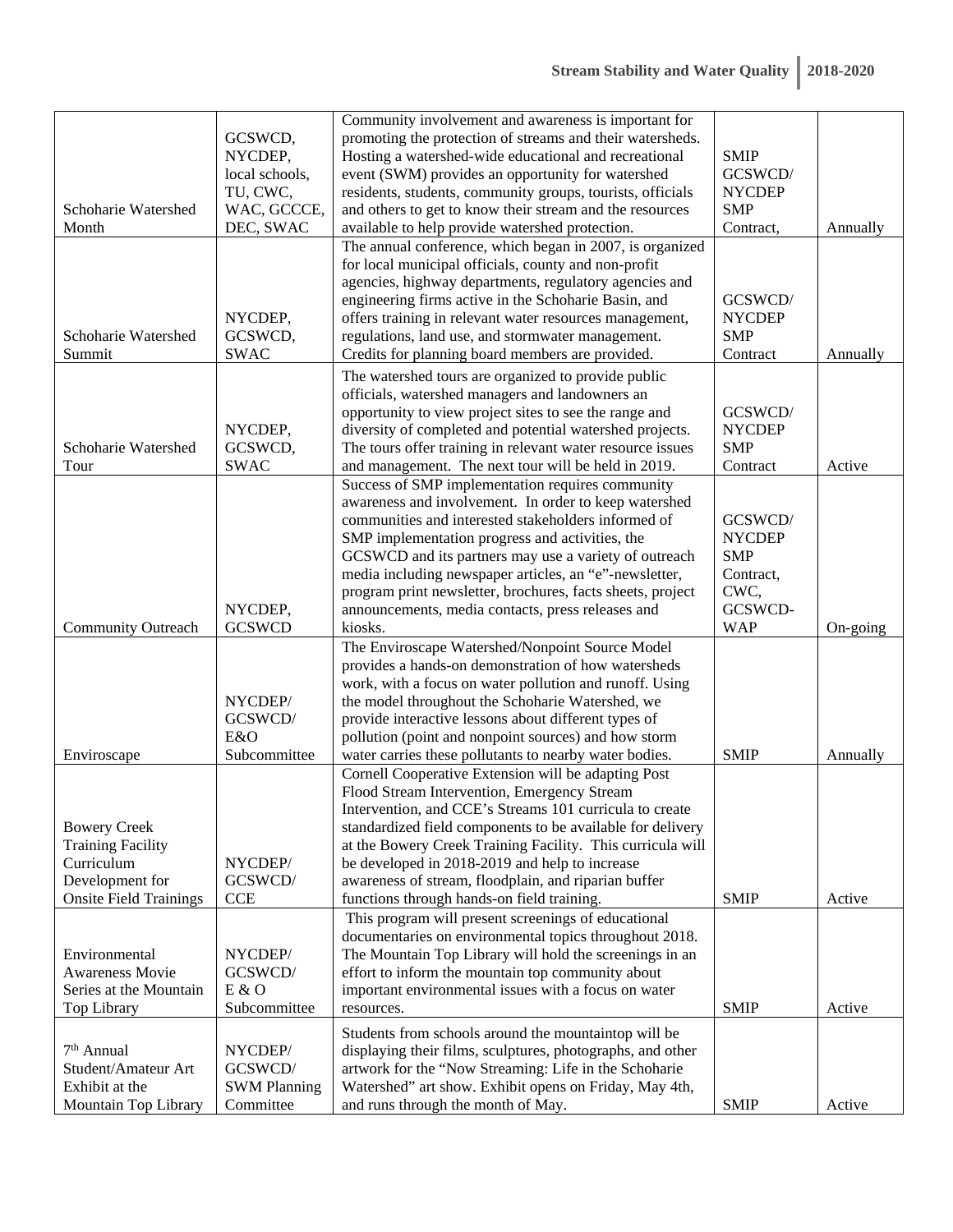| Spring in Spruceton                               | NYCDEP/                        |                                                                                                               |             |        |
|---------------------------------------------------|--------------------------------|---------------------------------------------------------------------------------------------------------------|-------------|--------|
| Photography Walk                                  | GCSWCD/                        | GCSWCD is teaming up with local photographer Francis                                                          |             |        |
| with Photographer                                 | <b>SWM Planning</b>            | X. Driscoll for a guided photography hike in the                                                              |             |        |
| France X. Driscoll                                | Committee                      | Spruceton Valley area.                                                                                        | <b>SMIP</b> | Active |
|                                                   |                                | GCSWCD and the Mountain Top Library teamed up to                                                              |             |        |
|                                                   |                                | select children's books to be read at the Mountain Top                                                        |             |        |
| <b>Eco-Friendly Story</b>                         | NYCDEP/                        | Library's regularly scheduled story time on Saturday                                                          |             |        |
| Time & Craft Hour at                              | GCSWCD/                        | mornings throughout Schoharie Watershed Month (May                                                            |             |        |
| the Mountain Top                                  | <b>SWM Planning</b>            | 2018). The stories will be partnered with related crafts for                                                  |             |        |
| Library                                           | Committee                      | young children.<br>The Mountain Top Arboretum is hosting an Invasive                                          | <b>SMIP</b> | Active |
|                                                   | NYCDEP/                        | Species Day. Dan Snider, of the Catskill Regional                                                             |             |        |
|                                                   | GCSWCD/                        | Invasive Species Partnership (CRISP), will lecture and                                                        |             |        |
|                                                   | <b>SWM Planning</b>            | lead a walk to ID invasive plant species. Attendees will                                                      |             |        |
| <b>Invasive Species Day</b>                       | Committee/                     | put new knowledge to practice with a group weed pull                                                          |             |        |
| at the Mountain Top                               | Mountain Top                   | focusing on specific removal methods of the invasive                                                          |             |        |
| Arboretum                                         | Arboretum                      | lesser celandine ground cover.                                                                                | <b>SMIP</b> | Active |
|                                                   |                                | There will be an outdoor educational walk on the Hunter                                                       |             |        |
|                                                   |                                | Branch railroad bed presented by Joan Kutcher, Pete                                                           |             |        |
|                                                   | NYCDEP/                        | Senterman and Michelle Yost. Participants will have the                                                       |             |        |
|                                                   | GCSWCD/                        | opportunity to learn about plant identification, early                                                        |             |        |
|                                                   | <b>SWM Planning</b>            | railroad history and outdoor recreation opportunities in                                                      |             |        |
| <b>Trails Event</b>                               | Committee                      | the watershed.                                                                                                | <b>SMIP</b> | Active |
|                                                   | NYCDEP/                        |                                                                                                               |             |        |
|                                                   | GCSWCD/                        | Mike Kudish, forest historian, will lead a short walk into                                                    |             |        |
| Bog Tour with Mike                                | <b>SWM Planning</b>            | the Mountain Top Arboretum's Spruce Glen where                                                                |             |        |
| Kudish at the                                     | Committee/                     | participants will learn about bog ecology and history. If                                                     |             |        |
| Mountain Top                                      | Mountain Top                   | conditions permit, Mike will take a peat core sample to                                                       |             |        |
| Arboretum                                         | Arboretum                      | help determine the bog's age and evolution.                                                                   | <b>SMIP</b> | Active |
|                                                   | NYCDEP/                        |                                                                                                               |             |        |
|                                                   | GCSWCD/                        | Larry Federman, of Audubon, NY, will lead a bird and                                                          |             |        |
| Birds Along the                                   | <b>SWM Planning</b>            | nature discovery walk near the Batavia Kill at the                                                            |             |        |
| Batavia Kill                                      | Committee                      | Windham Path.                                                                                                 | <b>SMIP</b> | Active |
|                                                   |                                | A native species planting project at the Mountain Top                                                         |             |        |
|                                                   |                                | Arboretum. Dan Snider will speak on invasive shrubs,                                                          |             |        |
|                                                   | NYCDEP/                        | and provide participants with the opportunity to learn<br>about native shrub alternatives. GCSWCD will assist |             |        |
|                                                   | GCSWCD/<br><b>SWM Planning</b> | with the removal of non-native honeysuckle and vetch                                                          |             |        |
| Mountain Top                                      | Committee/                     | and prepare the planting site prior to the volunteer event.                                                   |             |        |
| <b>Arboretum Native</b>                           | Mountain Top                   | Participants will help replant the area with beautiful                                                        |             |        |
| <b>Shrub Replanting</b>                           | Arboretum                      | native shrubs                                                                                                 | <b>SMIP</b> | Active |
|                                                   |                                |                                                                                                               |             |        |
|                                                   |                                | The Ward's Stormwater Floodplain Simulation System                                                            |             |        |
|                                                   |                                | provides a hands-on demonstration of stormwater and the                                                       |             |        |
|                                                   |                                | critical role of floodplains. The model can do simulations                                                    |             |        |
|                                                   |                                | of different types of surfaces (wetland, parking lot, and                                                     |             |        |
|                                                   | NYCDEP/                        | retention pond) and it shows how retention ponds and                                                          |             |        |
|                                                   | GCSWCD/<br>E & O               | wetlands are important for flood management. This<br>project involves the purchase of the model and           |             |        |
| Stormwater Floodplain<br><b>Simulation System</b> | Subcommittee                   | development of curriculum for use with the model.                                                             | <b>SMIP</b> | Active |
|                                                   |                                |                                                                                                               |             |        |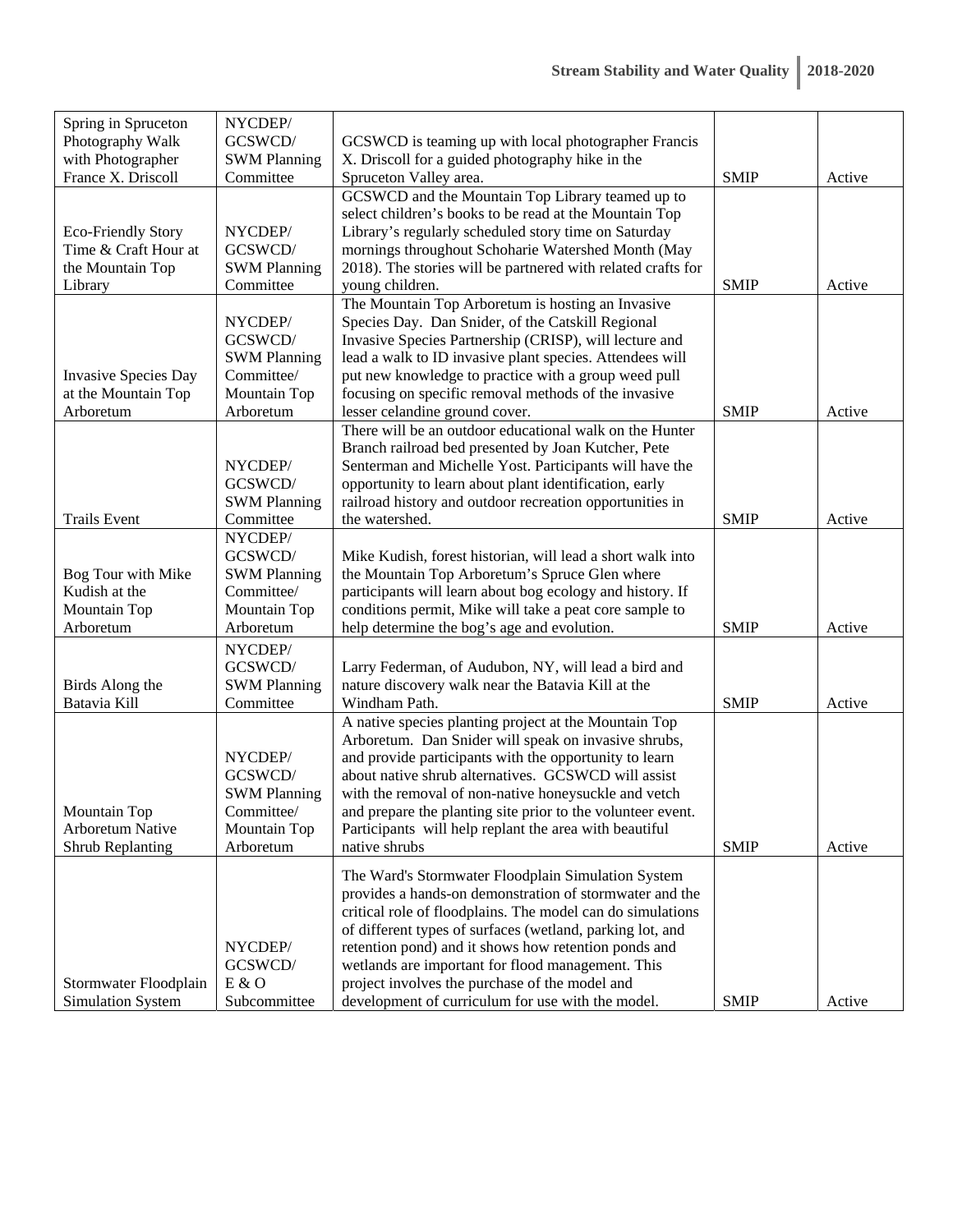### **B. Floodplain Management and Planning**

Floodplain management and planning may include: floodplain assessments; coordination of floodplain management efforts in the watershed; and outreach, education and technical assistance for floodplain management in the Schoharie Watershed.

#### **LOCAL FLOOD ANALYSIS AND FLOODPLAIN ASSESSMENT RECOMMENDATIONS**

*1. Identify locations where roads, bridges, or culverts may be threatened by flooding, and make prioritized recommendations for their treatment.* 

*2. Identify locations where improved or residential areas may be threatened by flooding, and make prioritized recommendations for their treatment.* 

*3. Support flood hazard mitigation efforts to reduce the impacts from flooding such as impacts to public safety, homes and businesses, infrastructure and the natural environment.* 

*4. Through LFA provide resources to help WOH municipalities: confirm that there is a significant flood hazard in the target area through engineering analysis; use engineering analysis to develop a range of hazard mitigation alternatives; the primary focus of the analysis is to identify the potential for reducing flood elevations through channel and floodplain restoration, as the first alternative to other hazard mitigation solutions; evaluate both the technical effectiveness and the benefit/cost effectiveness of each solution, and compare different solutions to each other for the most practical, sustainable outcome.* 

| LOCAL FLOOD ANALYSIS AND FLOODPLAIN ASSESSMENT |                 |                                                                    |                |               |  |  |
|------------------------------------------------|-----------------|--------------------------------------------------------------------|----------------|---------------|--|--|
| <b>Action Item</b>                             | <b>Partners</b> | <b>Description</b>                                                 | <b>Funding</b> | <b>Status</b> |  |  |
|                                                |                 | In 2016, the Town of Ashland formed a Flood Advisory               |                |               |  |  |
|                                                |                 | Committee (FAC) that began to work with consultants through        |                |               |  |  |
|                                                |                 | 2017 on a Local Flood Analysis (LFA). The LFA will help to         | SMIP,          |               |  |  |
|                                                | GCSWCD,         | determine the causes of flooding, investigate and analyze the      | NYCDEP/        |               |  |  |
|                                                | NYCDEP,         | overall potential of specific projects, and projects in            | <b>GCSWCD</b>  |               |  |  |
| <b>Ashland Local Flood</b>                     | Town of         | combination, in an attempt to mitigate flood damages and           | <b>SMP</b>     |               |  |  |
| Analysis                                       | Ashland         | hazards.                                                           | Contract       | Active        |  |  |
|                                                |                 |                                                                    | CWC,           |               |  |  |
|                                                | GCSWCD,         |                                                                    | NYCDEP/        |               |  |  |
|                                                | NYCDEP,         | The GCSWCD will continue to support the LFA recommended            | <b>GCSWCD</b>  |               |  |  |
| Windham LFA                                    | Town of         | project of relocating GNH Lumber to a site outside the             | <b>SMP</b>     |               |  |  |
| Implementation                                 | Windham         | floodplain in Windham.                                             | Contract       | Active        |  |  |
|                                                |                 | The Villages of Tannersville and Hunter and the Town of            |                |               |  |  |
|                                                |                 | Hunter are coordinating on a Local Flood Analysis that will        |                |               |  |  |
|                                                | GCSWCD,         | study the mapped FEMA streams within the three                     |                |               |  |  |
|                                                | NYCDEP,         | municipalities namely the Schoharie Creek, Gooseberry Creek,       | SMIP,          |               |  |  |
|                                                | Town of         | Sawmill Creek, and Red Kill. The LFA is undertaken to              | CWC,           |               |  |  |
|                                                | Hunter,         | determine the causes of flooding, investigate and analyze the      | NYCDEP/        |               |  |  |
|                                                | Villages of     | potential of specific projects, and projects in combination, in an | <b>GCSWCD</b>  |               |  |  |
| Schoharie Corridor                             | Hunter $&$      | attempt to mitigate flood damages and hazards. Tannersville        | <b>SMP</b>     |               |  |  |
| Local Flood Analysis                           | Tannersville    | LFA is complete, Hunter LFA is underway.                           | Contract       | Active        |  |  |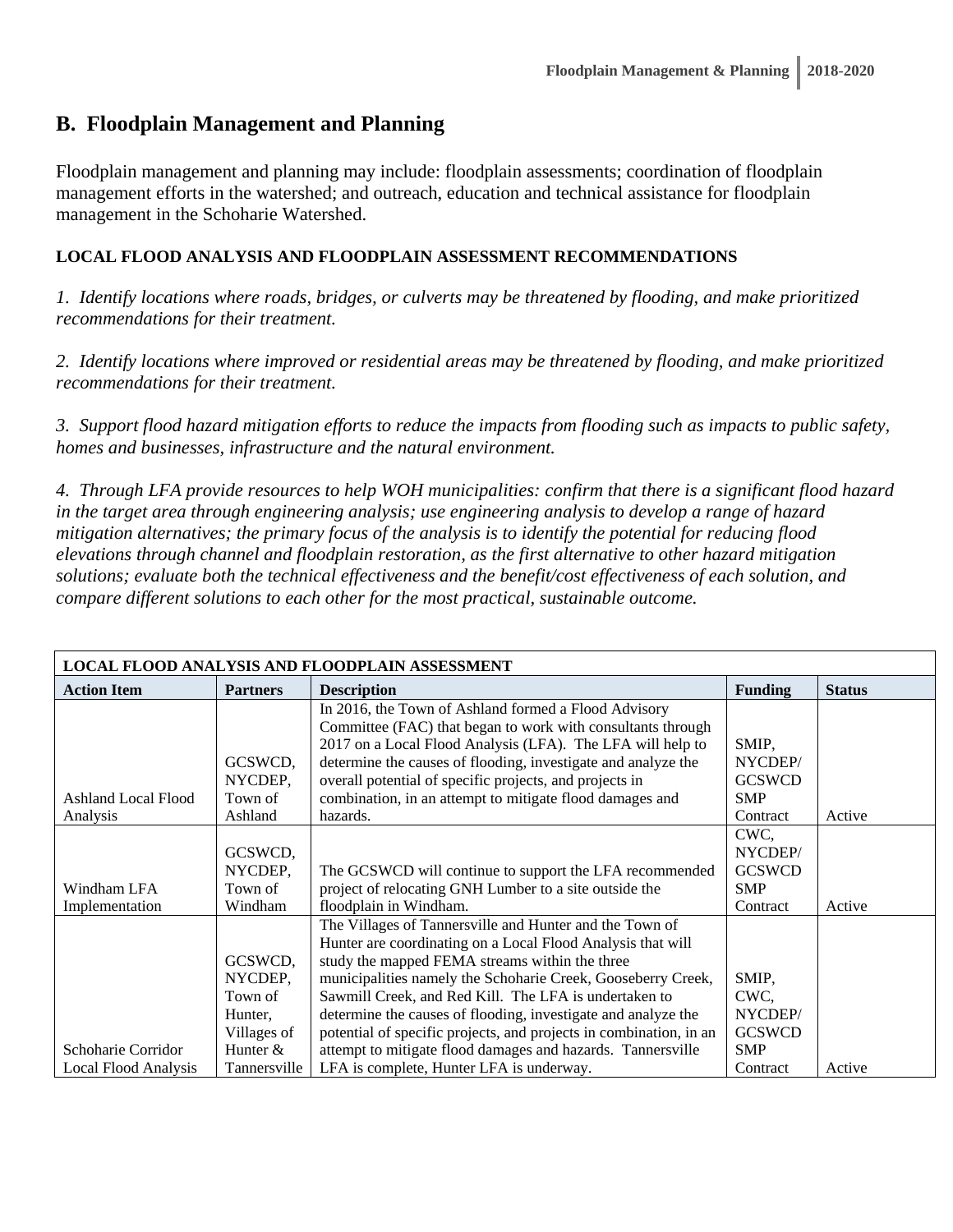#### **FLOODPLAIN MANAGEMENT COORDINATION, EDUCATION AND OUTREACH RECOMMENDATIONS**

*1. The GCSWCD should support local municipalities in the use of FIRM maps.* 

*2. Municipalities in the watershed should conduct a review of current floodplain ordinances and adopt revisions as appropriate. Revisions should reflect current building trends, new technologies, compliance and integrated broader community plans as appropriate.* 

*3. Schoharie Watershed municipalities should evaluate participation in the FEMA Community Rating System.* 

*4. Access to flood prevention/protection information should be established and supported throughout the Schoharie Creek Watershed.* 

*5. Watershed municipalities, working with local and state agencies, should support periodic training sessions on flood related issues. Audiences should include municipal leaders, code enforcement staff, planning boards, landowners, realtors, lending institutions and others.* 

*6. Watershed municipalities should facilitate development of a flood damage reporting system to track types of flooding, their location and the costs associated with flood damage.* 

*7. Stream and floodplain management guidelines, which integrate stream form and function, should be developed for use during post flood response.* 

*8. Identify locations where roads, bridges, or culverts may be threatened by bank erosion or flooding, or are otherwise unstable or threatened, and make prioritized recommendations for their treatment.* 

*9. Identify locations where improved or residential areas may be threatened by bank erosion or flooding, and make prioritized recommendations for their treatment.* 

| FLOODPLAIN MANAGEMENT COORDINATION, EDUCATION AND OUTREACH |                 |                                                            |                |               |  |  |
|------------------------------------------------------------|-----------------|------------------------------------------------------------|----------------|---------------|--|--|
| <b>Action Item</b>                                         | <b>Partners</b> | <b>Description</b>                                         | <b>Funding</b> | <b>Status</b> |  |  |
|                                                            |                 | The NYCDEP flood buyout program was initiated in           |                |               |  |  |
|                                                            | NYCDEP.         | 2017. GCSWCD facilitates the program and may serve as      |                |               |  |  |
|                                                            | GCSWCD,         | the technical and outreach lead for some Schoharie         | NYCDEP/        |               |  |  |
|                                                            | Schoharie       | Watershed municipalities. The program began with           | <b>GCSWCD</b>  |               |  |  |
| NYCDEP Flood                                               | Watershed       | erosion hazard buyout properties. Implementation of the    | <b>SMP</b>     |               |  |  |
| <b>Buyout Program</b>                                      | Municipalities  | program is on-going.                                       | Contract       | On-going      |  |  |
|                                                            |                 | The Manor Kill Floodplain Enhancement is a                 |                |               |  |  |
|                                                            |                 | recommended project identified during the Conesville       |                |               |  |  |
|                                                            |                 | LFA. The property is part of a CWC buyout and the          |                |               |  |  |
|                                                            |                 | existing structure is scheduled for demolition and removal |                |               |  |  |
|                                                            |                 | in June 2018. The project will involve removal of fill     |                |               |  |  |
|                                                            |                 | from the right stream bank, and construction of a          |                |               |  |  |
|                                                            |                 | floodplain bench. The floodplain enhancement project       |                |               |  |  |
|                                                            |                 | will reduce 100-year flood elevations at this location;    |                |               |  |  |
|                                                            |                 | reduce stream power and velocity; provide vegetative       |                |               |  |  |
|                                                            | NYCDEP,         | bank treatments to stabilize the streambank, and reduce    |                |               |  |  |
| Manor Kill Floodplain                                      | GCSWCD,         | erosion and sedimentation. Design will be completed in     |                |               |  |  |
| Enhancement                                                | <b>SCSWCD</b>   | 2018. Project construction is planned for 2018.            | <b>SMIP</b>    | Active        |  |  |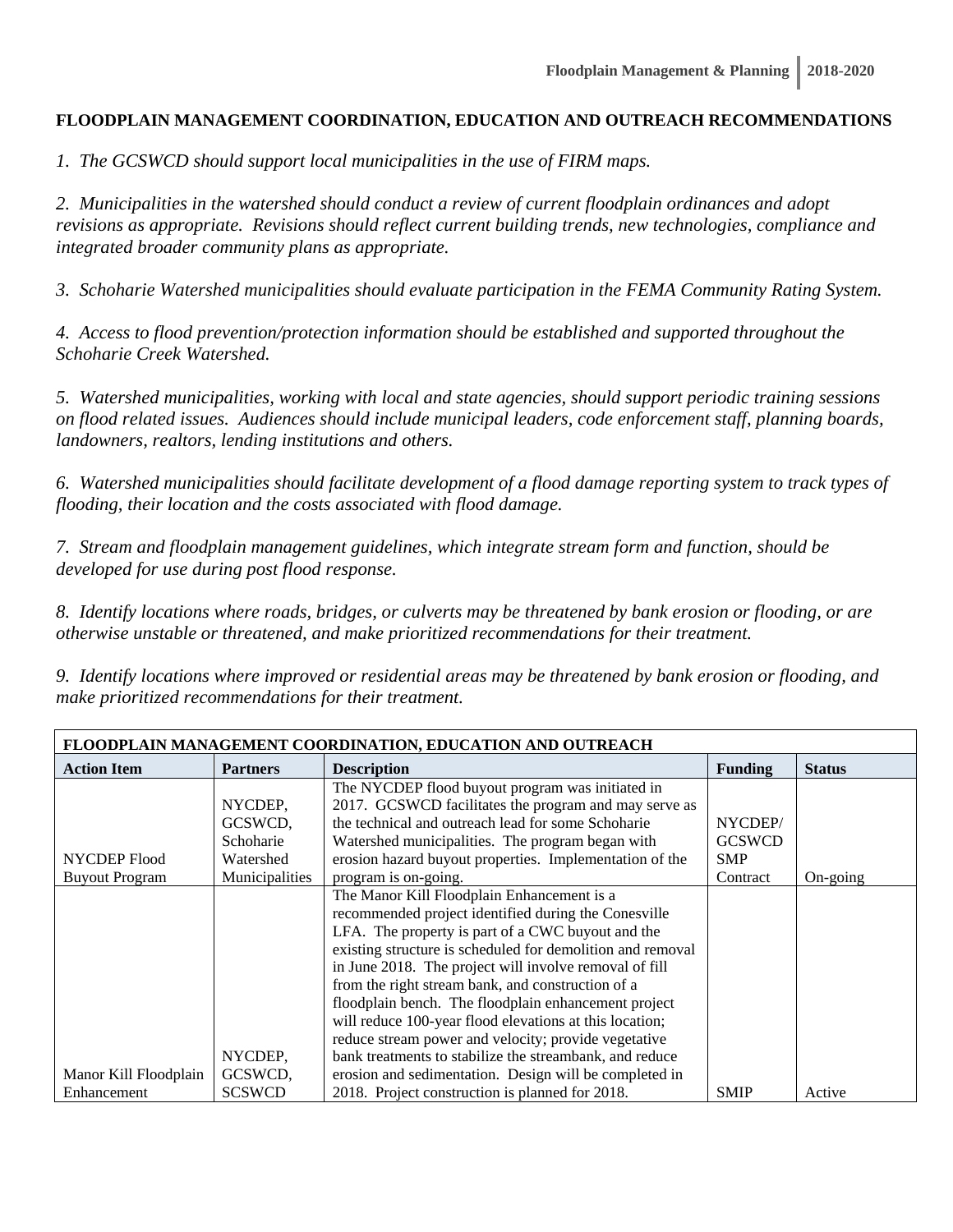# **C. Highway and Infrastructure Management in Conjunction with Streams**

Highway and infrastructure management in conjunction with streams may include: best management practices (BMPs) to improve infrastructure and stream intersections; stormwater management; and outreach, training and financial assistance to infrastructure managers to demonstrate BMPs.

#### **HIGHWAY, INFRASTRUCTURE AND STORMWATER MANAGEMENT RECOMMENDATIONS**

*1. Local municipalities, Greene County Highway Department and NYSDOT should place a priority on vegetation management on critical areas such as roadside ditches and steep slopes.* 

*2. Watershed municipalities should evaluate winter road abrasive procedures to address abrasive quality, application methods and spring sweeping.* 

*3. The Town and County Highway Departments and NYSDOT should integrate geomorphology principles in all new projects and routine maintenance activities related to the Schoharie Watershed.* 

*4. Work with local highway departments to minimize the negative effects of bank armor through the use of vegetation within and above the armor. Replant existing rip rap. This will both increase the effectiveness and strength of the rip rap and cool water temperatures through shading and reducing the thermal effects of heated rock.* 

*5, Work with the SWAC Highway Committee to identify opportunities to address infrastructure that is leading to stream instability and water quality degradation.* 

| HIGHWAY, INFRASTRUCTURE AND STORMWATER MANAGEMENT |                 |                                                                 |                |               |  |  |
|---------------------------------------------------|-----------------|-----------------------------------------------------------------|----------------|---------------|--|--|
| <b>Action Item</b>                                | <b>Partners</b> | <b>Description</b>                                              | <b>Funding</b> | <b>Status</b> |  |  |
|                                                   |                 | All of the SMPs and the SWAC Highway and Infrastructure         |                |               |  |  |
|                                                   |                 | subcommittee recommend that local municipalities, county        |                |               |  |  |
|                                                   |                 | highway departments and NYSDOT should place priority on         |                |               |  |  |
|                                                   |                 | vegetation management on critical areas such as roadside        |                |               |  |  |
|                                                   |                 | ditches and steep slopes. GCSWCD continues to partner with      |                |               |  |  |
|                                                   | GCSWCD,         | all highway departments to provide critical area seeding for    | SMIP,          |               |  |  |
|                                                   | NYCDEP,         | roadside ditches and slopes using the district's hydroseeder    | NYCDEP/        |               |  |  |
|                                                   | County $&$      | and power mulcher. In 2016, the program launched a slope        | <b>GCSWCD</b>  |               |  |  |
| <b>Critical Area Seeding</b>                      | Municipal       | stabilization fund through SMIP to address prioritized slopes   | Schoharie      |               |  |  |
| and Slope                                         | Highway         | with reinforced vegetative treatments for highway               | <b>SMP</b>     | $On-$         |  |  |
| <b>Stabilization Program</b>                      | Departments     | departments that attended a mandatory training.                 | Contract       | going         |  |  |
|                                                   |                 | Several stormwater management practices are proposed to         |                |               |  |  |
|                                                   | NYCDEP,         | treat the water from the roof drainage and provide storm water  |                |               |  |  |
|                                                   | GCSWCD,         | infiltration. These include rooftop rain harvesting (gutter     |                |               |  |  |
| Kaaterskill United                                | Kaaterskill     | system), and above ground cistern to capture the runoff and     |                |               |  |  |
| <b>Methodist Church</b>                           | United          | serve as a water source for the community garden, and four      | <b>SMIP</b>    |               |  |  |
| Stormwater/Rain                                   | Methodist       | rain gardens to provide stormwater filtration and infiltration. | NYCDEP/        |               |  |  |
| Harvesting Project                                | Church          | A detailed design is in progress.                               | <b>GCSWCD</b>  | Active        |  |  |
|                                                   |                 | To support local highway departments three SMIP grants have     |                |               |  |  |
|                                                   |                 | been awarded (\$50,000, \$30,000 & \$75,000) to fund            |                |               |  |  |
|                                                   |                 | engineering design services to ensure prioritized               |                |               |  |  |
|                                                   | Highway         | culverts/embankments are designed properly. County Routes       |                |               |  |  |
|                                                   | Superintendents | 2 and 78 culverts are being designed using these monies. The    |                |               |  |  |
| Schoharie Watershed                               | Subcommittee,   | culverts are upgraded to reduce stream instability and          |                |               |  |  |
| Stream Crossing/                                  | NYCDEP,         | associated pollutants, allow for proper conveyance and          |                | $On-$         |  |  |
| <b>Culvert Design</b>                             | <b>GCSWCD</b>   | passage of aquatic organisms.                                   | <b>SMIP</b>    | going         |  |  |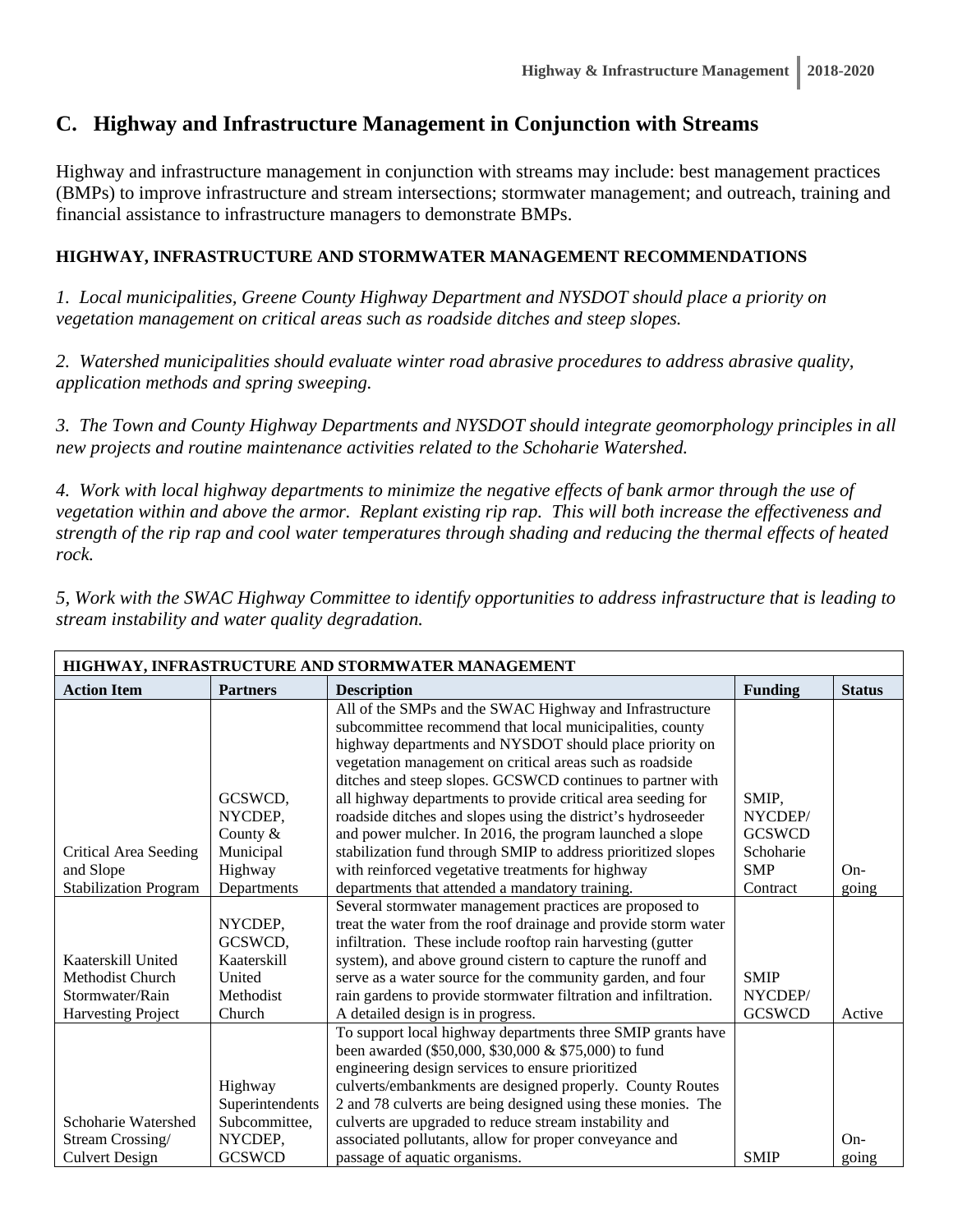| Hunter Wetlands           | Mountaintop   | Install a remediation implementation project to address the       |             |        |
|---------------------------|---------------|-------------------------------------------------------------------|-------------|--------|
| <b>Leachate Treatment</b> | Towns.        | problems with the Hunter Landfill Wetland Treatment System        |             |        |
| System Remediation -      | GCSWCD,       | effluent discharges. Project design and construction began in     |             |        |
| Implementation            | <b>NYCDEP</b> | 2017; construction will be completed in 2018.                     | <b>SMIP</b> | Active |
|                           |               | This project will replace an existing culvert crossing on an      |             |        |
|                           |               | unnamed tributary to the Little West Kill. The culvert has        |             |        |
|                           |               | capacity issues that result in bed instability upstream and       |             |        |
|                           |               | downstream of the structure. Increased flow capacity at this      |             |        |
|                           |               | culvert would reduce the frequency of backwater and mitigate      |             |        |
|                           |               | instability near the culvert that results from a discontinuity of |             |        |
| County Route 2            | NYCDEP,       | sediment transport at the culvert. Replacement of the culvert     |             |        |
| Culvert on Tributary      | GCSWCD,       | will also result in a structure with fewer impacts to habitat     |             |        |
| to West Kill              | <b>GCHD</b>   | connectivity and aquatic organism passage.                        | <b>SMIP</b> | Active |
|                           |               | This project will replace an existing culvert crossing on an      |             |        |
|                           |               | unnamed tributary to the East Kill. The culvert replacement       |             |        |
|                           |               | will improve conveyance through the culvert and reduce            |             |        |
|                           |               | impacts to bed and bank stability upstream and downstream of      |             |        |
| County Route 78           | NYCDEP,       | the structure. Replacement of the culvert will also result in a   |             |        |
| Culvert on Tributary      | GCSWCD,       | structure with fewer impacts to habitat connectivity and          |             |        |
| to East Kill              | <b>GCHD</b>   | aquatic organism passage.                                         | <b>SMIP</b> | Active |

#### **RECOMMENDATIONS FOR OUTREACH AND TECHNICAL SUPPORT TO HIGHWAY DEPARTMENTS, STORMWATER MANAGERS, AND CONTRACTORS**

*1. Provide municipal highway departments and local contractors with hands-on training in various stream management activities. Conduct field days, workshops and demonstration projects to meet this goal.* 

*2. Educate and train municipal highway departments in stream process, and provide them with information about how maintenance of road systems and other public infrastructure may impact local waterways.* 

*3. Provide education and outreach to municipal highway departments, stormwater managers and contractors to improve their ability to recognize changes in stream stability and impacts to water quality that may be associated with infrastructure management activities and to understand the impact of any management action they may take.* 

| UUTKEAUN & TEUNIUAL SUPPUKT TU NIGNWAT DEPAKTMENTS, STUKMWATEK MANAGEKS &<br><b>CONTRACTORS</b> |                 |                                                                |                |               |  |
|-------------------------------------------------------------------------------------------------|-----------------|----------------------------------------------------------------|----------------|---------------|--|
| <b>Action Item</b>                                                                              | <b>Partners</b> | <b>Description</b>                                             | <b>Funding</b> | <b>Status</b> |  |
|                                                                                                 |                 | This training targets contractors, engineers, local government |                |               |  |
|                                                                                                 |                 | and watershed residents and provides knowledge about why       |                |               |  |
|                                                                                                 |                 | stormwater is a concern and information on the new GP-0-       |                |               |  |
|                                                                                                 |                 | 15-002 permit. The training also informs participants about    |                |               |  |
|                                                                                                 |                 | the requirements of stormwater pollution prevention plans      |                |               |  |
| NYS DEC endorsed                                                                                |                 | (SWPPP). Participants learn about erosion and sediment         |                |               |  |
| Erosion and Sediment                                                                            |                 | control practices and how to perform site inspections, and     |                |               |  |
| Control Required                                                                                | NYSDEC,         | how to obtain technical assistance on erosion and sediment     |                |               |  |
| <b>Construction Activity</b>                                                                    | NYCDEP,         | control problems. GCSWCD hosted a training in 2017 and         | NYCDEP,        |               |  |
| Training                                                                                        | <b>GCSWCD</b>   | will target 2019 for the next session.                         | <b>GCSWCD</b>  | Active        |  |

# **OUTREACH & TECHNICAL SUPPORT TO HIGHWAY DEPARTMENTS, STORMWATER MANAGERS &**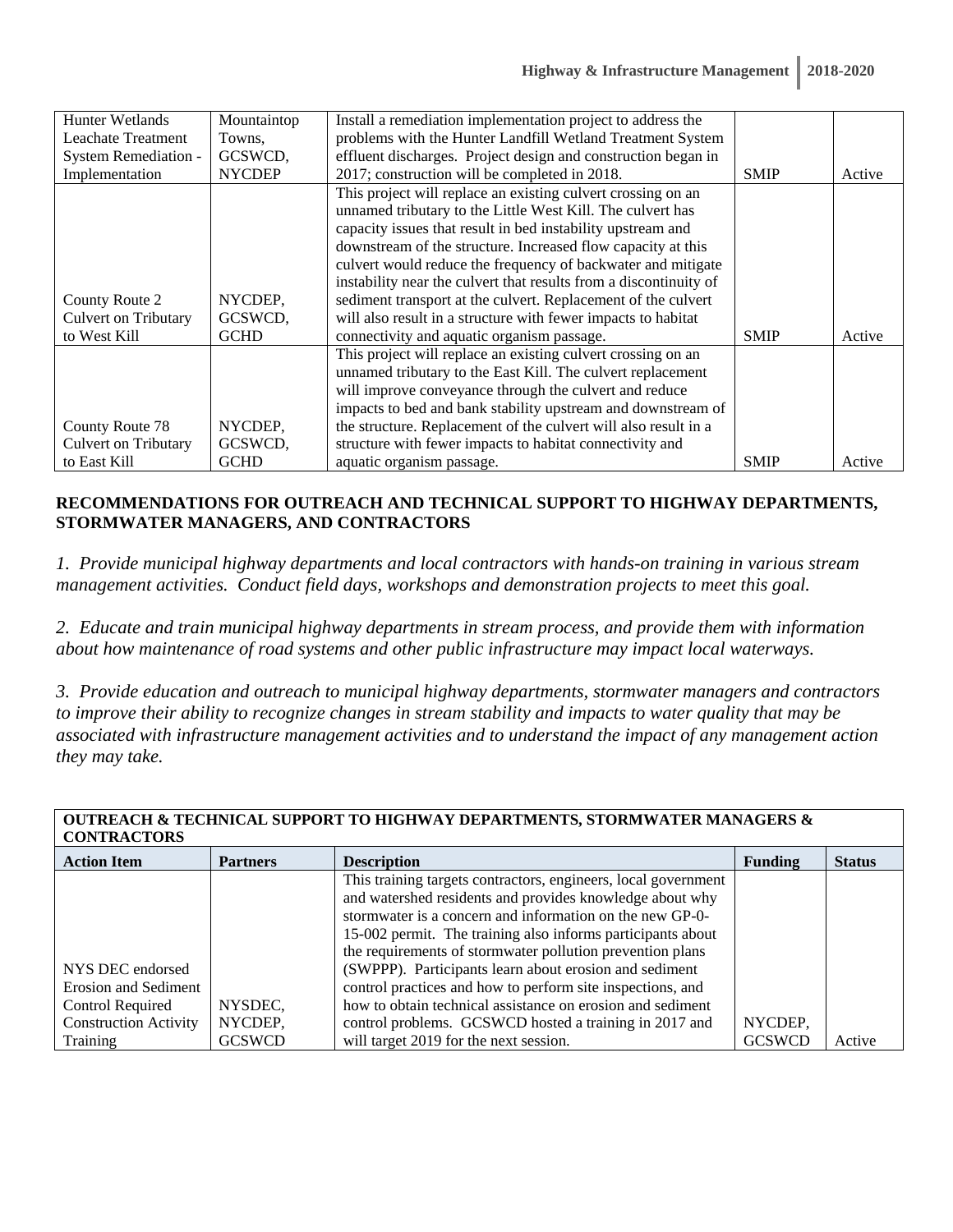|               |          | Develop, design, and implement a highway ditch              |               |        |
|---------------|----------|-------------------------------------------------------------|---------------|--------|
|               |          | stabilization workshop for local highway departments.       |               |        |
|               |          | Attendance will be mandatory for those interested in        |               |        |
|               |          | applying for funding through the Mountaintop Highway        |               |        |
|               | NYCDEP.  | Ditch Stabilization Project (awarded by SMIP). This         | <b>GCSWCD</b> |        |
| Highway Ditch | GCSWCD.  | workshop occurred on April 18th, 2016 with presenters       | <b>NYCDEP</b> |        |
| Stabilization | SWAC, EJ | coordinated through EJ Prescott, and a field component will | <b>SMP</b>    |        |
| Workshop      | Prescott | follow in 2018.                                             | Contract      | Active |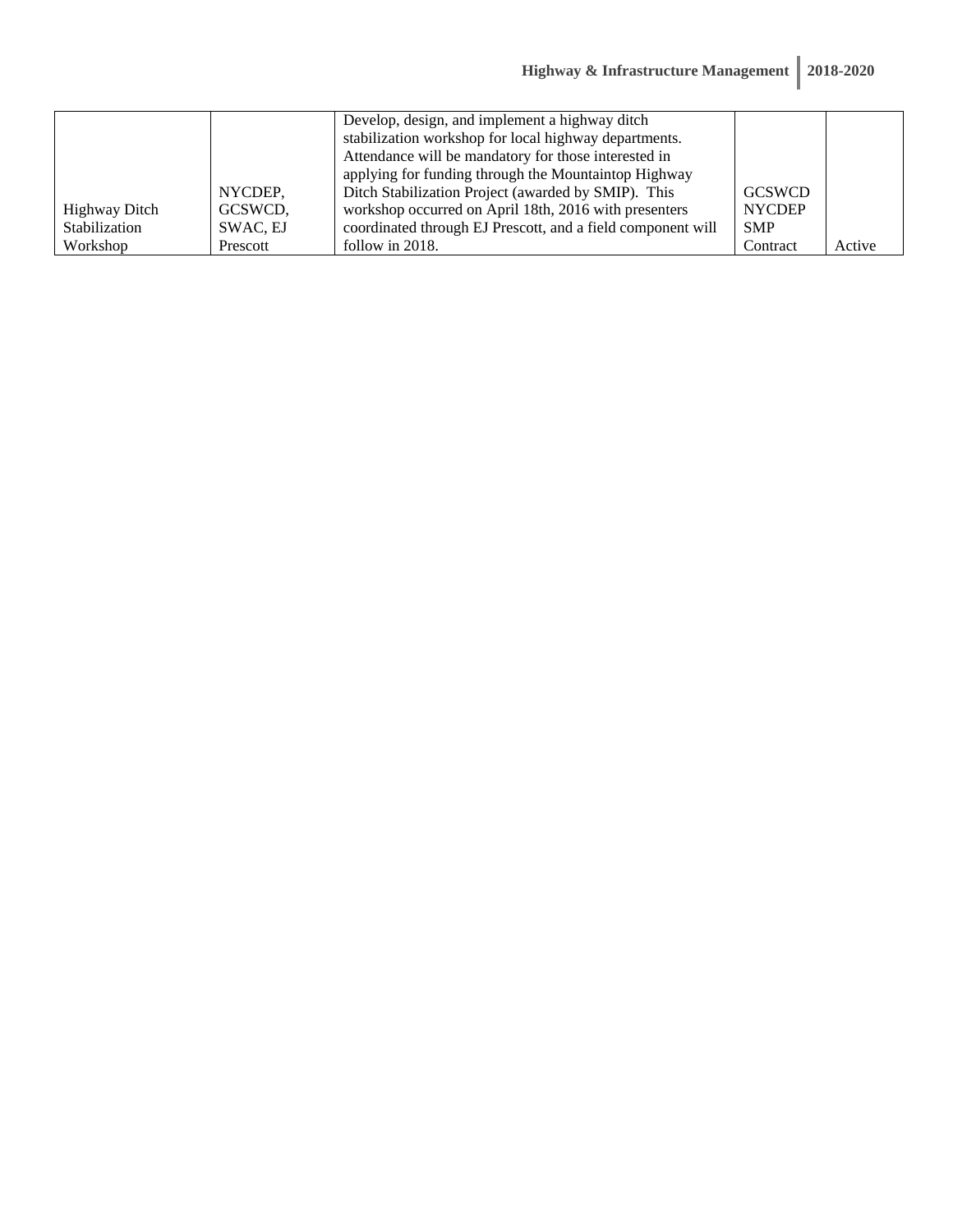# **D. Assisting Streamside Landowners (Public and Private)**

Assisting public and private streamside landowners may include: providing access to training and technical information to increase water resource knowledge, skills and capabilities of landowners; and providing technical assistance and programmatic support for stream issues and riparian restorations.

#### **CATSKILL STREAMS BUFFER INITIATIVE**

*1. Preserve and protect existing riparian buffers and provide for improved stewardship.* 

*2. Efforts should be made to protect/enhance the stream corridor through the establishment of effective forested buffers. Stream buffers will offer some measure of protection against encroaching land uses and act to protect public and private property.* 

*3. Assist landowners with their efforts to protect and maintain healthy riparian buffers, address invasive species, and improve the condition of unstable or degraded riparian areas.* 

*4. Provide assistance with managing and preventing the spread of Japanese knotweed and other invasive species.* 

*5. Provide assistance for streamside landowners to maintain diverse and healthy riparian buffers of at least 35- 100 feet using native shrubs, trees and other woody vegetation.* 

| <b>CATSKILL STREAMS BUFFER INITIATIVE</b> |                 |                                                                             |                |               |  |  |
|-------------------------------------------|-----------------|-----------------------------------------------------------------------------|----------------|---------------|--|--|
| <b>Action Item</b>                        | <b>Partners</b> | <b>Description</b>                                                          | <b>Funding</b> | <b>Status</b> |  |  |
|                                           |                 | Replant a large section of Batavia Kill streambank adjacent to Tompkins     |                |               |  |  |
|                                           |                 | Quarry. Project was on hold due to a change in ownership from               |                |               |  |  |
|                                           | GCSWCD.         | Tompkins Quarry to the Town of Ashland. A planting plan has been            |                |               |  |  |
| Tompkins Riparian                         | NYCDEP,         | developed and GCSWCD will obtain landowner agreement with the               |                |               |  |  |
| Project                                   | Ashland         | Town of Ashland to proceed with bank grading and planting in 2018.          | <b>CSBI</b>    | Active        |  |  |
|                                           |                 | Riparian planting project to restore approximately 300 linear feet of       |                |               |  |  |
|                                           |                 | streamside vegetation along the East Kill. GCSWCD has a 5 year              |                |               |  |  |
|                                           |                 | landowner agreement for this property. The Greene County Highway            |                |               |  |  |
|                                           |                 | Department restored the stream channel. GCSWCD installed willow             |                |               |  |  |
|                                           |                 | stakes along 300 feet of streambank. Additional trees and shrubs will be    |                |               |  |  |
| <b>Benjamin Property</b>                  | GCSWCD,         | planted on the site as needed. Project site will be evaluated to determine  |                |               |  |  |
| Planting                                  | <b>NYCDEP</b>   | vegetation needs in 2018.                                                   | <b>CSBI</b>    | Active        |  |  |
|                                           |                 | Riparian planting to restore approximately 300 linear feet of streamside    |                |               |  |  |
|                                           |                 | vegetation along a Schoharie Creek tributary in Hunter. Streambank          |                |               |  |  |
|                                           |                 | was graded in 2016. 221 native trees and shrubs and 6 vertical bundles      |                |               |  |  |
| <b>Grossman Property</b>                  | GCSWCD,         | were installed in fall 2017. Project site will be evaluated to determine    |                |               |  |  |
| Planting                                  | <b>NYCDEP</b>   | vegetation needs in 2018.                                                   | <b>CSBI</b>    | Active        |  |  |
|                                           |                 | Restore approximately 5,840 square feet of streamside vegetation along      |                |               |  |  |
|                                           |                 | a portion of the Stony Clove in Hunter. Plant 60 riparian trees and         |                |               |  |  |
|                                           | GCSWCD,         | shrubs and install 50 willow stakes. Site requires grading prior to         |                |               |  |  |
| <b>Riley Planting</b>                     | <b>NYCDEP</b>   | planting.                                                                   | <b>CSBI</b>    | Active        |  |  |
|                                           |                 | Treat Japanese knotweed with herbicides on stream restoration sites and     | <b>CSBI</b>    |               |  |  |
|                                           |                 | Catskill Stream Buffer Initiative project sites. Sites that will be treated | <b>GCSWCD</b>  |               |  |  |
|                                           |                 | in 2018 include, South Street Riparian Planting, Brandywine/Ashland         | <b>NYCDEP</b>  |               |  |  |
| Japanese Knotweed                         | GCSWCD,         | Connector Reach, Maier Farm, Kastanis, Ashland Wellhead, Holden,            | <b>SMP</b>     |               |  |  |
| Treatment                                 | <b>NYCDEP</b>   | Conine, Lanesville, Apple Hill and Windham Path.                            | Contract       | Active        |  |  |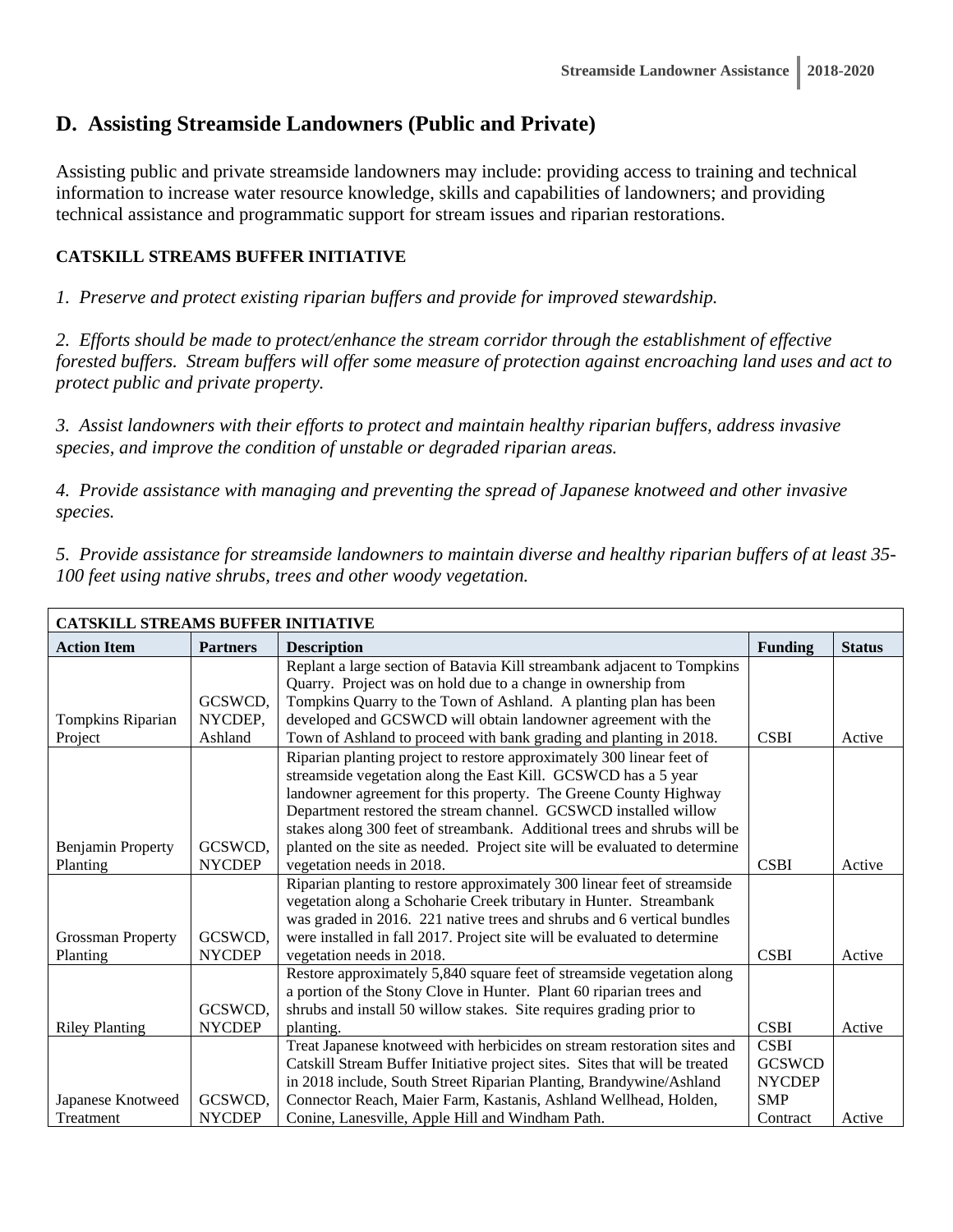| <b>McWilliams</b>    | GCSWCD,       | Restore 0.25 acre of streamside vegetation along a portion of the Batavia<br>Kill in Prattsville. Plant 100 riparian trees and shrubs along 210 feet of |             |        |
|----------------------|---------------|---------------------------------------------------------------------------------------------------------------------------------------------------------|-------------|--------|
| Planting             | <b>NYCDEP</b> | streambank.                                                                                                                                             | <b>CSBI</b> | Active |
|                      |               | Restore 0.53 acre of streamside vegetation along a portion of the West<br>Kill in West Kill, NY. Provide native seed and soil for riprap inter-         |             |        |
|                      | GCSWCD,       | planting and plant 40 riparian trees and shrubs along 575 feet of                                                                                       |             |        |
| <b>Russ Planting</b> | <b>NYCDEP</b> | streambank.                                                                                                                                             | <b>CSBI</b> | Active |

#### **OUTREACH, EDUCATION AND TECHNICAL ASSISTANCE TO STREAMSIDE LANDOWNERS**

*1. Provide streamside landowners detailed technical information on the establishment and maintenance of riparian buffers.* 

*2. Provide stakeholders technical assistance that will guide restoration of stream system stability and help to maintain ecological integrity. Technical assistance can range from a landowner consultation to activities that will help meet the priorities of protecting water quality and establishing riparian buffers.* 

*3. Provide long-term access to technical assistance to landowners and municipalities for assessment of their stream-related problems, and development of effective management strategies and to supervise stream project implementation.* 

*4. Educate streamside landowners by providing a basic understanding of fluvial process, factors impacting streambank stability and water quality, and management decisions for the promotion of a healthy stream.* 

*5. Characterize current riparian vegetation management in the watershed and make prioritized recommendations for changes that can improve ecosystem integrity.* 

*6. Educate municipal leaders by providing a basic understanding of fluvial process, with an emphasis on how local decision makers can support stream health through their leadership and provide information on the multiple benefits which can be realized by protecting stream and watershed health.* 

| <b>OUTREACH, EDUCATION AND TECHNICAL ASSISTANCE TO STREAMSIDE LANDOWNERS</b> |                 |                                                              |                |               |  |  |
|------------------------------------------------------------------------------|-----------------|--------------------------------------------------------------|----------------|---------------|--|--|
| <b>Action Item</b>                                                           | <b>Partners</b> | <b>Description</b>                                           | <b>Funding</b> | <b>Status</b> |  |  |
|                                                                              |                 | The GCSWCD and NYCDEP have worked cooperatively              |                |               |  |  |
|                                                                              |                 | to develop program resources and policies to provide         |                |               |  |  |
|                                                                              |                 | technical assistance for municipalities, planning boards,    |                |               |  |  |
|                                                                              |                 | highway departments, developers, landowners and other        |                |               |  |  |
|                                                                              |                 | interested parties. Technical assistance may include, but is | NYCDEP/        |               |  |  |
|                                                                              |                 | not limited to, stormwater planning and retrofit, stream     | <b>GCSWCD</b>  |               |  |  |
|                                                                              | GCSWCD,         | management activities, project permitting, and land use      | Schoharie,     |               |  |  |
| Local Technical Assistance                                                   | <b>NYCDEP</b>   | planning.                                                    | <b>WAP</b>     | On-going      |  |  |
|                                                                              |                 | The GCSWCD provided a Streamside Landowner                   |                |               |  |  |
|                                                                              |                 | Workshop at the Mountain Top Library in Tannersville,        |                |               |  |  |
|                                                                              |                 | January 27th, 2018. The workshop was available to            |                |               |  |  |
|                                                                              |                 | individuals who own streamside property in Hunter,           |                |               |  |  |
|                                                                              |                 | Tannersville, Windham, Ashland, Jewett, Lexington, and       |                |               |  |  |
|                                                                              |                 | Prattsville. Attendees learned how to establish and increase |                |               |  |  |
|                                                                              |                 | the riparian buffer zone on their own property by planting   | NYCDEP/        |               |  |  |
| Streamside Landowner                                                         | GCSWCD,         | native trees and shrubs. Participants learned about the      | <b>GCSWCD</b>  |               |  |  |
| Workshop                                                                     | <b>NYCDEP</b>   | Catskill Streams Buffer Initiative (CSBI) program.           | <b>CSBI</b>    | 2018          |  |  |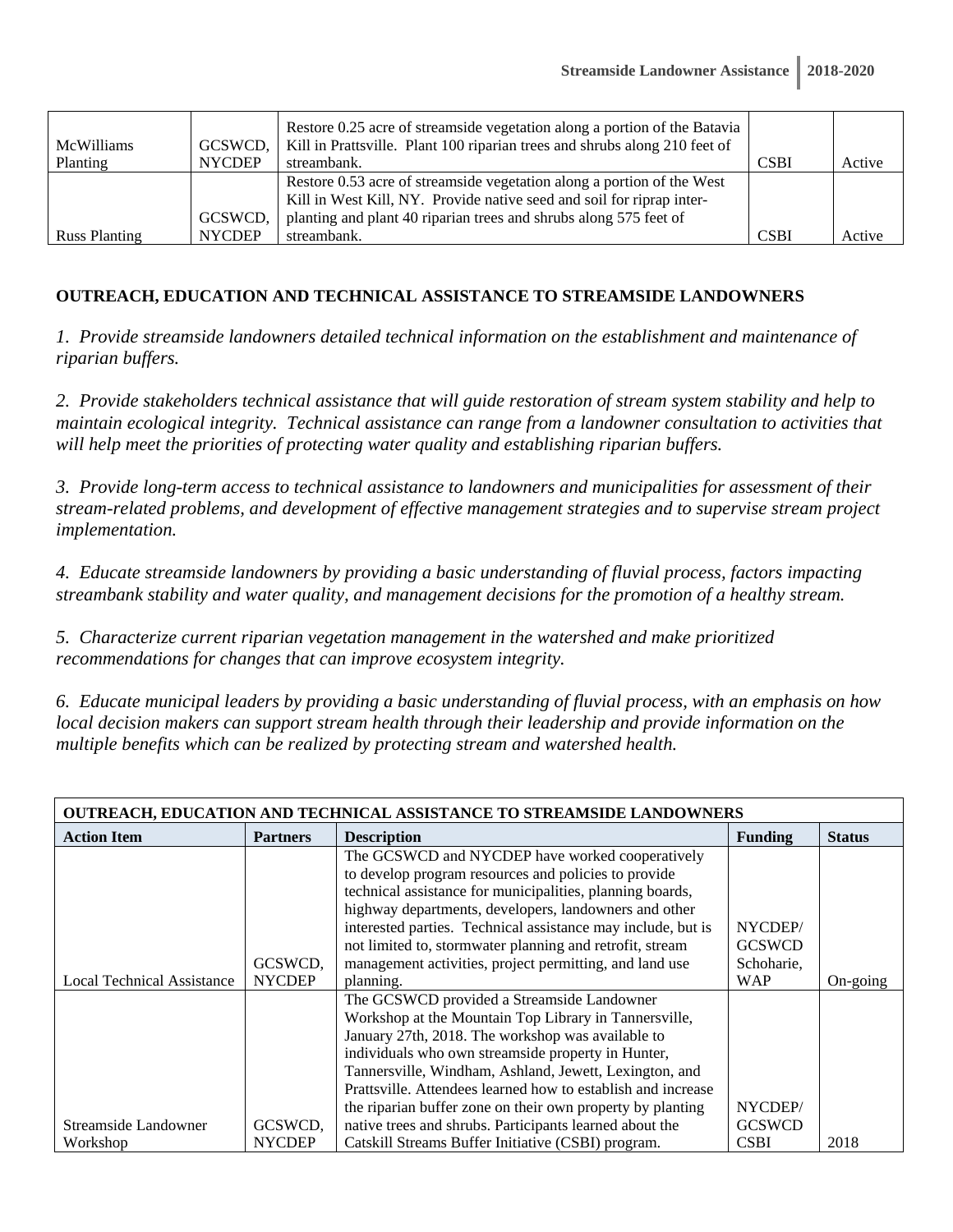|                               |               | The Greene County Soil & Water Conservation District<br>provided an information session for the Stream |               |      |
|-------------------------------|---------------|--------------------------------------------------------------------------------------------------------|---------------|------|
|                               |               | Management Implementation Program (SMIP) at the                                                        |               |      |
|                               |               | Schoharie Watershed Program office in Tannersville on                                                  |               |      |
| <b>Stream Management</b>      |               | February 13th, 2018. A brief presentation about the                                                    |               |      |
| <b>Implementation Program</b> | GCSWCD,       | program was provided followed by an informal Q&A for                                                   | NYCDEP/       |      |
| <b>Information Session</b>    | <b>NYCDEP</b> | attendees.                                                                                             | <b>GCSWCD</b> | 2018 |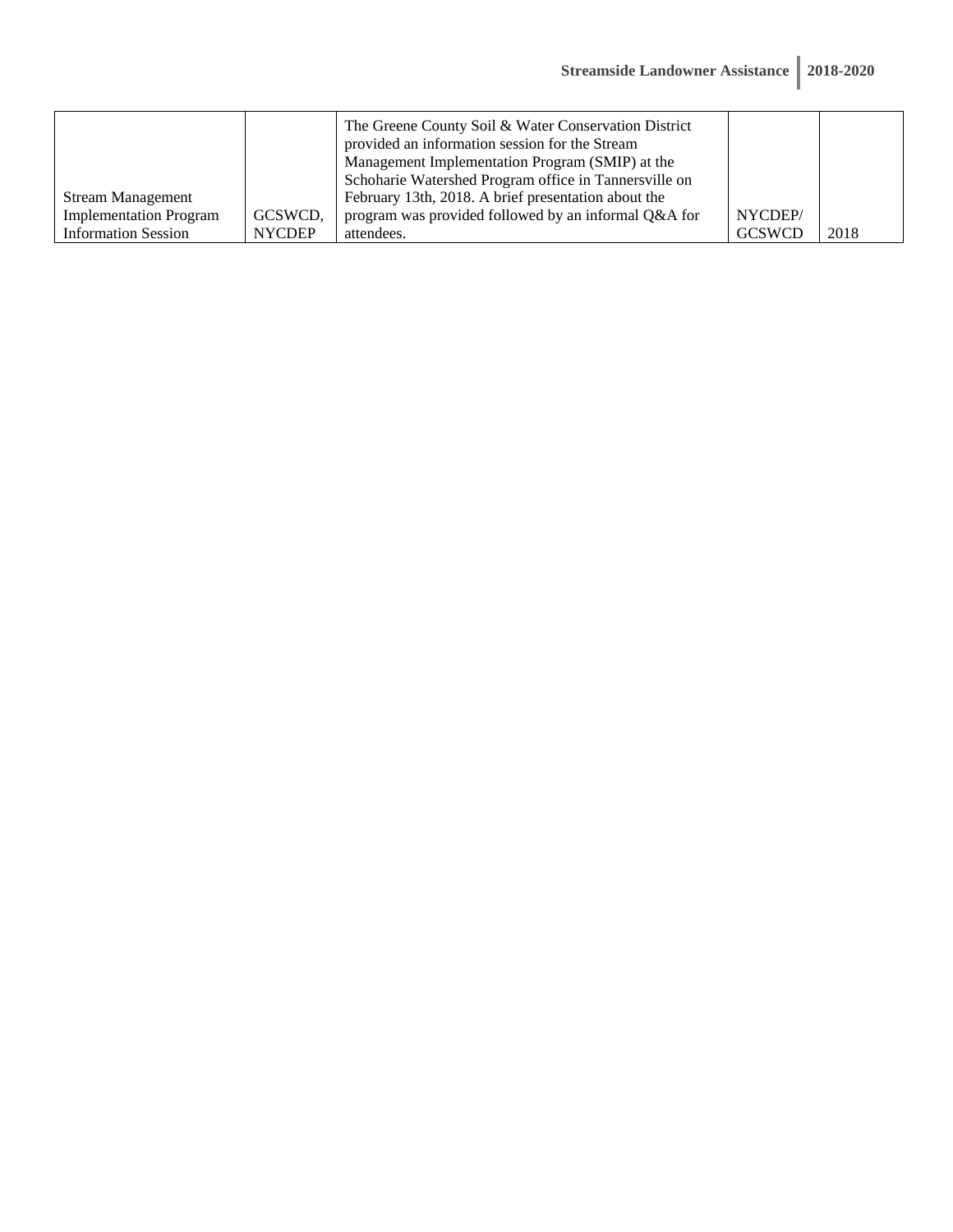# **E. Protecting and Enhancing Aquatic and Riparian Habitat and Ecosystems**

Protecting and enhancing aquatic and riparian habitat and ecosystems may include: support for research and education programs that encourage protection of aquatic and riparian ecosystems; support for comprehensive and community planning efforts that incorporate watershed protection; and support for habitat improvement projects that will benefit water quality.

### **STREAM AND RIPARIAN ECOSYSTEM RECOMMENDATIONS**

*1. Conduct a study to monitor summer season stream temperatures along the Schoharie Creek and associated impacts on fisheries. Study will assess if cold water fish communities are thermally limited, and locate areas where habitat improvements might mitigate these impacts, and areas of thermal refuge that may need protection.* 

*3. Review existing water quality data and identify, to the extent possible, the most significant water quality impairments.* 

*4. Identify locations of potential water quality impairments including; sources of pollution from upland areas and within the stream channel, such as significant glacial lake clay exposures, and sources of contaminants from road runoff and households, and make prioritized recommendations for their mitigation.* 

*5. Characterize the status of stream ecosystem health utilizing existing fish and insect population data, and outlining the general threats to ecosystem health and integrity.* 

*6. Conduct a watershed aquatic habitat study including; mapping habitats and associated characteristics throughout Schoharie Creek, characterization of fish species presence or absence in those habitats, establish target fish community structure based on regional and historic fish community data, and make recommendations for improvement of habitat for target community.* 

*7. A habitat assessment should be conducted in the Schoharie Creek and major tributaries, with particular attention paid to thermal refuge for cold water fish.* 

| STREAM AND RIPARIAN ECOSYSTEM ASSESSMENT AND ENHANCEMENT |                 |                                                                  |                |               |  |  |
|----------------------------------------------------------|-----------------|------------------------------------------------------------------|----------------|---------------|--|--|
| <b>Action Item</b>                                       | <b>Partners</b> | <b>Description</b>                                               | <b>Funding</b> | <b>Status</b> |  |  |
|                                                          |                 |                                                                  |                |               |  |  |
|                                                          | NYCDEP,         |                                                                  |                |               |  |  |
|                                                          | NYSDEC,         | DEC and Partners proposed to design and build a brook trout      |                |               |  |  |
|                                                          | GCSWCD,         | fishing area along Hunter Brook in the West Kill. DEC previously | USFWS.         |               |  |  |
|                                                          | TU, SWAC,       | conducted brook trout studies in the reach. In 2018, GCSWCD      | DEC,           |               |  |  |
| <b>Fisheries Project</b>                                 | <b>USFWS</b>    | will conduct topographic survey of the reach.                    | <b>SMIP</b>    | Active        |  |  |

#### **WATERSHED PROTECTION AND COMMUNITY PLANNING RECOMMENDATIONS**

*1. Establish and maintain a comprehensive program that supports localized efforts and mobilization of the public for stream stewardship and the coordination of agencies, interest groups, municipalities, and stakeholders in community planning and watershed protection.*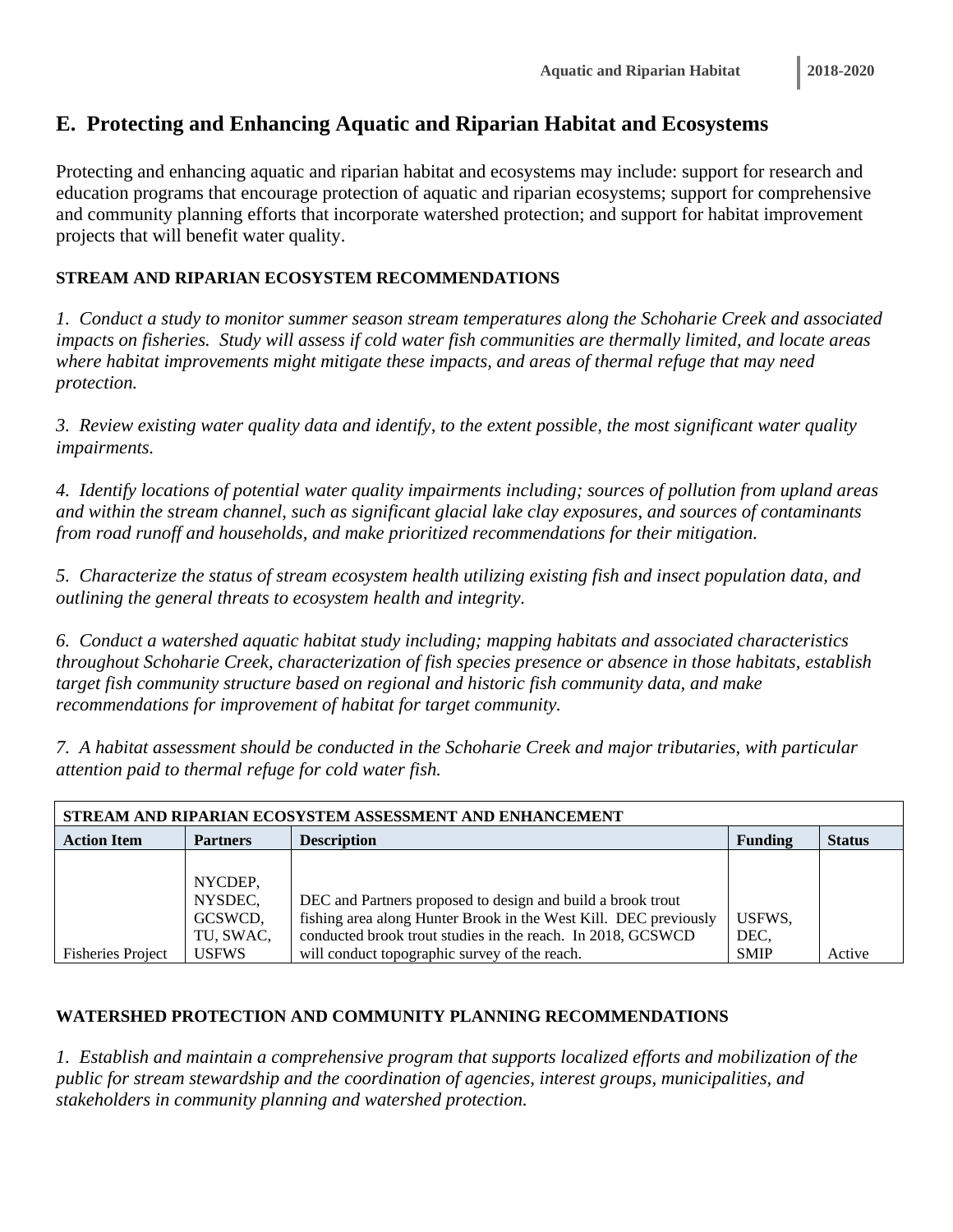*2. Watershed municipalities should evaluate their existing land use regulations, and adopt provisions which*  will protect stream corridor resources including wetlands, floodplains and floodways and provide additional *local review for proposed development in these special areas.* 

*3. A watershed-wide evaluation of regulations, including ordinances and zoning laws, should be undertaken. The evaluation should seek to identify regulatory gaps and determine if the current laws and ordinances adequately protect the watershed and encourage municipalities to update their regulations as needed.* 

*4. Establish and support a Project Advisory Committee consisting of representatives of all significant stakeholder groups to coordinate the implementation of stream management plans.* 

*5. Watershed municipalities should evaluate local ordinances such as comprehensive plans, zoning regulations, site plan review laws, subdivision laws and floodplain ordinances to determine if adequate consideration is given to riparian buffer impacts.* 

*6. Watershed communities should integrate the evaluation of stormwater impacts on stream systems as they develop and implement comprehensive stormwater management plans which will protect water quality and reduce impacts on stream morphology.* 

*7. Identify locations of potential water quality impairments including; source of pollution from upland areas and within the stream channel such as significant glacial lake clay exposures, and sources of contaminants from road runoff and households, and make prioritized recommendations for their mitigation.* 

| WATERSHED PROTECTION AND COMMUNITY PLANNING |                 |                                                                                                                        |                |               |  |
|---------------------------------------------|-----------------|------------------------------------------------------------------------------------------------------------------------|----------------|---------------|--|
| <b>Action Item</b>                          | <b>Partners</b> | <b>Description</b>                                                                                                     | <b>Funding</b> | <b>Status</b> |  |
|                                             | Mountaintop     |                                                                                                                        |                |               |  |
| Hunter Wetlands Leachate                    | Towns.          | Design a remediation implementation project to address the                                                             |                |               |  |
| <b>Treatment System</b>                     | GCSWCD,         | problems with the Hunter Landfill Wetland Treatment System                                                             |                |               |  |
| Remediation - Engineering                   | <b>NYCDEP</b>   | effluent discharges.                                                                                                   | <b>SMIP</b>    | Active        |  |
|                                             |                 | This project will support the design of rain gardens that will                                                         |                |               |  |
|                                             |                 | capture and slow runoff and enable water filtration. The rain                                                          |                |               |  |
|                                             |                 | gardens are part of a larger project to build a year round<br>Education Center at the Mountain Top Arboretum, a public |                |               |  |
|                                             |                 | garden that provides recreational and educational opportunities                                                        |                |               |  |
| Mountain Top Arboretum                      | GCSWCD,         | for residents and visitors to the Catskill Mountains. Design of                                                        |                |               |  |
| <b>Education Center Rain</b>                | NYCDEP,         | the rain garden is complete, on-site design in-put will continue                                                       |                |               |  |
| Garden Design                               | <b>MTA</b>      | during project implementation in 2018-2019.                                                                            | <b>SMIP</b>    | Active        |  |
|                                             |                 | This project proposal involves installation of the rain gardens                                                        |                |               |  |
|                                             |                 | associated with the new MTA Education Center. The rain gardens                                                         |                |               |  |
|                                             |                 | will capture and slow runoff and enable water filtration from the                                                      |                |               |  |
|                                             |                 | existing roads, the new parking area and the Education Center                                                          |                |               |  |
|                                             |                 | itself. Native plants will be planted in rain gardens and create                                                       |                |               |  |
|                                             |                 | habitat for wildlife while also providing an educational                                                               |                |               |  |
| Mountain Top Arboretum                      | GCSWCD,         | opportunity; staff and volunteers will teach visitors about water                                                      |                |               |  |
| <b>Education Center Rain</b>                | NYCDEP,         | runoff, water quality, planting techniques for a rain garden and the                                                   |                |               |  |
| Garden Implementation                       | MTA             | importance of the watershed.                                                                                           | <b>SMIP</b>    | Active        |  |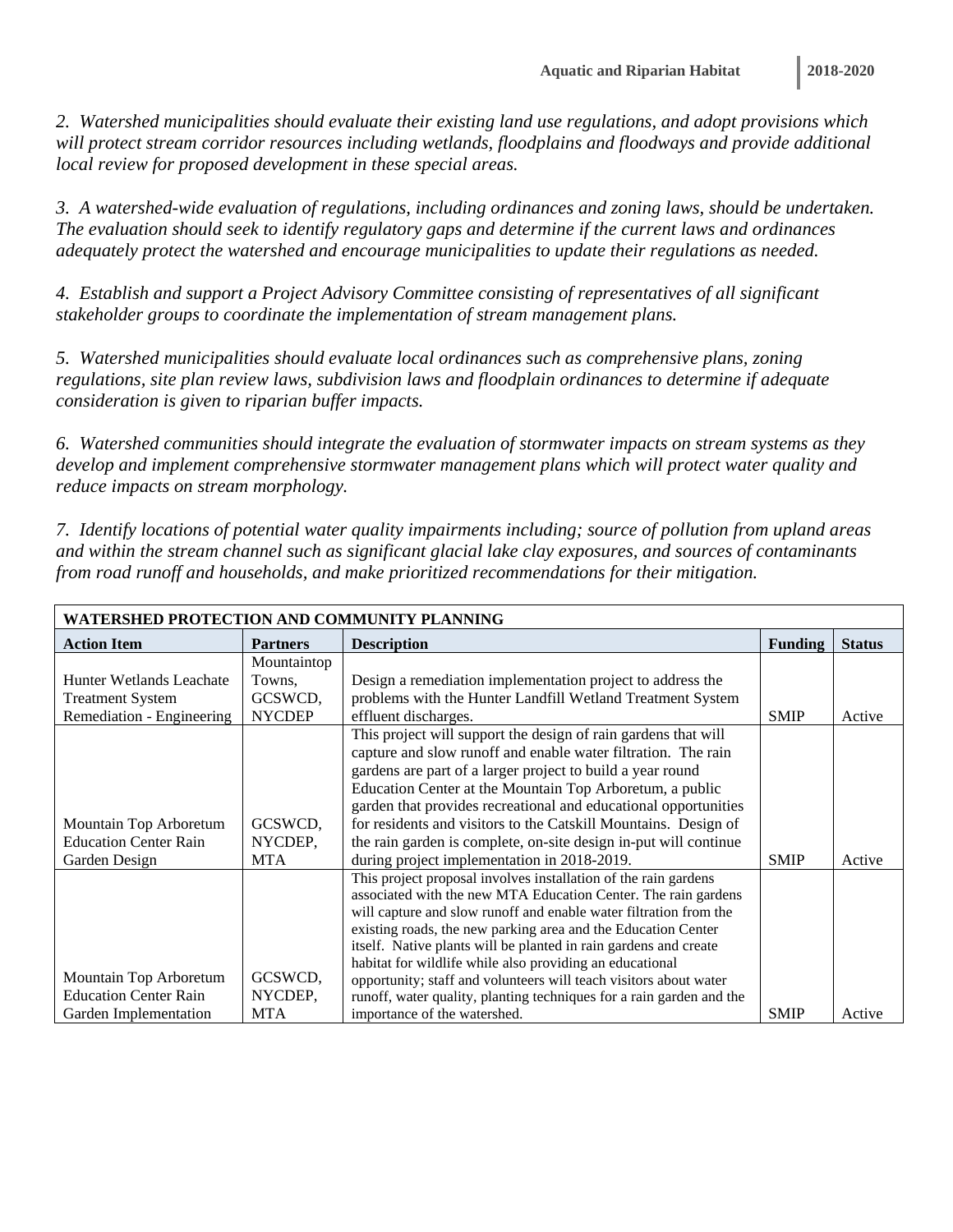### **F. Enhancing Public Access to Streams**

Enhancing public access to streams may include: support for projects that improve the quantity and quality of public stream access and enhance stream-based recreational opportunities; and support for projects that provide water resource educational materials at public access points. These recommendations incorporate community development efforts into stream management.

#### **ENHANCING PUBLIC ACCESS TO STREAMS RECOMMENDATIONS**

*1. Public access for fishing should be enhanced along the Schoharie Creek stream corridor. Additional public access, as well as improvements to parking and access trails, is representative of the type of activities that may be possible.* 

*2. Investigate opportunities to develop multi-use, low impact trail systems along the stream corridor.* 

| <b>ENHANCING PUBLIC ACCESS TO STREAMS</b>             |                                                                               |                                                                                                                                                                                                                                                                                                                                                                                                                                                                                                                                                                                                                                                                                                             |                |               |  |  |
|-------------------------------------------------------|-------------------------------------------------------------------------------|-------------------------------------------------------------------------------------------------------------------------------------------------------------------------------------------------------------------------------------------------------------------------------------------------------------------------------------------------------------------------------------------------------------------------------------------------------------------------------------------------------------------------------------------------------------------------------------------------------------------------------------------------------------------------------------------------------------|----------------|---------------|--|--|
| <b>Action Item</b>                                    | <b>Partners</b>                                                               | <b>Description</b>                                                                                                                                                                                                                                                                                                                                                                                                                                                                                                                                                                                                                                                                                          | <b>Funding</b> | <b>Status</b> |  |  |
| Lexington<br>Riverfront<br><b>Access Park</b>         | NYCDEP,<br>GCSWCD,<br>Town of<br>Lexington,<br>SWAC,<br>FEMA.<br><b>NYDOS</b> | The Town of Lexington plans to expand the Schoharie Creek Park<br>(Lexington Pocket Park) by purchasing two additional parcels, along<br>County Route 13a, through the FEMA Property Acquisition Program. The<br>project aims to enhance public outdoor recreation and education along the<br>Schoharie Creek. Components of the project may include a low impact<br>path, a shade structure, and signage/informational kiosk. The Schoharie<br>Watershed Advisory Committee approved funding the riverfront access<br>park contingent upon FEMA, and other regulatory, approvals for<br>development of park-like amenities on the buyout parcels. Pending<br>permitting, this project may proceed in 2018. | <b>SMIP</b>    | Active        |  |  |
| Windham Multi-<br>Use Trail System<br>- Public Access | NYCDEP,<br>GCSWCD,<br>WARF                                                    | The Windham Multi-Use Trails are for non-motorized uses intended to<br>provide public access to the Batavia Kill, provide connectivity between<br>residential, business and activity centers in the Town of Windham. The<br>proposed will construct a streamside connector trail that will link the<br>existing multi-use recreational trail system to a public access point along<br>the Batavia Kill in the hamlet of Maplecrest providing low impact public<br>access to the stream. Components of the project include footbridges along<br>the trail and signage.                                                                                                                                       | <b>SMIP</b>    | Active        |  |  |
|                                                       |                                                                               |                                                                                                                                                                                                                                                                                                                                                                                                                                                                                                                                                                                                                                                                                                             |                |               |  |  |

#### **STREAM ACCESS EDUCATION AND OUTREACH RECOMMENDATIONS**

*1. Develop an interesting, hands-on display and accompanying presentation that could travel with staff or volunteers to public places. Include the definition of a watershed, how people affect the watershed in their daily lives, the importance of a healthy watershed and what they can do to help improve water quality.* 

*2. At public stream access sites, provide educational materials, such as signage, that may lead to an increased stewardship ethic for the stream.* 

| STREAM ACCESS EDUCATION AND OUTREACH |                 |                                                                |             |               |  |  |
|--------------------------------------|-----------------|----------------------------------------------------------------|-------------|---------------|--|--|
| <b>Action Item</b>                   | <b>Partners</b> | <b>Description</b>                                             | Funding     | <b>Status</b> |  |  |
| Windham Multi-                       | NYCDEP,         |                                                                |             |               |  |  |
| Use Trail System                     | GCSWCD,         | Funds were allocated for a kiosk and signage that will promote |             |               |  |  |
| Kiosk and Signage                    | WARF            | the Batavia Kill and the Windham Path                          | <b>SMIP</b> | Active        |  |  |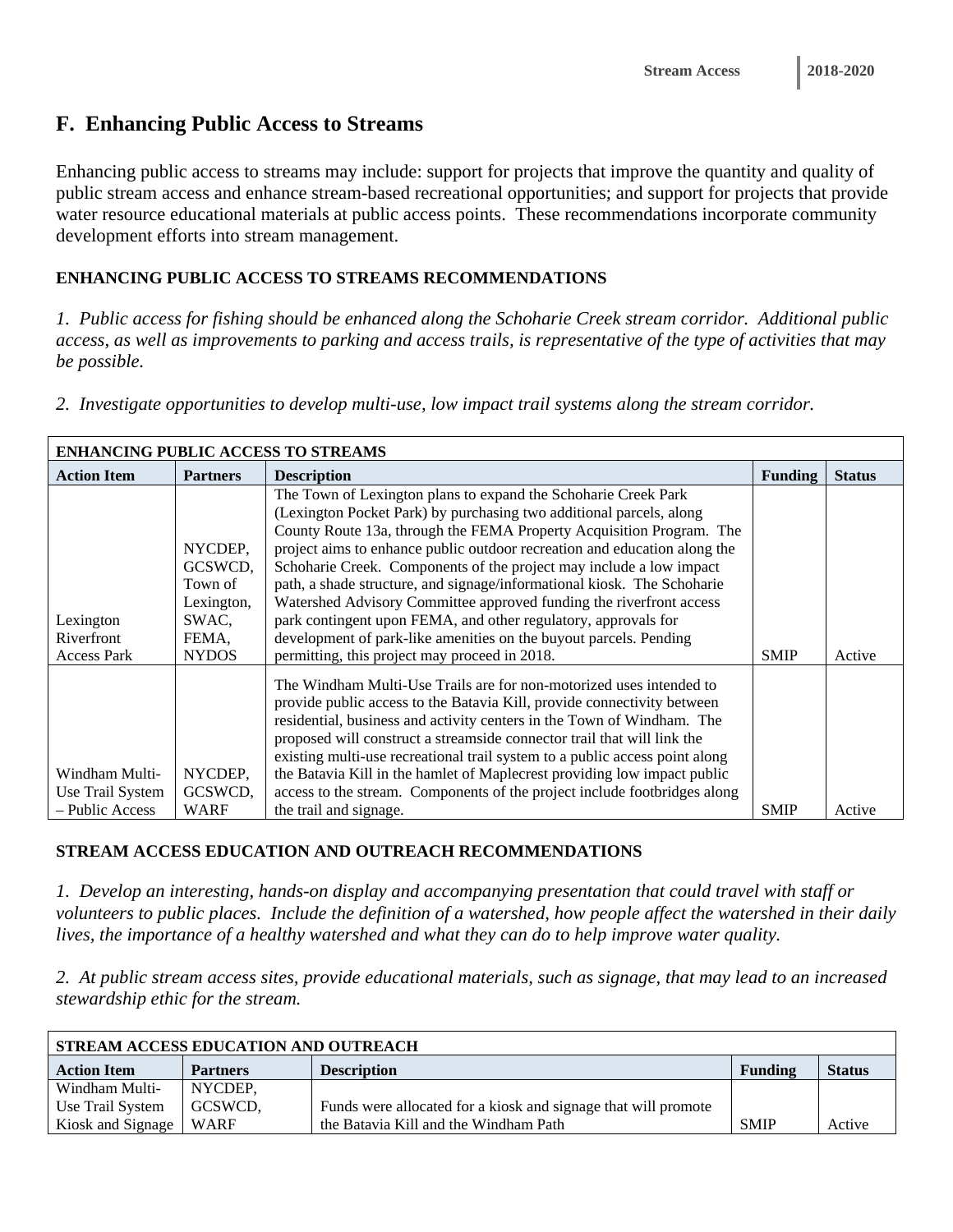# **Appendix A: Summary of Completed Projects May 2007 – May 2018**

|                        | PROGRAM ADMINISTRATION |                                                                    |                |               |
|------------------------|------------------------|--------------------------------------------------------------------|----------------|---------------|
| <b>Action Item</b>     | <b>Partners</b>        | <b>Description</b>                                                 | <b>Funding</b> | <b>Status</b> |
|                        |                        | The GCSWCD and NYCDEP worked with NYSDEC to evaluate               |                |               |
|                        |                        | alternatives and to offer training to address the complexity of    |                |               |
|                        |                        | achieving turbidity control during construction. Two staff         |                |               |
|                        |                        | members have been trained as Certified Professional Erosion and    |                |               |
|                        |                        | Sediment Control Specialists, one has been trained as a Certified  |                |               |
|                        |                        | Professional in Stormwater Quality and the majority of staff were  |                |               |
|                        |                        | trained as part of the NYSDEC 4-hour erosion and sediment          |                |               |
|                        |                        | control certification. GCSWCD is also qualified to teach the 4-    |                |               |
|                        | GCSWCD,                | hour E/S control certification. GCSWCD purchased dewatering        |                |               |
| Restoration            | NYCDEP,                | equipment for stream projects and routinely prepares stormwater    | NYCDEP/        | Completed     |
| <b>Project Permits</b> | <b>NYSDEC</b>          | pollution prevention plans for all size projects.                  | <b>GCSWCD</b>  | 2007          |
|                        |                        | To manage the many projects and priorities in the action plan, the |                |               |
|                        |                        | GCSWCD needs staffing and resources to provide overall project     |                |               |
|                        |                        | administration. In 2007, a staffing plan was developed along with  |                |               |
| Program                |                        | a new intergovernmental agreement between GCSWCD and               |                |               |
| Administration         | GCSWCD,                | NYCDEP that began in January 2009 and will fund watershed          | NYCDEP/        | Completed     |
| <b>Staffing Plan</b>   | <b>NYCDEP</b>          | activities through January 2014.                                   | <b>GCSWCD</b>  | 2007          |
|                        |                        | The GCSWCD and NYCDEP collaborated to establish a project          |                |               |
|                        |                        | office within the Schoharie Watershed. The GCSWCD and WAP          |                |               |
|                        |                        | identified and secured a Mountaintop project office in             |                |               |
|                        |                        | Tannersville. The office is used by various local, regional, and   |                |               |
|                        |                        | state committees working on watershed protection (e.g. Schoharie   |                |               |
|                        | GCSWCD,                | Watershed Advisory Committee, subcommittees of the SWAC,           |                |               |
|                        | GCWAP,                 | Mountaintop Supervisory & Mayors Association, WOH Education        | NYCDEP/        | Completed     |
| Program Office         | <b>NYCDEP</b>          | & Outreach committee, etc.).                                       | <b>GCSWCD</b>  | 2008          |
|                        |                        | To successfully implement a multi-year riparian buffer program it  |                |               |
|                        |                        | was necessary to work with NYSDEC, USACOE, and NYCDEP              |                |               |
|                        | GCSWCD,                | to develop a general permit to allow for rapid planning and        |                |               |
|                        | NYCDEP,                | installation of riparian buffers. The general permit applies to    |                |               |
| Riparian Buffer        | NYSDEC,                | minor (less than 300 ft.), short-term impacts such as, bank        | NYCDEP/        | Completed     |
| General Permit         | <b>USACOE</b>          | preparation and planting.                                          | <b>GCSWCD</b>  | 2009          |
|                        |                        | Completed an RFP process to develop a list of "pre-qualified"      |                |               |
| General                |                        | contractors for work including but not limited to, installing      |                |               |
| Contracting            | GCSWCD,                | stormwater management practices, drainage improvements, and        | NYCDEP/        | Completed     |
| Specification          | <b>NYCDEP</b>          | stream projects.                                                   | <b>GCSWCD</b>  | 2009          |
|                        |                        | All Greene County municipalities within the Schoharie Basin and    |                |               |
|                        |                        | sub-basins (Batavia Kill, East Kill and West Kill watersheds) and  |                |               |
|                        | Schoharie              | the Town of Conesville (Manor Kill) have adopted the relevant      |                |               |
|                        | <b>Basin</b>           | SMPs and signed Memoranda of Understanding (MOU) with              |                |               |
|                        | Municipalities,        | GCSWCD and SCSWCD, respectively. Annual reviews occur              |                |               |
|                        | Conesville,            | with the municipalities per the MOU and provide an update on       |                | Completed     |
|                        | GCSWCD,                | current action items within the municipality, while also seeking   |                | 2009,         |
| Local Adoption         | SCSWCD,                | input from municipal officials in identifying potential future     | NYCDEP/        | renewed       |
| of SMPs                | <b>NYCDEP</b>          | projects based on local needs.                                     | <b>GCSWCD</b>  | as needed     |
|                        |                        | The organizational structure of the Schoharie Watershed Advisory   |                |               |
|                        |                        | Committee (SWAC) was developed in early 2008. After the kick       |                |               |
|                        |                        | off meeting in May 2008, the SWAC has met regularly throughout     |                |               |
|                        | Schoharie              | the year, developed program materials to initiate a stream         |                |               |
|                        | <b>Basin</b>           | management plan implementation funding application process,        |                |               |
| Schoharie              | Municipalities,        | and identified initial projects for implementation. Although       |                |               |
| Watershed              | Technical              | administrative support for the SWAC remains an on-going            |                | Organized     |
| Advisory               | Advisors,              | activity, the effort to establish local representation and         |                | May 2008,     |
| Committee              | GCSWCD,                | implementation of the SMP, coupled with technical agency           | NYCDEP/        | meet $2-3x$   |
| (SWAC)                 | <b>NYCDEP</b>          | support, has been accomplished.                                    | <b>GCSWCD</b>  | per year      |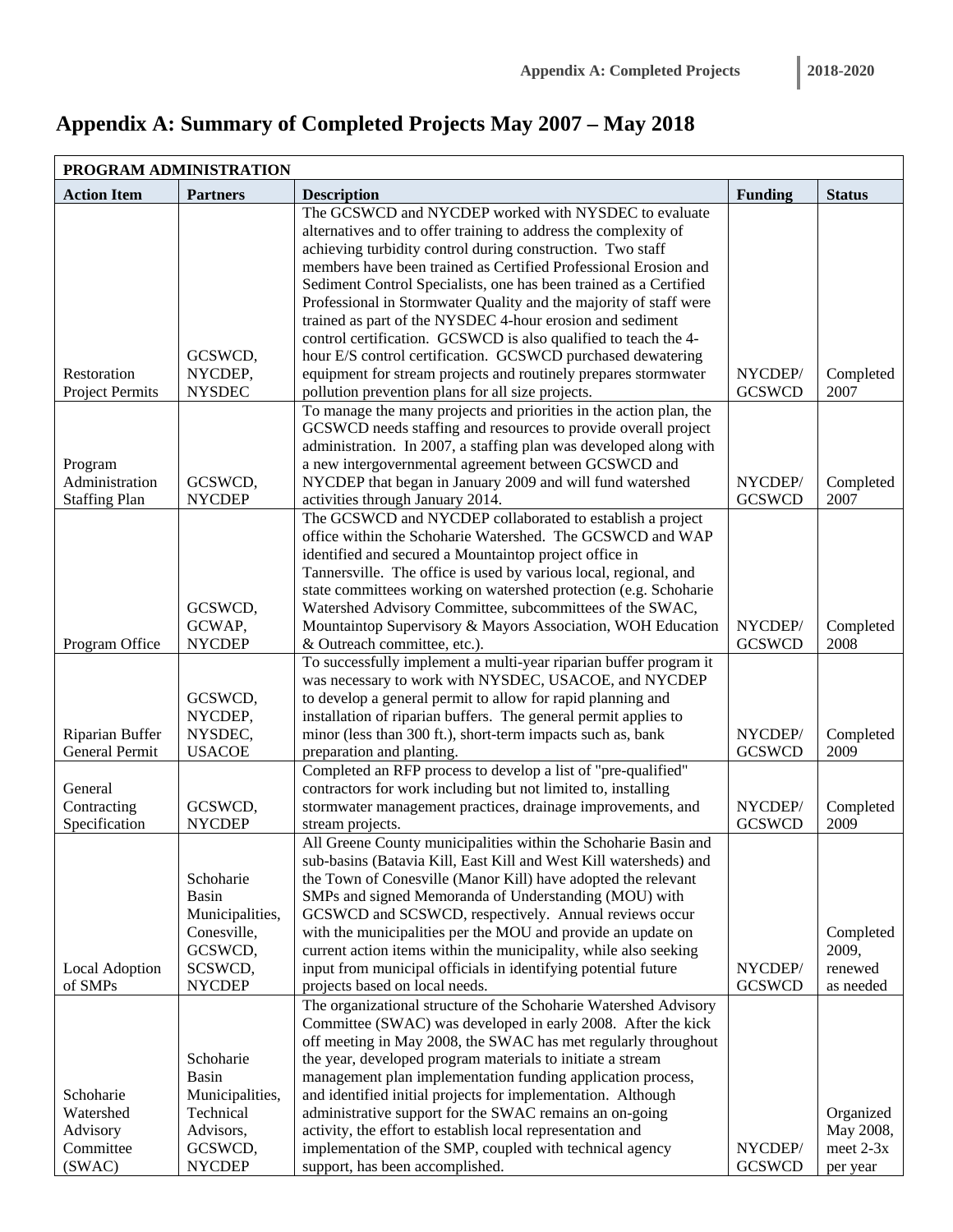| <b>Plant Materials</b> |               |                                                                           |               |           |
|------------------------|---------------|---------------------------------------------------------------------------|---------------|-----------|
| Program:               |               | In 2014, there were 20,401 Greenbelt plants delivered to the              |               |           |
| <b>Greenbelt Plant</b> | NYCDEP,       | GCSWCD Plant Materials Center; 14,571 of the plants were                  | NYCDEP/       | Completed |
| Material               | <b>GCSWCD</b> | repotted. In 2015, approximately 5,830 plants were repotted.              | <b>GCSWCD</b> | 2015      |
|                        |               | The GCSWCD, NYCDEP and project partners worked to maintain                |               |           |
|                        |               | project sites throughout the Schoharie Watershed. Maintenance             |               |           |
|                        |               | activities included:                                                      |               |           |
|                        |               | <i>Lanesville</i> – supplemental plantings of trees and shrubs within the |               |           |
|                        |               | floodplain along the left streambank, and willow stake height             |               |           |
|                        |               | maintenance.                                                              |               |           |
|                        |               | Apple Hill - installation of 500 additional willow stakes along           |               |           |
|                        |               | outside of meander bends through project length; supplemental             |               |           |
|                        |               | plantings of 1,765 trees and shrubs; fertilized planted material.         |               |           |
|                        |               | ACR Parking Area - spread soil along access road and driveway             | NYCDEP/       |           |
|                        |               | entrance; seeded and mulched site with riparian mix and triple rye.       | <b>GCSWCD</b> |           |
|                        | NYCDEP,       | Shoemaker – developed a planting plan; seeded site with riparian          | Schoharie     |           |
| Operation and          | GCSWCD,       | mix; fertilized the site.                                                 | <b>SMP</b>    | Completed |
| Maintenance            | Landowners    | Griffin Road – fertilized planted trees and shrubs.                       | Contract      | 2016      |

| STREAM ASSESSMENTS AND MONITORING |                 |                                                                                                                                                                                                                                                                                                                                                                                                                                                                                                                                                                                                                                                                       |                |               |  |  |  |
|-----------------------------------|-----------------|-----------------------------------------------------------------------------------------------------------------------------------------------------------------------------------------------------------------------------------------------------------------------------------------------------------------------------------------------------------------------------------------------------------------------------------------------------------------------------------------------------------------------------------------------------------------------------------------------------------------------------------------------------------------------|----------------|---------------|--|--|--|
| <b>Action Item</b>                | <b>Partners</b> | <b>Description</b>                                                                                                                                                                                                                                                                                                                                                                                                                                                                                                                                                                                                                                                    | <b>Funding</b> | <b>Status</b> |  |  |  |
| Batavia Kill Stream               | NYCDEP/         | Collected erosion data along the Batavia Kill in the Towns of                                                                                                                                                                                                                                                                                                                                                                                                                                                                                                                                                                                                         | NYCDEP/        | Completed     |  |  |  |
| Walkover                          | <b>GCSWCD</b>   | Windham, Ashland and Prattsville.                                                                                                                                                                                                                                                                                                                                                                                                                                                                                                                                                                                                                                     | <b>GCSWCD</b>  | 1997          |  |  |  |
| West Kill Stream                  | NYCDEP/         | Collected stream feature data along the West Kill in the Town                                                                                                                                                                                                                                                                                                                                                                                                                                                                                                                                                                                                         | NYCDEP/        | Completed     |  |  |  |
| Walkover                          | <b>GCSWCD</b>   | of Lexington.                                                                                                                                                                                                                                                                                                                                                                                                                                                                                                                                                                                                                                                         | <b>GCSWCD</b>  | 2004 & 2005   |  |  |  |
| Schoharie Creek SFI               | NYCDEP/         | Stream Feature Inventory (SFI) along the Schoharie Creek in                                                                                                                                                                                                                                                                                                                                                                                                                                                                                                                                                                                                           | NYCDEP/        | Completed     |  |  |  |
|                                   | <b>GCSWCD</b>   | the Towns of Hunter, Jewett, Lexington, and Prattsville.                                                                                                                                                                                                                                                                                                                                                                                                                                                                                                                                                                                                              | <b>GCSWCD</b>  | 2006          |  |  |  |
| East Kill SFI                     | NYCDEP/         | Stream Feature Inventory (SFI) along the East Kill in the Town                                                                                                                                                                                                                                                                                                                                                                                                                                                                                                                                                                                                        | NYCDEP/        | Completed     |  |  |  |
|                                   | <b>GCSWCD</b>   | of Jewett.                                                                                                                                                                                                                                                                                                                                                                                                                                                                                                                                                                                                                                                            | <b>GCSWCD</b>  | 2006          |  |  |  |
| Manor Kill SFI                    | NYCDEP/         | Stream Feature Inventory (SFI) along the Manor Kill in the                                                                                                                                                                                                                                                                                                                                                                                                                                                                                                                                                                                                            | NYCDEP/        | Completed     |  |  |  |
|                                   | <b>GCSWCD</b>   | Town of Conesville.                                                                                                                                                                                                                                                                                                                                                                                                                                                                                                                                                                                                                                                   | <b>GCSWCD</b>  | 2008          |  |  |  |
|                                   |                 | 2008: 5 sites; 2009: Conine, Ashland Connector Reach,<br>Brandywine, Farber Farm; 2010: Conine, Ashland Connector<br>Reach, Shoemaker, Lanesville, Sugar Maples, Long Road;<br>2011: Long Road, Sugar Maples; 2012: Ashland Connector<br>Reach, Conine, Sugar Maples, Schoharie Street, Long Road;<br>2013: Vista Ridge; 2014: Ashland Well Head, Maier, Conine,<br>Sugar Maples, Holden, CR 6, SR 42, Apple Hill; 2015:<br>Ashland Well Head, Brandywine/Ashland Connector Reach,<br>Maier Farm, Conine, Holden, Long Road, CR 6, SR 42,<br>Lanesville, Vista Ridge, Apple Hill; 2016: Ashland Well Head,<br>Brandywine/Ashland Connector Reach, Maier Farm, Conine, |                |               |  |  |  |
|                                   |                 | Holden, Shoemaker, Long Road, CR 6, SR 42, Lanesville,                                                                                                                                                                                                                                                                                                                                                                                                                                                                                                                                                                                                                |                | Completed     |  |  |  |
| Monitoring of                     | NYCDEP/         | Apple Hill; 2017: Brandywine/ACR, Big Hollow, Shoemaker,                                                                                                                                                                                                                                                                                                                                                                                                                                                                                                                                                                                                              | NYCDEP/        | Annually      |  |  |  |
| <b>Restored Reaches</b>           | <b>GCSWCD</b>   | Long Road, Lanesville, Kozak, Vista Ridge.                                                                                                                                                                                                                                                                                                                                                                                                                                                                                                                                                                                                                            | <b>GCSWCD</b>  | 2008-2017     |  |  |  |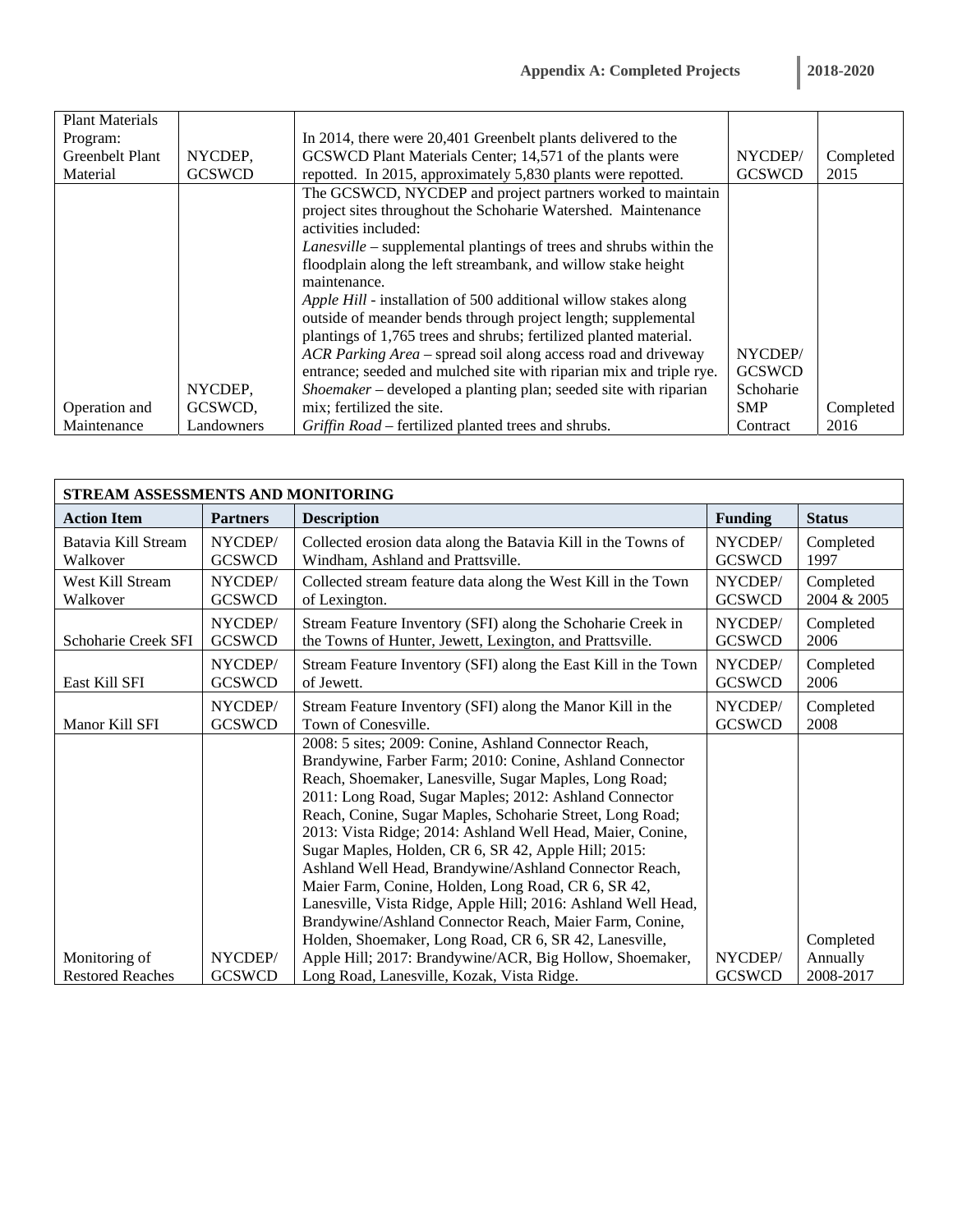|                          |               | 2009: Shoemaker, RAH Stables, Long Road, Ashland, Conine,                                                            |               |           |
|--------------------------|---------------|----------------------------------------------------------------------------------------------------------------------|---------------|-----------|
|                          |               | Sugar Maples, Lanesville, Farber Farms, Carr Road; 2010:                                                             |               |           |
|                          |               | Shoemaker, RAH Stables, Long Road, ACR, Conine, Sugar                                                                |               |           |
|                          |               | Maples, Kastanis, Lanesville, Farber Farm, Carr Road; 2011:                                                          |               |           |
|                          |               | Dodson, ACR, Conine, Kastanis, Long Road; 2012: Dodson,                                                              |               |           |
|                          |               | Hensonville, North Settlement, Slutzky, Valenti; 2013:                                                               |               |           |
|                          |               | Kastanis, Hensonville, Slutzky, Cervini, Torsiello/Hegner,                                                           |               |           |
|                          |               | Valenti, Cole, Mayo; 2014: Conine, Holden, Vista Ridge,                                                              |               |           |
|                          |               | Apple Hill, Hensonville, Cervini, Torsiello/Hegner, Slutzky,                                                         |               |           |
|                          |               | Cole; 2015: Ashland Wells, Brandywine/ACR, Maier, Conine,                                                            |               |           |
|                          |               | Holden, Vista Ridge, Apple Hill, Long Road, Lanesville,                                                              |               |           |
|                          |               |                                                                                                                      |               |           |
|                          |               | Kastanis, Kane, McRoberts, Avella, Brunsden, Valenti, Mayo,<br>Hensonville, Benjamin Cole. 2016: Benjamin, Donnelly, |               |           |
|                          |               | Wilkie, Enochty, Higgins, Dodson, Torsiello, Cervini, Hegner,                                                        |               |           |
|                          |               | Slutzky; 2017: Bilash, Cole Deming Road, Hensonville, Mayo,                                                          |               |           |
|                          |               |                                                                                                                      |               | Completed |
|                          |               | Posch, South Street, Windham Path, ACR/Brandywine,                                                                   | NYCDEP/       |           |
| Vegetation               | NYCDEP/       | Ashland Wellhead, Big Hollow, Kozak, Lanesville, Shoemaker                                                           |               | Annually  |
| Monitoring               | <b>GCSWCD</b> | and Vista Ridge.                                                                                                     | <b>GCSWCD</b> | 2009-2017 |
|                          |               | In 2008, a stream feature inventory, riparian vegetation                                                             |               |           |
|                          |               | mapping, and a significant portion of the stream management                                                          |               |           |
|                          |               | plan were completed. The Manor Kill Management Plan was                                                              |               |           |
|                          |               | completed in 2009, and the Town of Conesville adopted it and                                                         |               |           |
|                          | NYCDEP/       | signed an MOU for implementation with the Schoharie County                                                           |               |           |
|                          | GCSWCD,       | SWCD. This project offered an opportunity to expand our                                                              |               |           |
| Manor Kill Stream        | SCSWCD,       | partnership and planning area, to include the Schoharie County                                                       | NYCDEP/       | Completed |
| Management Plan          | <b>SCPD</b>   | Planning Dept. and SWCD.                                                                                             | <b>GCSWCD</b> | 2009      |
|                          |               | A site on the East Kill was selected as a potential SPDES                                                            |               |           |
| Survey of potential      |               | stream restoration site due to its high contribution of fine                                                         |               |           |
| SPDES stream             |               | sediments. One landowner was unwilling to grant GCSWCD                                                               |               |           |
| restoration              | NYCDEP/       | permission for the required pre-design survey work. Survey is                                                        | NYCDEP/       | Completed |
| site                     | <b>GCSWCD</b> | no longer planned for this site.                                                                                     | <b>GCSWCD</b> | 2009      |
| Dale Lane Survey         |               |                                                                                                                      |               |           |
| and Hydraulic            | NYCDEP/       | Site survey was completed in 2009 and hydraulic analysis                                                             | NYCDEP/       | Completed |
| Analysis                 | <b>GCSWCD</b> | using HEC RAS was completed in spring 2010.                                                                          | <b>GCSWCD</b> | 2010      |
|                          |               | Geotechnical assessment of a failing streambank in relation to                                                       |               |           |
|                          |               | a private residence. Engineer concluded that the residential                                                         |               |           |
|                          |               | structure was not currently threatened by the slope condition.                                                       |               |           |
| Mauro Residence          | NYCDEP/       | Report provided to the homeowner and the bank was seeded                                                             |               | Completed |
| <b>Bank Stability</b>    | <b>GCSWCD</b> | and mulched.                                                                                                         | <b>SMIP</b>   | 2010      |
|                          |               | Upon assessment, it was determined that the removal of the sill                                                      |               |           |
| Lexington Sill           | NYCDEP/       | would have little impact on the stream. No further action is                                                         | NYCDEP/       | Completed |
| (Schoharie Creek)        | <b>GCSWCD</b> | expected.                                                                                                            | <b>GCSWCD</b> | 2010      |
|                          |               | Historical alignments, riparian vegetation mapping, watershed                                                        |               |           |
| Tributary                |               | analysis, stream feature inventory, and Geodatabases have been                                                       |               |           |
| Assessment and           | NYCDEP/       | completed for Batavia Kill Tributaries North Settlement Creek,                                                       | NYCDEP/       | Completed |
| <b>Planning Projects</b> | <b>GCSWCD</b> | Furnace/Red Falls Creek and Mad Brook.                                                                               | <b>GCSWCD</b> | 2010      |
|                          |               |                                                                                                                      |               |           |
|                          |               | Historical alignments and a Stream Feature Inventory (SFI)                                                           |               |           |
| Huntersfield Creek       | NYCDEP/       | have been completed for Huntersfield Creek in the Town of                                                            | NYCDEP/       | Completed |
| <b>SFI</b>               | <b>GCSWCD</b> | Prattsville.                                                                                                         | <b>GCSWCD</b> | 2016      |
|                          |               | Historical alignments and a Stream Feature Inventory (SFI)                                                           |               |           |
|                          | NYCDEP/       | have been completed for the Little West Kill in the Town of                                                          | NYCDEP/       | Completed |
| Little West Kill SFI     | <b>GCSWCD</b> | Lexington.                                                                                                           | <b>GCSWCD</b> | 2016      |
|                          |               |                                                                                                                      |               |           |
|                          |               |                                                                                                                      |               |           |
|                          | NYCDEP/       | Historical alignments and a Stream Feature Inventory (SFI)                                                           | NYCDEP/       | Completed |
| Red Kill SFI             | <b>GCSWCD</b> | have been completed for the Red Kill in the Town of Hunter.                                                          | <b>GCSWCD</b> | 2016      |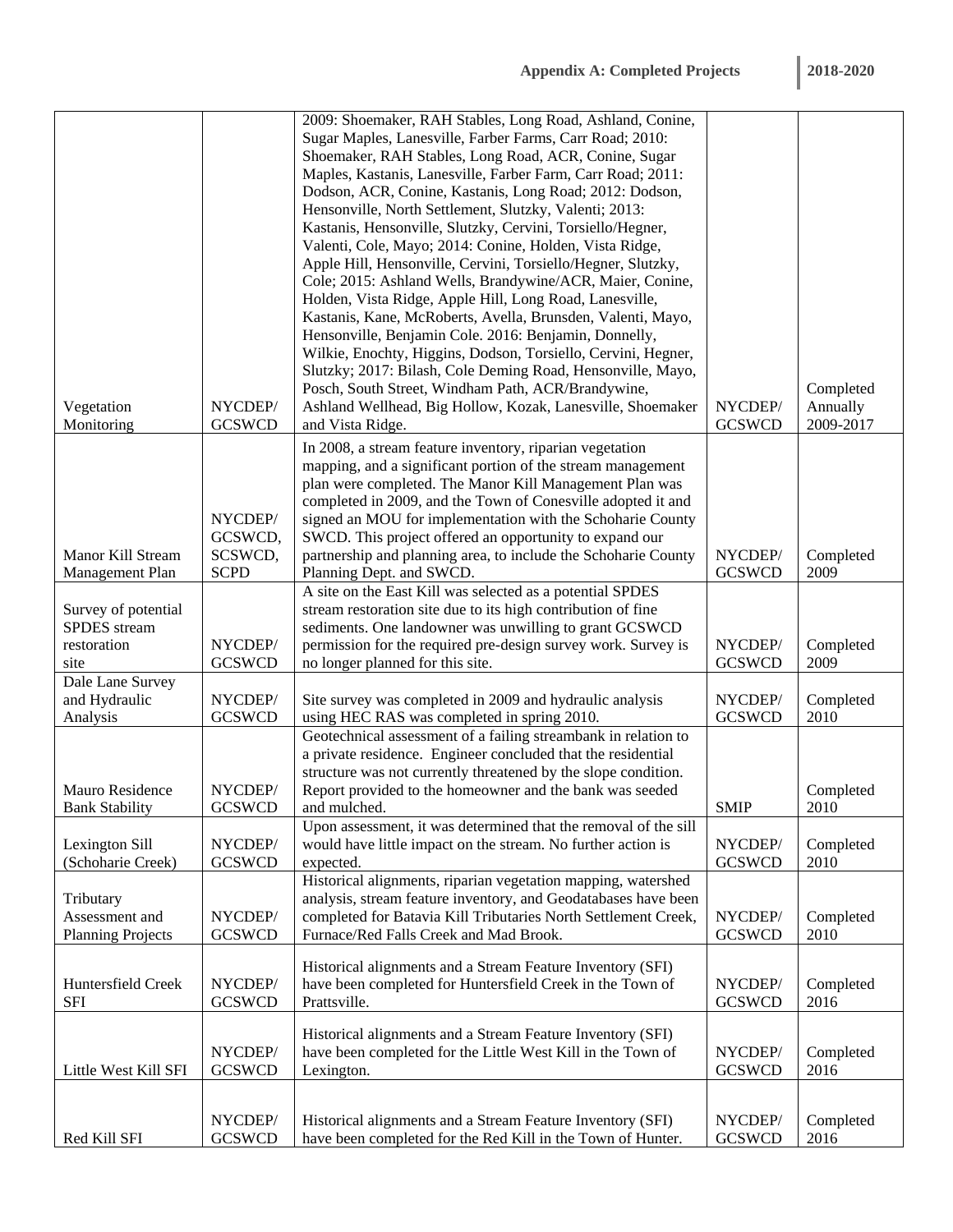|                  |               | Historical alignments, Japanese knotweed mapping and a        |         |           |
|------------------|---------------|---------------------------------------------------------------|---------|-----------|
|                  |               | Stream Feature Inventory (SFI) were completed for the Batavia |         |           |
|                  | NYCDEP/       | Kill in the Towns of Windham. Ashland and Prattsville. The    | NYCDEP/ | Completed |
| Batavia Kill SFI | <b>GCSWCD</b> | post-processing and geodatabase management is complete.       | GCSWCD  | 2017      |

| STREAM RESTORATION AND STABILIZATION |                 |                                                                                                                                   |                |               |  |  |  |
|--------------------------------------|-----------------|-----------------------------------------------------------------------------------------------------------------------------------|----------------|---------------|--|--|--|
| <b>Action Item</b>                   | <b>Partners</b> | <b>Description</b>                                                                                                                | <b>Funding</b> | <b>Status</b> |  |  |  |
|                                      |                 | Windham- Batavia Kill: a NYS DOT Article 15 stream                                                                                |                |               |  |  |  |
|                                      |                 | disturbance permit was flagged by DEC Region 4 for potential                                                                      |                |               |  |  |  |
|                                      |                 | inclusion of a natural channel design approach. The project,                                                                      |                |               |  |  |  |
|                                      | NYCDEP,         | designed and implemented by GCSWCD, established a                                                                                 | NYCDEP/        |               |  |  |  |
| <b>Holden Stream</b>                 | <b>GCSWCD</b>   | geomorphically appropriate channel and floodplain bench and                                                                       | GCSWCD,        | Completed     |  |  |  |
| Restoration                          | <b>NYSDOT</b>   | included riparian plantings which restored floodplain function.                                                                   | <b>NYSDOT</b>  | 2007          |  |  |  |
|                                      |                 | Town of Prattsville- Batavia Kill: GCSWCD/NYCDEP                                                                                  |                |               |  |  |  |
|                                      |                 | completed a full geomorphic based restoration of $a +/- 1800$ foot                                                                |                |               |  |  |  |
|                                      |                 | reach on the lower Batavia Kill. The project addressed severe                                                                     |                |               |  |  |  |
| <b>Conine Farm Stream</b>            | NYCDEP,         | slope instability, reduced sediment loading and protected private                                                                 | NYCDEP/        | Completed     |  |  |  |
| Restoration                          | <b>GCSWCD</b>   | property.                                                                                                                         | <b>GCSWCD</b>  | 2008          |  |  |  |
|                                      |                 | Town of Hunter- Esopus Basin: repairs were made on the<br>Lanesville Demonstration Stream Restoration Project. Most               |                |               |  |  |  |
|                                      |                 | adjustments were associated with gullying on a high slope failure                                                                 |                |               |  |  |  |
|                                      |                 | caused by poor drainage on the terrace above the slope, which                                                                     |                |               |  |  |  |
| Lanesville Stream                    |                 | had not been addressed as part of the restoration project. Other                                                                  |                |               |  |  |  |
| <b>Restoration Project</b>           | NYCDEP,         | adjustments were made in rock vane elevations and additional                                                                      | NYCDEP/        | Completed     |  |  |  |
| Repairs                              | <b>GCSWCD</b>   | bioengineering was added to mitigate gullying.                                                                                    | <b>GCSWCD</b>  | 2008          |  |  |  |
|                                      |                 | Repairs to a restoration project GCSWCD implemented in 2000.                                                                      |                |               |  |  |  |
|                                      |                 | The April 2005 flood damaged two dewatering wells which then                                                                      |                |               |  |  |  |
|                                      |                 | failed to relieve artesian conditions and a mud boil returned,                                                                    |                |               |  |  |  |
|                                      |                 | causing chronic turbidity. GCSWCD modified the damaged rock                                                                       |                |               |  |  |  |
| <b>Broadstreet Hollow</b>            |                 | structures and hired a well drilling subcontractor to attempt to                                                                  |                |               |  |  |  |
| <b>Stream</b>                        |                 | rehabilitate the dewater wells. The subcontractor found the well                                                                  |                |               |  |  |  |
| (BSH) Restoration                    |                 | heads had broken and couldn't be rehabilitated. After reviewing                                                                   |                |               |  |  |  |
| Project                              | NYCDEP,         | all options, a decision was made to abandon the wells and                                                                         | NYCDEP/        | Completed     |  |  |  |
| Repairs                              | <b>GCSWCD</b>   | monitor the projects stability.                                                                                                   | <b>GCSWCD</b>  | 2008          |  |  |  |
|                                      |                 | Town of Jewett- East Kill: excessive erosion, following 2005                                                                      |                |               |  |  |  |
|                                      |                 | and 2006 floods, caused damage to project grading and rock                                                                        |                |               |  |  |  |
|                                      |                 | structures, including 4 rock vanes and 2 cross vanes. The site                                                                    |                |               |  |  |  |
|                                      |                 | was originally vegetated by Conservation Reserve Enhancement                                                                      |                |               |  |  |  |
|                                      |                 | Program (CREP), but the seedlings never became established,                                                                       |                |               |  |  |  |
|                                      |                 | limiting project success. This restoration included: removal or<br>modification of damaged rock and cross vanes, treatment of the |                |               |  |  |  |
|                                      |                 | back channel area to reduce frequency of flows in the back                                                                        |                |               |  |  |  |
|                                      |                 | channel and promote use of primary channel, bank grading,                                                                         |                |               |  |  |  |
|                                      |                 | vegetative stabilization to reduce erosion, and establishment of                                                                  |                |               |  |  |  |
|                                      |                 | riparian buffer along restored reach. Also, a bankfull bench was                                                                  |                |               |  |  |  |
|                                      |                 | added, 1,179 larger trees were planted, willow stakes and                                                                         | NYCDEP/        |               |  |  |  |
| Faber Farm Stream                    | NYCDEP,         | approximately 1,000 feet of willow fascines were installed, along                                                                 | GCSWCD,        | Completed     |  |  |  |
| Restoration                          | <b>GCSWCD</b>   | with many shrubs, sedges, and herbaceous seed.                                                                                    | <b>ACOE</b>    | 2008          |  |  |  |
|                                      |                 | Town of Ashland- Batavia Kill: GCSWCD completed planting                                                                          |                |               |  |  |  |
|                                      |                 | on the streambanks and floodplains at the lower end of the                                                                        |                |               |  |  |  |
|                                      |                 | project reach. Also, compensatory wetland areas were planted                                                                      |                |               |  |  |  |
|                                      |                 | with appropriate species. Limited site cleanup work on                                                                            |                |               |  |  |  |
| <b>Ashland Connector</b>             | NYCDEP,         | access/staging areas was completed, and the project was                                                                           | NYCDEP/        | Completed     |  |  |  |
| Reach                                | <b>GCSWCD</b>   | surveyed as part of routine project monitoring schedule.                                                                          | <b>GCSWCD</b>  | 2008          |  |  |  |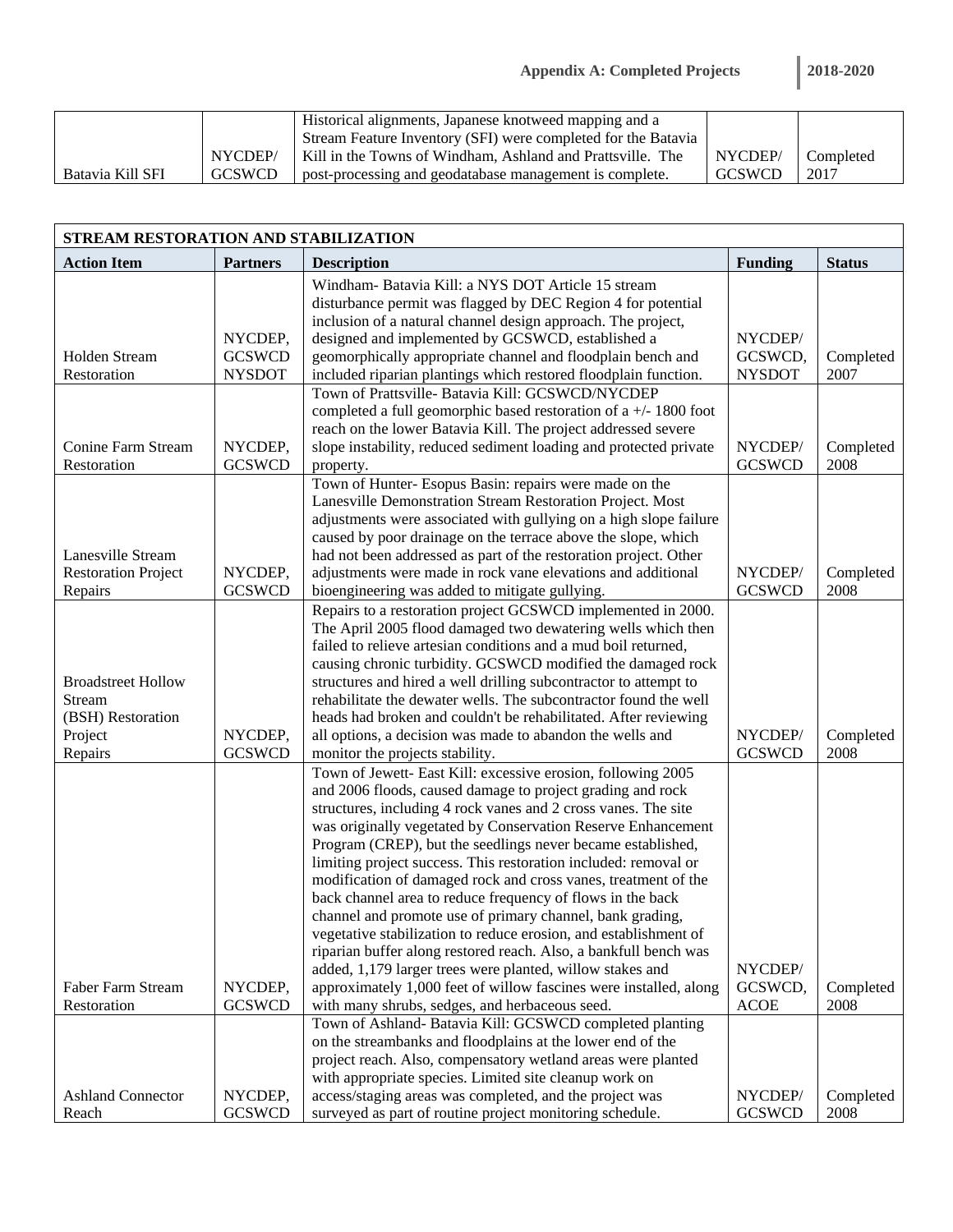l.

|                                              |                          | Village of Hunter: stabilization of approximately 120 feet of high<br>stream bank to protect infrastructure and private property.    |                             |                   |
|----------------------------------------------|--------------------------|--------------------------------------------------------------------------------------------------------------------------------------|-----------------------------|-------------------|
|                                              |                          | Project includes stacked and pinned riprap and vegetated beds.<br>The GCSWCD and NYCDEP also added additional riparian               |                             |                   |
| Schoharie Street                             | NYCDEP,                  | buffer plantings on the opposite bank. Additional plantings<br>including balled and burlapped river birch trees, were added fall     | NYCDEP/                     | Completed         |
| Stabilization                                | <b>GCSWCD</b>            | 2009.                                                                                                                                | <b>GCSWCD</b>               | 2009              |
|                                              |                          | Town of Lexington: completed a full geomorphic restoration of<br>approximately 2,400 linear feet of stream on the West Kill in       |                             |                   |
|                                              |                          | Spruceton Valley. The site had significant bank failure and clay                                                                     |                             |                   |
| <b>West Kill Restoration</b>                 | NYCDEP,                  | exposures in bank and stream bed. Wetland delineation,                                                                               | NYCDEP/                     | Completed         |
| Project, Long Road                           | <b>GCSWCD</b>            | archaeological investigation and final survey of site conducted.                                                                     | <b>GCSWCD</b><br><b>CWC</b> | 2009              |
|                                              |                          | Town of Prattsville: GCSWCD led the CWC Stream Program                                                                               | Stream                      |                   |
|                                              | NYCDEP,                  | streambank projection project. Engineering services were                                                                             | Corridor                    |                   |
|                                              | GCSWCD,                  | contracted for this project; design plans and specifications have                                                                    | Protection                  | Completed         |
| Oakwood Pistol Club                          | <b>CWC</b>               | been submitted for permit, and construction completed.                                                                               | Grant                       | 2009              |
|                                              | NYCDEP,                  | Primarily a CWC project with GCSWCD assistance. The project<br>provided for the removal of failed sheet piling, armoring of the      | CWC,                        |                   |
| Windham Golf Course                          | GCSWCD,                  | toe and sloping of the bank, and planting of approximately 155                                                                       | NYCDEP/                     | Completed         |
| <b>Streambank Project</b>                    | <b>CWC</b>               | feet of streambank.                                                                                                                  | <b>GCSWCD</b>               | 2009              |
|                                              |                          | Town of Windham- Batavia Kill Tributary: removed mortared                                                                            |                             |                   |
|                                              |                          | stone walls that confined a tributary and restored the stream to a                                                                   |                             |                   |
|                                              |                          | natural shape and meander pattern. Floodplain grading was<br>performed and the site was seeded with wetland and riparian             |                             |                   |
|                                              |                          | seed mixes. GCSWCD hosted a student planting with three                                                                              |                             |                   |
|                                              |                          | schools to install 1,584 herbaceous plugs, 340 willow stakes, 250                                                                    |                             |                   |
|                                              |                          | trees and shrubs, and 7 willow fascines. The project was                                                                             |                             |                   |
|                                              |                          | designed to restore wetland functions and approximately 700 feet                                                                     | NYCDEP/                     |                   |
| <b>Sugar Maples Stream</b><br>Restoration    | NYCDEP,<br><b>GCSWCD</b> | of stream that was historically channelized and confined by<br>mortared stone walls.                                                 | GCSWCD,<br><b>ACOE</b>      | Completed<br>2010 |
|                                              |                          | A bankfull bench of approximately 1,200 feet was constructed                                                                         |                             |                   |
|                                              |                          | and 3,127 feet of the streambank were re-vegetated. A rock                                                                           | NYCDEP/                     |                   |
| <b>Wright Stream Bank</b>                    | NYCDEP,                  | installation was completed by the project contractor, while                                                                          | GCSWCD,                     |                   |
| Stabilization/Riparian                       | GCSWCD,<br><b>SCA</b>    | plantings were installed by GCSWCD staff and SCA service<br>project hosted by GCSWCD.                                                | CWC,<br><b>ACOE</b>         | Completed<br>2010 |
| Project                                      |                          |                                                                                                                                      |                             |                   |
| Wright Stream Bank<br>Stabilization/Riparian | NYCDEP,                  | The previously constructed project was modified and enhanced<br>with additional vegetative treatments in 2011 and monitoring         | NYCDEP/                     | Completed         |
| <b>Project Enhancement</b>                   | <b>GCSWCD</b>            | initiated in 2012.                                                                                                                   | <b>GCSWCD</b>               | 2011              |
|                                              |                          | This project improved the immediate project area and the                                                                             |                             |                   |
|                                              |                          | aggraded reach upstream, by reducing a backwater condition at                                                                        |                             |                   |
|                                              |                          | the Vista Ridge bridge. The project also enhanced the riparian                                                                       |                             |                   |
| Vista Ridge                                  | NYCDEP,                  | buffer, reduced the risk of failure of Vista Ridge and Colgate<br>Lake Roads, reduced erosion of silts and clays, and provides for   | NYCDEP/<br>GCSWCD,          | Completed         |
| <b>Floodplain Restoration</b>                | <b>GCSWCD</b>            | improvement of the habitat value of the reach.                                                                                       | <b>ACOE</b>                 | 2011              |
|                                              |                          | Phase 1 of the project was completed in 2011; continued                                                                              |                             |                   |
|                                              |                          | construction was postponed due to Hurricane Irene. Project                                                                           |                             |                   |
|                                              |                          | construction completed in 2012. The project included                                                                                 |                             |                   |
|                                              |                          | streambank and channel excavation to achieve stable geometry,                                                                        |                             |                   |
| Holden Stream                                | NYCDEP,                  | installation of in-stream stabilization structures and a variety of<br>bioengineering techniques along 3,500 feet of stream channel. | NYCDEP/                     | Completed         |
| <b>Restoration Project</b>                   | <b>GCSWCD</b>            | Over 6,000 trees were planted along the restored stream channel.                                                                     | <b>GCSWCD</b>               | 2011-2013         |
|                                              |                          | Windham- Batavia Kill: There were significant damages                                                                                |                             |                   |
|                                              |                          | sustained at the Windham Country Club. Topographic data was                                                                          |                             |                   |
|                                              |                          | collected to support cost, material and labor estimates for                                                                          |                             |                   |
| Windham Country<br>Club                      | NYCDEP,                  | implementation of the repair work. GCSWCD provided technical<br>support to the project due to the extensive damage that occurred     | NYCDEP/                     | Completed         |
| Repairs                                      | <b>GCSWCD</b>            | along the stream corridor.                                                                                                           | <b>GCSWCD</b>               | 2012              |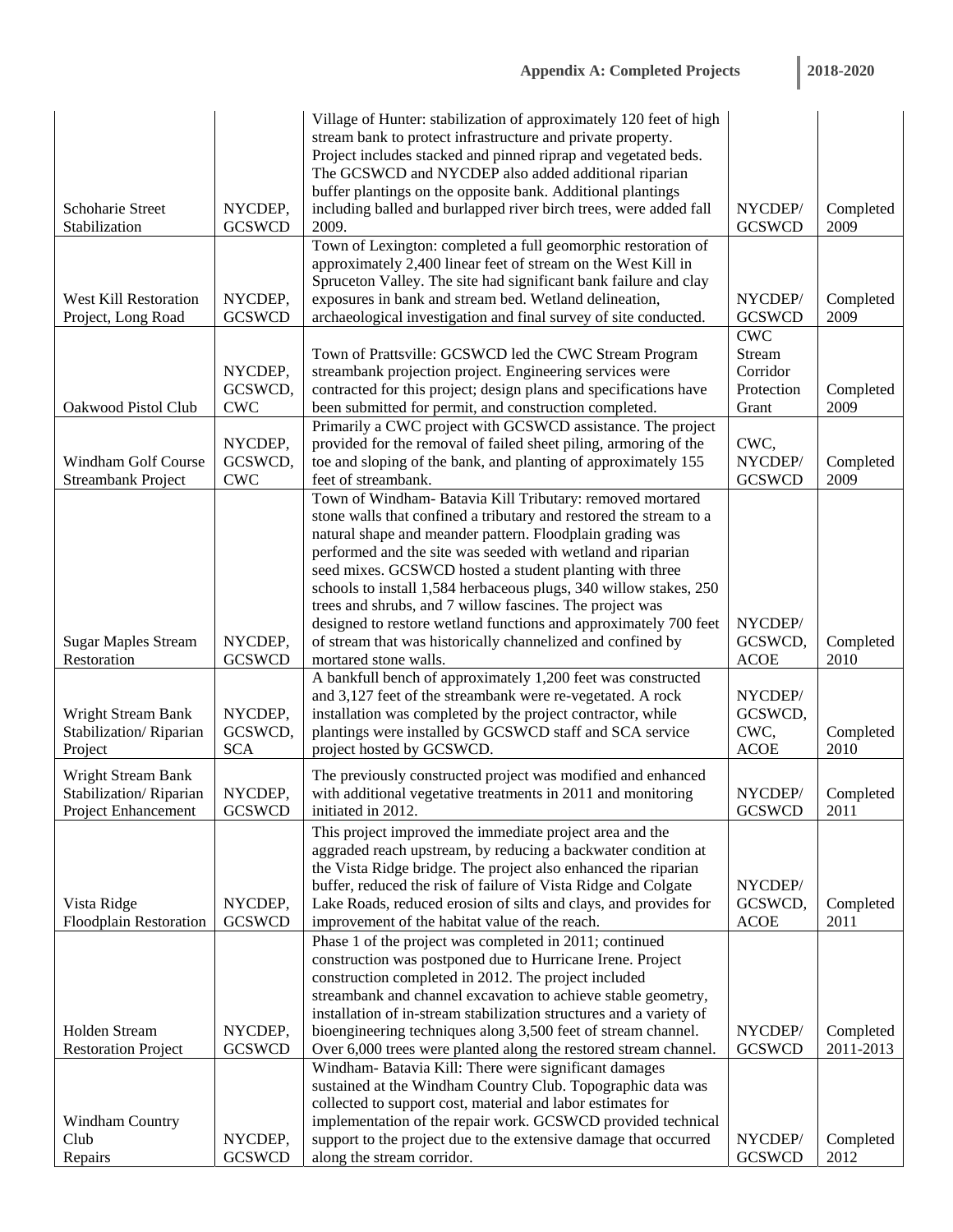|                              |               | Project components included the realignment and resizing of<br>3,500 feet of channel, the installation of 23 rock structures, and<br>installation of extensive bioengineering treatments and riparian | NYCDEP/                  |                   |
|------------------------------|---------------|-------------------------------------------------------------------------------------------------------------------------------------------------------------------------------------------------------|--------------------------|-------------------|
|                              |               | plantings over the 11 acre site. These efforts will improve water                                                                                                                                     | GCSWCD,                  |                   |
| <b>East Kill Restoration</b> | NYCDEP,       | quality, reduce risk to humans and property, reduce erosion and                                                                                                                                       | SMIP,<br>ACOE,           |                   |
| at Apple Hill                | <b>GCSWCD</b> | excessive sediment loading, restore floodplain function, and<br>improve aquatic and terrestrial habitat.                                                                                              | <b>EWP</b>               | Completed<br>2012 |
|                              |               | Town of Lexington: The project addressed a large slope failure                                                                                                                                        |                          |                   |
|                              |               | along a 1,400 foot reach of the West Kill, just downstream of the<br>Pushman Bridge on NYS 42. The project included stream bank                                                                       |                          |                   |
|                              |               | and channel excavation, and the installation of in-stream                                                                                                                                             |                          |                   |
|                              |               | stabilization structures to achieve stable geometry. Practices                                                                                                                                        |                          |                   |
|                              |               | include rock riffles, random boulder clusters, log boulder                                                                                                                                            |                          |                   |
|                              | <b>GCSWCD</b> | revetment and dry rock riprap with willow stakes to establish an<br>armored flood plain bench at the toe of the slope, upper portions                                                                 | NYCDEP/                  |                   |
| NYS Route 42 West            | <b>NYCDEP</b> | of the slope were hydroseeded and staked, and an as-built survey                                                                                                                                      | GCSWCD,                  | Completed         |
| Kill Slope Failure           | <b>NRCS</b>   | and plans have been prepared.                                                                                                                                                                         | <b>EWP</b>               | 2013              |
|                              |               | Town of Prattsville: The purpose of this work was to repair a                                                                                                                                         |                          |                   |
|                              |               | project that was damaged during Irene in 2011. The repair<br>project measured approximately 2,200 linear feet in length, with                                                                         |                          |                   |
|                              |               | a disturbance area of 11 acres. Extensive earthwork required to                                                                                                                                       |                          |                   |
|                              |               | restore original grades, and included excavation and placement                                                                                                                                        |                          |                   |
|                              |               | of over 52K cubic yards of material. The project included the<br>repair and reconstruction of 5 j-hook vane structures, two cross                                                                     |                          |                   |
|                              |               | vanes, and a constructed riffle. Biotechnical measures taken                                                                                                                                          | <b>FEMA</b>              |                   |
| Conine Project               | NYCDEP,       | included live staking and fascines, seeding native riparian and                                                                                                                                       | NYCDEP/                  | Completed         |
| Repairs                      | <b>GCSWCD</b> | wetland seed mixes, and developing a 7.1 acre riparian zone.                                                                                                                                          | <b>GCSWCD</b>            | 2013              |
|                              |               | Town of Ashland- Batavia Kill: The purpose of the project was<br>to repair a portion of a project constructed in 1999 that sustained                                                                  |                          |                   |
|                              |               | damage during Irene in 2011. Damages included streambank                                                                                                                                              |                          |                   |
|                              |               | erosion, structural damage to rock structures, channel migration                                                                                                                                      |                          |                   |
|                              |               | and land loss, and excess sedimentation. Earthwork was                                                                                                                                                |                          |                   |
|                              |               | completed to restore original grades. The reconstruction of two j-<br>hooks and repair of one cross vane provided channel grade                                                                       |                          |                   |
|                              |               | control, stream bank stabilization, and habitat enhancement.                                                                                                                                          | <b>FEMA</b>              |                   |
| Maier Farm Project           | NYCDEP,       | Bioengineering, including live staking and fascines, along with                                                                                                                                       | NYCDEP/                  | Completed         |
| Repairs                      | <b>GCSWCD</b> | the establishment of a one acre riparian zone was completed.                                                                                                                                          | <b>GCSWCD</b>            | 2013              |
| <b>Brandywine Project</b>    | NYCDEP,       | Town of Ashland- Batavia Kill: The project addressed damages<br>sustained to the Brandywine restoration site during Irene in                                                                          | <b>FEMA</b><br>NYCDEP/   | Completed         |
| Repairs                      | <b>GCSWCD</b> | 2011.                                                                                                                                                                                                 | <b>GCSWCD</b>            | 2014              |
| <b>Ashland Connector</b>     |               |                                                                                                                                                                                                       | <b>FEMA</b>              |                   |
| Reach                        | NYCDEP,       | Town of Ashland- Batavia Kill: The project addressed damages                                                                                                                                          | NYCDEP/<br><b>GCSWCD</b> | Completed         |
| Project Repairs              | <b>GCSWCD</b> | sustained to the Ashland Connector Reach during Irene in 2011.                                                                                                                                        | <b>FEMA</b>              | 2014              |
| Long Road Project            | NYCDEP,       | Town of Lexington-West Kill: The project addressed damages                                                                                                                                            | NYCDEP/                  | Completed         |
| Repairs                      | <b>GCSWCD</b> | sustained to the Long Road restoration site during Irene in 2011.                                                                                                                                     | <b>GCSWCD</b>            | 2014              |
| Lanesville Project           | NYCDEP,       | Village of Hunter- Stony Clove: The project addressed damages                                                                                                                                         | <b>FEMA</b><br>NYCDEP/   | Completed         |
| Repairs                      | <b>GCSWCD</b> | sustained to the Lanesville restoration site during Irene in 2011.                                                                                                                                    | <b>GCSWCD</b>            | 2014              |
|                              |               | Town of Ashland- Batavia Kill: The project addressed damages                                                                                                                                          | NYCDEP/                  |                   |
| Ashland Well Heads           | NYCDEP,       | sustained to the Ashland Wells Head restoration site during Irene                                                                                                                                     | GCSWCD,                  | Completed         |
| Protection Project           | <b>GCSWCD</b> | in 2011.                                                                                                                                                                                              | EWP, ESD<br>FEMA,        | 2014              |
| Shoemaker Project            | NYCDEP,       | Damages sustained on the Shoemaker Stream Restoration project                                                                                                                                         | NYCDEP/                  | Completed         |
| Repairs                      | <b>GCSWCD</b> | on the West Kill were repaired in 2014 and 2015.                                                                                                                                                      | <b>GCSWCD</b>            | 2015              |
|                              | SCSWCD,       | A full-channel restoration project was installed adjacent to the                                                                                                                                      | SMIP,                    |                   |
| Manor Kill Stream            | GCSWCD,       | Conesville Town Park in order to stabilize eroding streambanks                                                                                                                                        | NYCDEP/                  | Completed         |
| Restoration                  | NYCDEP,       | and protect water quality by reducing fine sediment sources                                                                                                                                           | GCSWCD,                  | 2015              |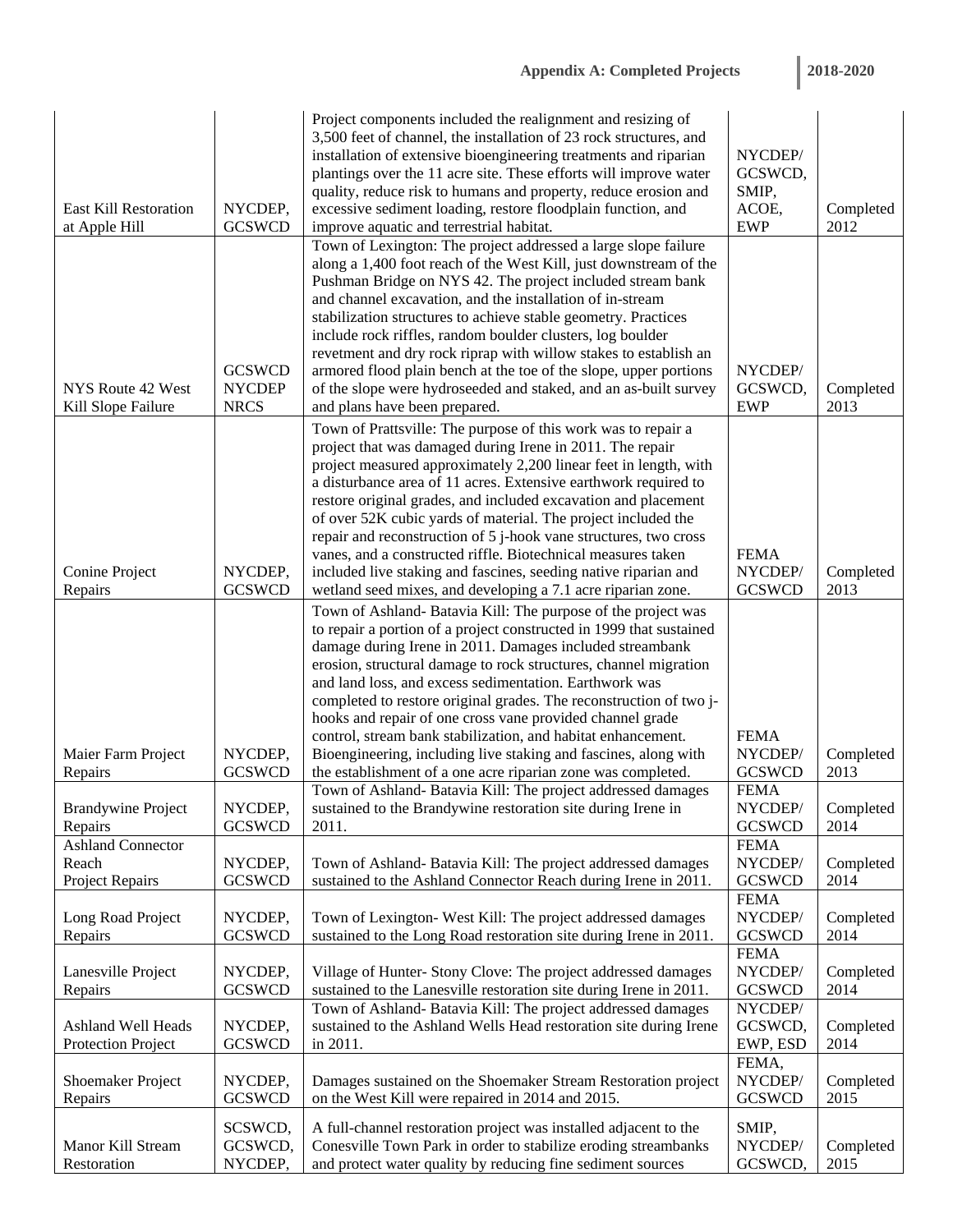|                              | Conesville    | along this reach of stream.                                       |               |           |
|------------------------------|---------------|-------------------------------------------------------------------|---------------|-----------|
|                              |               |                                                                   |               |           |
|                              |               |                                                                   |               |           |
|                              |               | Located along the Schoharie Creek, this project involved          |               |           |
|                              |               | restoring 750 linear feet of erosion with clay exposures by       |               |           |
| Schoharie Creek              |               | grading the bank and stabilizing the toe with rock and            |               |           |
| Stabilization and            |               | bioengineering treatments. A 50-100 feet wide riparian buffer     | SMIP,         |           |
| <b>Riparian Restoration</b>  | GCSWCD,       | was established by planting native tree and shrub species along   | GCSWCD,       | Completed |
| at Kozak                     | <b>NYCDEP</b> | 1,500 feet of streambank.                                         | <b>NYCDEP</b> | 2016      |
|                              |               |                                                                   | FEMA,         |           |
| Batavia Kill                 |               |                                                                   | NYCDEP/       |           |
| <b>Restoration</b> at Big    | GCSWCD,       | Repair of damages sustained on the Big Hollow Stream              | <b>GCSWCD</b> |           |
| <b>Hollow Project</b>        | NYCDEP.       | Restoration project on the Batavia Kill were completed in 2016.   | Schoharie     | Completed |
| Repairs                      | <b>FEMA</b>   | Design, permitting and bidding were complete in 2013.             | Contract      | 2016      |
|                              |               |                                                                   | GCSWCD/       |           |
|                              |               |                                                                   | <b>NYCDEP</b> |           |
|                              |               |                                                                   | Schoharie     |           |
|                              |               |                                                                   | <b>SMP</b>    |           |
|                              |               | Constructed to mitigate turbidity and excess sediments from       | Contract/     |           |
| <b>West Kill Restoration</b> | GCSWCD,       | clay-rich sources, reduce flood hazard erosion risk and improve   | SEMO,         | Completed |
| at Shoemaker                 | <b>NYCDEP</b> | ecological integrity.                                             | <b>FEMA</b>   | 2016      |
|                              |               | A full channel restoration project of approximately 4,000 feet of |               |           |
|                              |               | streambank along the Batavia Kill that experienced significant    |               |           |
|                              |               | rates of erosion and lateral migration. Full restoration involved | SMIP,         |           |
|                              |               | natural channel design to realign the channel and stabilize the   | GCSWCD/       |           |
| Batavia Kill                 |               | bed and bank using a combination of rock structures and           | <b>NYCDEP</b> |           |
| <b>Restoration at</b>        | GCSWCD,       | bioengineering. The riparian buffer was enhanced with native      | <b>SMP</b>    | Completed |
| Kastanis                     | <b>NYCDEP</b> | seed, shrubs and trees.                                           | Contract      | 2017      |

| STREAM STEWARDSHIP EDUCATION AND OUTREACH     |                          |                                                                                                                                                                                                                                                                          |                                              |                                    |  |  |  |
|-----------------------------------------------|--------------------------|--------------------------------------------------------------------------------------------------------------------------------------------------------------------------------------------------------------------------------------------------------------------------|----------------------------------------------|------------------------------------|--|--|--|
| <b>Action Item</b>                            | <b>Partners</b>          | <b>Description</b>                                                                                                                                                                                                                                                       | <b>Funding</b>                               | <b>Status</b>                      |  |  |  |
| What is turbidity and<br>why is it important? | GCSWCD/<br><b>NYCDEP</b> | Workshop held that provided an overview of what<br>turbidity is, and the impact it has on the Schoharie Basin.                                                                                                                                                           | NYCDEP/<br><b>GCSWCD</b>                     | Completed<br>2007                  |  |  |  |
|                                               |                          | Watershed tours provide an opportunity for local officials<br>and interested basin residents to observe best<br>management practices used in stream stewardship and                                                                                                      |                                              |                                    |  |  |  |
|                                               | GCSWCD/                  | management throughout the watershed. The tours foster<br>and improved understanding of stream protection efforts                                                                                                                                                         | NYCDEP/                                      | Completed<br>Annually              |  |  |  |
| <b>Watershed Tours</b>                        | <b>NYCDEP</b>            | and implementation projects.                                                                                                                                                                                                                                             | <b>GCSWCD</b>                                | 2007-2010                          |  |  |  |
| Batavia Kill Stream<br>Celebration            | GCSWCD/<br><b>NYCDEP</b> | Annual event promoting the wise use of our natural<br>resources as they relate to water quality and ecosystem<br>functions. Interactive exhibits, educational displays, and<br>activities promoting understanding of the environment<br>engage those of all ages.        | NYCDEP/<br>GCSWCD,<br>Ashland,<br><b>CWC</b> | Completed<br>Annually<br>2007-2011 |  |  |  |
| <b>Educational Workshops</b>                  | GCSWCD/<br><b>NYCDEP</b> | Education, built into Summits and Tours, target elected<br>and appointed officials, planning boards, code<br>enforcement officers, highway department staff, and<br>streamside property owners.                                                                          | NYCDEP/<br><b>GCSWCD</b>                     | Completed<br>Annually<br>2007-2016 |  |  |  |
| <b>Watershed Summits</b>                      | GCSWCD/<br><b>NYCDEP</b> | Watershed conferences held to provide local decision<br>makers and officials educational classes and networking<br>opportunities around watershed protection. All eleven<br>communities within the basin are represented by the vast<br>and diverse number of attendees. | NYCDEP/<br><b>GCSWCD</b>                     | Completed<br>Annually<br>2007-2017 |  |  |  |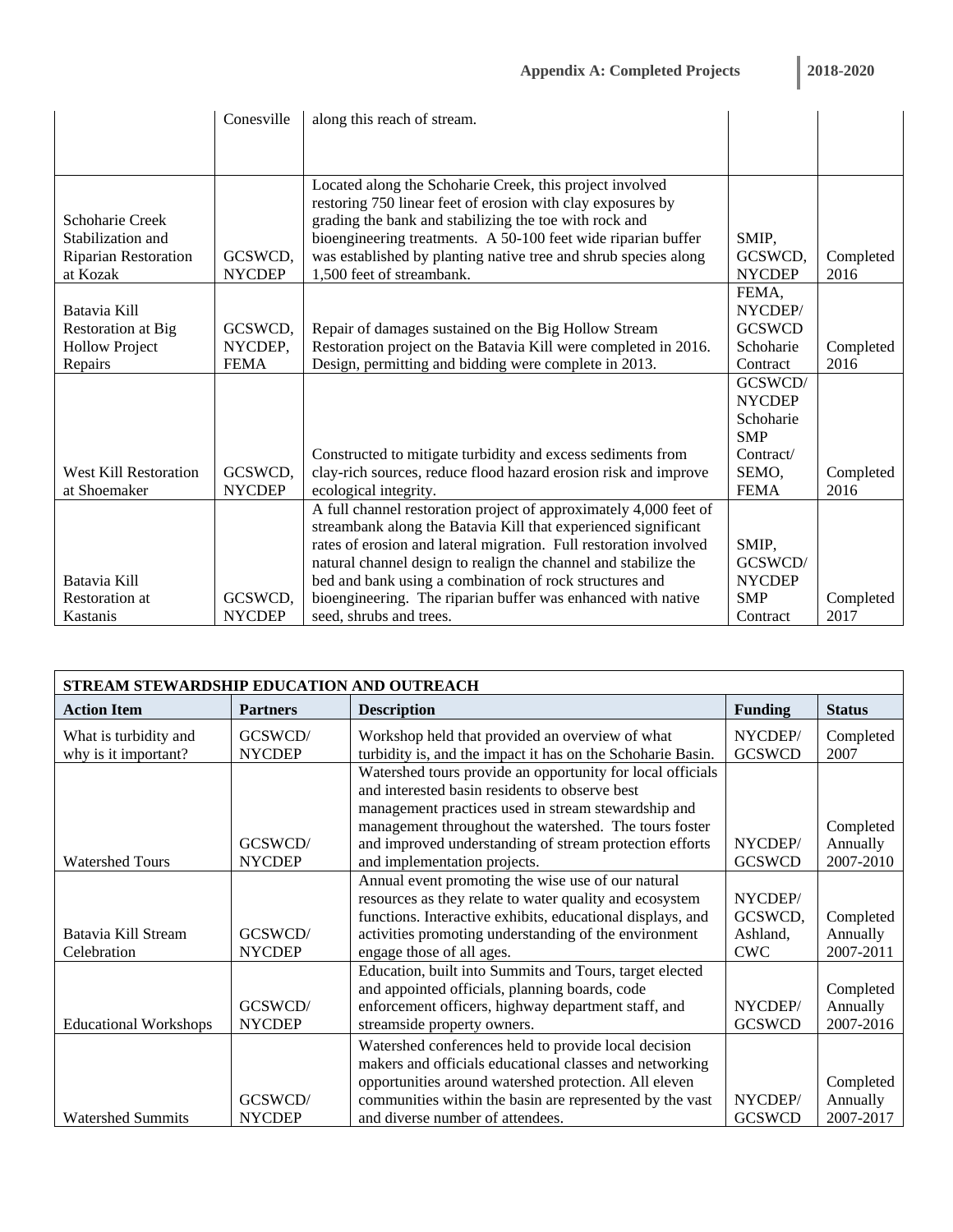|                            |                    | Although websites require continuous updating, the                                                          |               | Completed         |
|----------------------------|--------------------|-------------------------------------------------------------------------------------------------------------|---------------|-------------------|
|                            |                    | www.catskillstreams.org and www.gcswcd.com are                                                              |               | 2007,             |
|                            | GCSWCD/            | established sites that are used to promote project updates                                                  | NYCDEP/       | 2010,             |
| Websites                   | <b>NYCDEP</b>      | and share information on watershed protection issues.                                                       | <b>GCSWCD</b> | 2014              |
|                            |                    | GCSWCD and WAP secured a Mountaintop project                                                                |               |                   |
|                            |                    | office in Tannersville which is used by various local,                                                      |               |                   |
|                            | <b>GCSWCD</b>      | regional, and state committees working on watershed                                                         | NYCDEP/       | Completed         |
| Program Office             | <b>NYCDEP</b>      | protection.                                                                                                 | <b>GCSWCD</b> | 2008              |
|                            |                    | SWAC meets regularly throughout the year, developed                                                         |               |                   |
|                            |                    | program materials to initiate a stream management plan                                                      |               |                   |
|                            |                    | implementation funding application process, and                                                             |               |                   |
|                            | GCSWCD/<br>NYCDEP/ | identified initial projects for implementation.<br>Establishment of local representation and implementation |               |                   |
| Schoharie Watershed        | Watershed          | of the SMP, with technical agency support, has been                                                         | NYCDEP/       |                   |
| <b>Advisory Committee</b>  | Municipalities     | accomplished.                                                                                               | <b>GCSWCD</b> | Completed<br>2008 |
|                            |                    | GCSWCD sponsored three Construction Erosion and                                                             |               |                   |
|                            |                    | Sediment Control Training Courses that were attended by                                                     |               |                   |
|                            |                    | approximately 230 people from the Schoharie basin.                                                          |               |                   |
|                            |                    | Participants included watershed developers, planners,                                                       |               |                   |
|                            |                    | code enforcement officers, regulators and contractors.                                                      |               |                   |
|                            |                    | This course focused on the review of new state                                                              |               |                   |
|                            |                    | construction permit, the requirements of stormwater                                                         |               |                   |
|                            |                    | pollution prevention plans, and the proper installation of                                                  |               | Completed         |
|                            | <b>GCSWCD</b>      | erosion and sediment control practices. This continued                                                      | NYCDEP/       | Annually          |
| <b>ESC Workshop</b>        | <b>NYCDEP</b>      | with workshops in 2015 and 2017.                                                                            | <b>GCSWCD</b> | 2008-2017         |
|                            |                    | Experimental, hands on environmental education and                                                          |               |                   |
|                            |                    | stream monitoring program for youth ages of 13 - 18.                                                        |               |                   |
| Manor Kill                 |                    | Youth members learn specific skills, develop and master                                                     |               |                   |
| <b>Environmental Study</b> |                    | abilities in environmental assessments, field research                                                      |               |                   |
| Team, Stream               |                    | projects and community education activities. Members                                                        |               | Completed         |
| Management                 | Schoharie River    | also participated in a riparian planting along Manor Kill                                                   |               | Annually          |
| Implementation             | Center             | in 2011.                                                                                                    | <b>SMIP</b>   | 2009-2011         |
|                            | GCSWCD/            | A number of events scheduled to educate and engage                                                          |               |                   |
|                            | NYCDEP/            | local community members in watershed programs and                                                           |               |                   |
| Schoharie Watershed        | Watershed          | stewardship activities. Intended to be an annual event,                                                     |               | Completed         |
| Week                       | Municipalities     | but replaced with Schoharie Watershed Month in 2011.                                                        | <b>SMIP</b>   | 2010              |
|                            |                    | Workshop took place during Schoharie Watershed Week                                                         |               |                   |
|                            | CCE,               | in May 2010 and Schoharie Watershed Months in 2011                                                          |               |                   |
|                            | GCSWCD,            | & 2012. Watershed landowners took part in building                                                          |               | Completed         |
| Rain Barrel Workshop       | <b>NYCDEP</b>      | their own rain barrels.                                                                                     | <b>SMIP</b>   | 2010-2012         |
| Mountain Top               |                    |                                                                                                             |               |                   |
| Arboretum                  |                    |                                                                                                             |               |                   |
| Wet Meadow-                |                    | A kiosk was installed and brochures were developed to                                                       |               |                   |
| Interpretive               |                    | describe the wet meadow including the historical                                                            |               |                   |
| Kiosk, Brochures, &        |                    | background of the historic pump house, an explanation of                                                    |               |                   |
| Historic Pump House        | Mountain Top       | the site's hydrology, and other information about wetland                                                   |               | Completed         |
| Repair                     | Arboretum          | plants and wildlife.                                                                                        | <b>SMIP</b>   | 2010              |
|                            | GCSWCD/            |                                                                                                             |               |                   |
| SWAC and Schoharie         | NYCDEP/            | Logos were developed for the Schoharie Advisory                                                             |               | Completed         |
| Watershed Week Logos       | <b>SWAC</b>        | Committee and Watershed Week.                                                                               | <b>SMIP</b>   | 2010              |
|                            |                    | Schoharie Watershed Month engages watershed                                                                 |               |                   |
|                            |                    | communities and organizations in hands-on activities to                                                     |               |                   |
|                            |                    | learn about the watershed and its resources. Various                                                        |               |                   |
|                            |                    | activities, workshops and family events are organized                                                       |               |                   |
|                            | GCSWCD,            | each May by host communities and organizations that                                                         |               | Completed         |
| Schoharie Watershed        | NYCDEP,            | promote awareness and protection of streams and their                                                       |               | Annually          |
| Months                     | <b>SWAC</b>        | watersheds.                                                                                                 | <b>SMIP</b>   | 2011-2016         |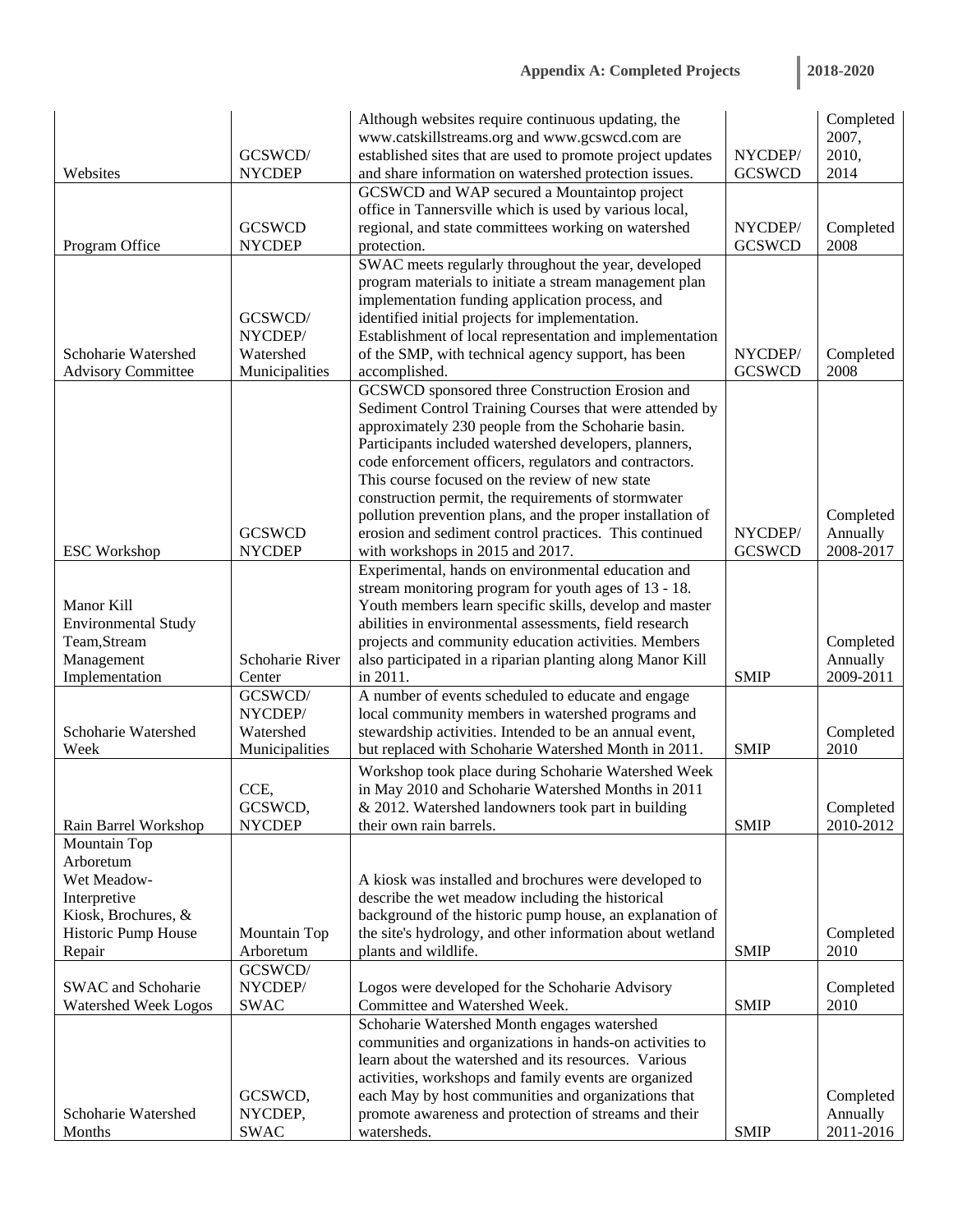|                                   |                  | Activities included Trout Unlimited fly fishing                                                               |               |                     |
|-----------------------------------|------------------|---------------------------------------------------------------------------------------------------------------|---------------|---------------------|
|                                   | GCSWCD,          | demonstrations, water quality testing activities with the                                                     | Community     |                     |
|                                   | NYCDEP,          | Schoharie River Center, nature hikes, kayak                                                                   | of            |                     |
|                                   | Community of     | demonstrations, and a water-focused craft activity. These                                                     | Windham       |                     |
|                                   | Windham          | activities encourage responsible use of water and nearby                                                      | Foundation    | Completed           |
| CD Lane Family Day                | Foundation       | land areas. There were approximately 60 participants.                                                         | (COWF)        | 2011                |
|                                   |                  | GCSWCD identified and cataloged existing resources                                                            |               |                     |
|                                   |                  | that are currently available. The website was revamped in                                                     |               |                     |
| <b>Identify Existing</b>          | GCSWCD,          | 2011, to provide web-based documentation of existing                                                          | NYCDEP/       | Completed           |
| Resources                         | <b>NYCDEP</b>    | resources and links to additional resources.                                                                  | <b>GCSWCD</b> | 2011                |
|                                   |                  | An outdoor classroom was designed and constructed at                                                          |               |                     |
|                                   | GCSWCD,          | the arboretum. It accommodates approximately 45 people                                                        |               |                     |
| Mountain Top                      | NYCDEP,          | for year-round outdoor programming on a range of                                                              |               |                     |
| Arboretum Outdoor                 | Mountain Top     | ecological and natural history topics relating to the                                                         |               | Completed           |
| <b>Classroom Design</b>           | Arboretum        | watershed.                                                                                                    | <b>SMIP</b>   | 2011                |
|                                   |                  | Two action-based educational workshops held during                                                            |               |                     |
|                                   |                  | Schoharie Watershed Month to raise awareness about                                                            |               |                     |
|                                   |                  | stewardship of water quality. The Holistic Pond                                                               |               |                     |
|                                   |                  | Management Workshop provided tools and strategies to                                                          |               |                     |
|                                   |                  | address pond problems without the use of chemical                                                             |               |                     |
|                                   |                  | treatments. The rain barrel workshop discussed the                                                            |               |                     |
| Water Quality at                  | GCSWCD,          | impacts of stormwater runoff on water quality and taught                                                      |               | Completed           |
| Home Workshop                     | NYCDEP, CCE      | participants how to build a rain barrel.                                                                      | <b>SMIP</b>   | 2011                |
|                                   |                  | The film series was held at the Doctorow Center in                                                            |               |                     |
|                                   | GCSWCD,          | Hunter during the Schoharie Watershed Month and                                                               |               | Completed<br>2011 & |
| EnvironmentalFilm                 | NYCDEP,          | highlighted watershed issues, pollution mitigation, and                                                       |               |                     |
| Series                            | <b>SWAC</b>      | watershed, foodshed, and viewshed topics.                                                                     | <b>SMIP</b>   | 2012                |
|                                   |                  | As part of Schoharie Watershed Month, the Catskill                                                            |               |                     |
|                                   | CWC,             | Watershed Corporation provided an educational septic                                                          |               |                     |
|                                   | GCSWCD,          | workshop for watershed homeowners held at the                                                                 | SMIP,         |                     |
| Septic Workshop for<br>Homeowners | <b>NYCDEP</b>    | Windham Waste Water Treatment Plant. A tour of the<br>state of the art treatment plant followed the workshop. | <b>CWC</b>    | Completed<br>2013   |
|                                   |                  | The artwork of local students and amateur artists was on                                                      |               |                     |
| Earth, Wind & Water:              | <b>SWM</b>       | display at the Kaaterskill Fine Arts Gallery in Hunter,                                                       |               |                     |
| The Seasons                       | Committee,       | NY. The artwork theme was Earth, Wind & Water: The                                                            |               |                     |
| Student/Amateur                   | GCSWCD,          | Seasons. An opening reception was held and the exhibit                                                        |               | Completed           |
| Watershed Art Exhibit             | <b>NYCDEP</b>    | was on display for the month of May.                                                                          | <b>SMIP</b>   | 2013                |
|                                   |                  | The Windham Area Recreation Foundation (WARF), in                                                             |               |                     |
|                                   | Windham,         | coordination with NYCDEP and GCSWCD, held a                                                                   |               |                     |
|                                   | GCSWCD,          | Grand Opening of the Windham Path in May 2014.                                                                |               |                     |
| Windham Path Stream               | NYCDEP,          | Volunteers who attended also participated in a stream                                                         | SMIP,         | Completed           |
| Clean Up                          | <b>WARF</b>      | clean-up along the property.                                                                                  | <b>WARF</b>   | 2013                |
|                                   |                  | As part of Schoharie Watershed Month, The Columbia-                                                           |               |                     |
|                                   |                  | Greene Cornell Cooperative Extension and GCSWCD                                                               |               |                     |
|                                   |                  | presented a workshop about green infrastructure. Topics                                                       |               |                     |
|                                   |                  | included stormwater impacts, small scale treatment                                                            | SMIP,         |                     |
| Greene Infrastructure at          | CGCCE,           | practices and a tour of the Mountain Top Library, and                                                         | GCSWCD,       | Completed           |
| Work & Home                       | <b>GCSWCD</b>    | green infrastructure project supported by SMIP.                                                               | <b>WAP</b>    | 2013                |
|                                   |                  | The artwork of local students and amateur artists was on                                                      |               |                     |
| Earth, Wind & Water:              | <b>SWM</b>       | display at the Kaaterskill Fine Arts Gallery in Hunter,                                                       |               |                     |
| The Seasons                       | Committee,       | NY. The artwork theme was Earth, Wind & Water: The                                                            |               |                     |
| Student/Amateur                   | GCSWCD,          | Seasons. An opening reception was held and the exhibit                                                        |               | Completed           |
| Watershed Art Exhibit             | <b>NYCDEP</b>    | was on display for the month of May.                                                                          | <b>SMIP</b>   | 2014                |
|                                   | Catskill Center, | The Catskill Center for Conservation and Development                                                          |               |                     |
|                                   | <b>SWM</b>       | provided a workshop about invasive species. This                                                              |               |                     |
| <b>Invasive Species</b>           | Committee,       | workshop was for small and large landowners in the                                                            | SMIP,         |                     |
| Workshop for                      | GCSWCD,          | watershed and was held in Prattsville, NY during                                                              | Catskill      | Completed           |
| Landowners                        | <b>NYCDEP</b>    | Schoharie Watershed Month.                                                                                    | Center        | 2014                |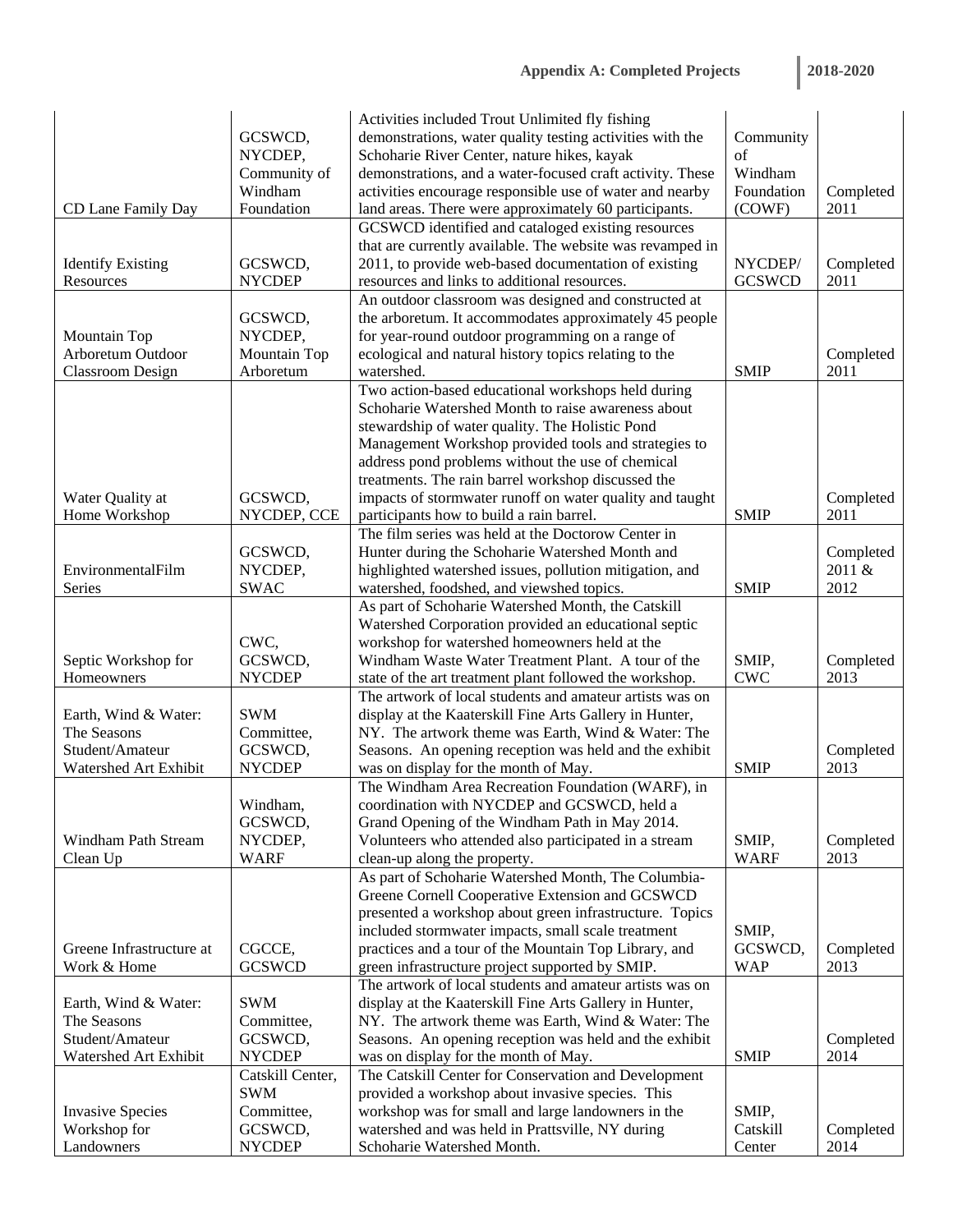|  |  |  |  | 2018-2020 |  |
|--|--|--|--|-----------|--|
|  |  |  |  |           |  |

|                               | <b>SWM</b>               | The Arm-of-the-Sea Theater, presented The City that        |               |           |
|-------------------------------|--------------------------|------------------------------------------------------------|---------------|-----------|
|                               | Committee,               | Drinks the Mountain Sky, an educational puppet show for    |               |           |
| The City that Drinks the      | GCSWCD,                  | the entire family, held in Prattsville, NY as part of      |               | Completed |
| Mountain Sky                  | <b>NYCDEP</b>            | Schoharie Watershed Month.                                 | <b>SMIP</b>   | 2014      |
|                               |                          | Liz LoGiudice of Cornell Cooperative Extension             |               |           |
|                               |                          | provided the Rain Garden Workshop and site visit as part   |               |           |
|                               | CCE, SWM                 | of Schoharie Watershed Month. The workshop was             |               |           |
|                               | Committee,               | provided in Tannersville, NY and taught landowners         |               |           |
|                               | GCSWCD,                  | about stormwater landscaping that will beautify your       |               | Completed |
| Rain Garden Workshop          | <b>NYCDEP</b>            | property.                                                  | <b>SMIP</b>   | 2014      |
|                               | GCSWCD,                  | GCSWCD partnered with NYCDEP to provide a tour of          | SMIP,         | Completed |
| Gilboa Dam Tour               | <b>NYCDEP</b>            | the Gilboa Dam as part of Schoharie Watershed Month.       | <b>NYCDEP</b> | 2014      |
|                               | Mrs. Puddle              |                                                            |               |           |
|                               | Duck's,                  | As part of Schoharie Watershed Month, the Catskill         |               |           |
|                               | GCSWCD,                  | Center for Conservation & Development and the Hunter       | SMIP,         |           |
|                               | Catskill Center,         | Foundation supported a water workshop targeting            | Catskill      |           |
|                               | Hunter                   | preschoolers and their families. To workshop provided      | Center,       |           |
|                               | Foundation,              | an opportunity for participants to discover what is in our | Hunter        | Completed |
| Water Workshop                | <b>NYCDEP</b>            | stream and why it is important to protect them.            | Foundation    | 2014      |
|                               |                          | As part of Schoharie Watershed Month, Windham Day          |               |           |
|                               |                          | on the Batavia Kill was held at the Windham Path           |               |           |
|                               |                          | property. Attendees had the opportunity to participate in  |               |           |
|                               | <b>SWM</b>               | the COWF Pat Meehan Memorial Scholarship Walk,             |               |           |
|                               | Committee,               | plant identification walks, and learned about local        |               |           |
| Windham Day of the            | GCSWCD,                  | organizations that promote outdoor and community           | SMIP,         | Completed |
| Batavia Kill                  | <b>NYCDEP</b>            | resources.                                                 | <b>COWF</b>   | 2014      |
|                               |                          | During Schoharie Watershed Month, the Gilboa Ancient       |               |           |
|                               | <b>SWM</b>               | Forest lecture was presented by Kristen Wyckoff of the     |               |           |
|                               | Committee,               | Gilboa Historical Society (GHS). Participants learned      |               |           |
| The Gilboa Ancient            | GCSWCD,                  | about the oldest known forest on earth and saw fossilized  |               | Completed |
| Forest                        | <b>NYCDEP</b>            | tree trunks.                                               | <b>SMIP</b>   | 2014      |
|                               |                          | As part of Schoharie Watershed Month, Gerry Stoner and     |               |           |
|                               | <b>SWM</b>               | Diane Galusha, area historians, presented a Guided Bus     |               |           |
|                               | Committee,               | Tour of the Schoharie Reservoir. Participants took a       |               |           |
| Guided Bus Tour of the        | GCSWCD,                  | scenic tour around the reservoir and explored this history |               | Completed |
| Schoharie Reservoir           | <b>NYCDEP</b>            | of the former valley and the creation of the Gilboa Dam.   | <b>SMIP</b>   | 2014      |
|                               |                          | The artwork of local students and amateur artists was on   |               |           |
|                               | <b>SWM</b>               | display at the Kaaterskill Fine Arts Gallery in Hunter,    |               |           |
| The Stream of Life            | Committee,               | NY. The artwork theme was The Stream of Life. An           |               |           |
| Student/Amateur               | GCSWCD,                  | opening reception was held and the exhibit was on          |               | Completed |
| Watershed Art Exhibit         | <b>NYCDEP</b>            | display for the month of May.                              | <b>SMIP</b>   | 2015      |
|                               | <b>SWM</b>               | During Schoharie Watershed Month, a trout release and      |               |           |
|                               | Committee,               | macroinvertebrate study were held at Dolan's Park in       |               |           |
|                               | GCSWCD,                  | Hunter, NY. Participants also have the opportunity to      |               | Completed |
| <b>Trout Release</b>          | <b>NYCDEP</b>            | learn about flycasting and tying.                          | <b>SMIP</b>   | 2015      |
|                               |                          | As part of Schoharie Watershed Month, Trout Unlimited      |               |           |
|                               | TU, SWM                  | supported the workshop, Changing Trout Habitat in the      |               |           |
|                               | Committee,               | Upper Schoharie Creek. Walt Keller, a fisheries            |               |           |
|                               | GCSWCD,                  | biologist, and a panel of speakers explored the factors    |               |           |
| <b>Changing Trout Habitat</b> | NYCDEP,                  | that influence stream health and fish populations. The     |               |           |
| in the Upper Schoharie        | Platte Clove             | workshop was held at the Platte Clove Neighborhood         |               | Completed |
| Creek                         | Community                | Center in Hunter, NY.                                      | SMIP/CSBI     | 2015      |
|                               | <b>SWM</b><br>Committee, |                                                            |               |           |
|                               | GCSWCD,                  |                                                            |               |           |
|                               | NYCDEP,                  | Catskill Outback Adventures led a guided paddle on the     |               |           |
| Guided Paddle on the          | Catskill                 | Schoharie Reservoir beginning at Snyder's Cove. This       |               | Completed |
|                               |                          |                                                            |               |           |
| Schoharie Reservoir           | Outback                  | trip was part of Schoharie Watershed Month.                | <b>SMIP</b>   | 2015      |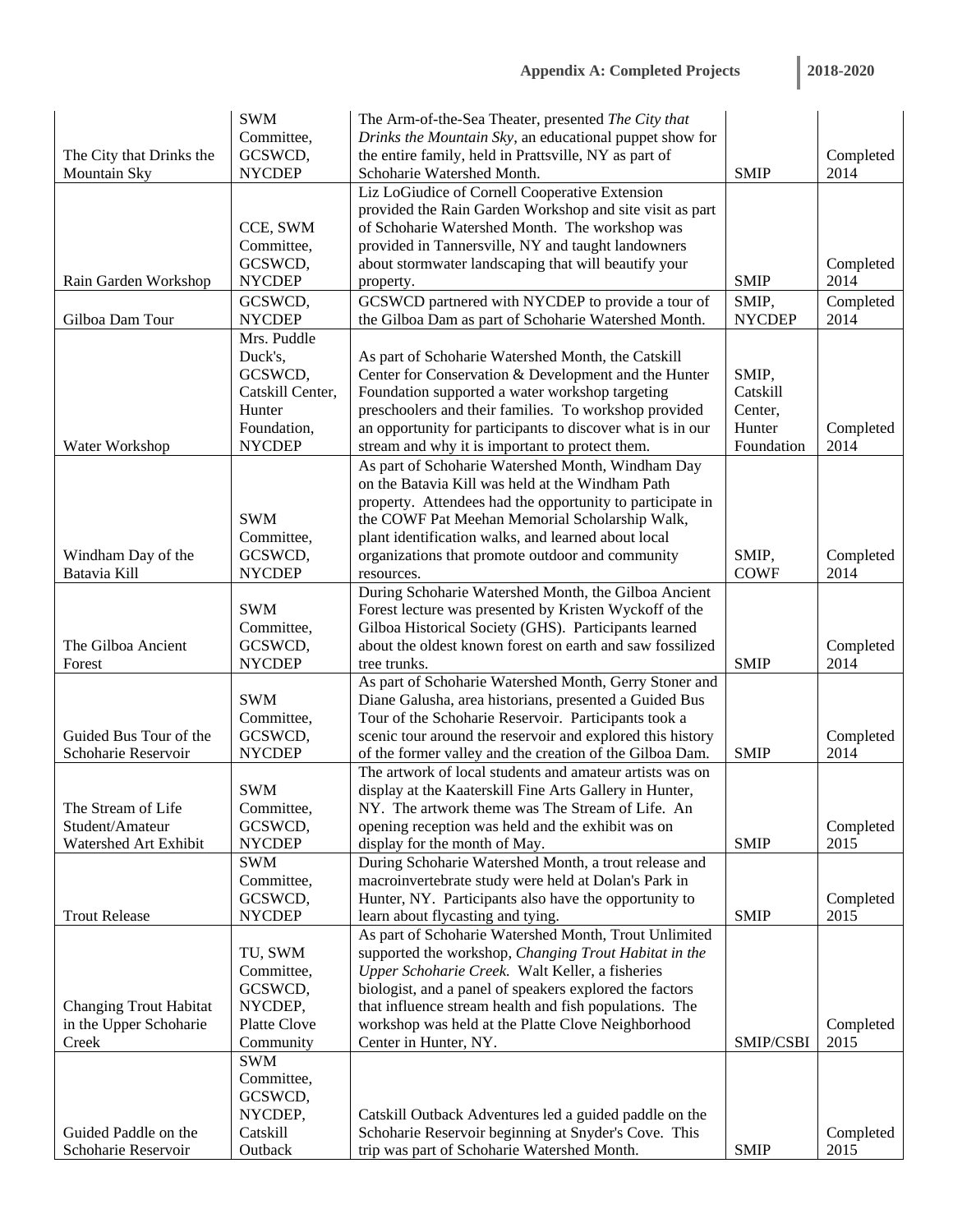|                              | Adventures    |                                                                  |             |           |
|------------------------------|---------------|------------------------------------------------------------------|-------------|-----------|
|                              |               |                                                                  |             |           |
|                              |               |                                                                  |             |           |
|                              |               |                                                                  |             |           |
|                              |               |                                                                  |             |           |
|                              |               |                                                                  |             |           |
|                              |               | As part of Schoharie Watershed Month, an Aquatic                 |             |           |
|                              | <b>SWM</b>    | Invertebrates workshop was held in the Village of                |             |           |
|                              | Committee,    | Hunter, NY. This after school program taught students            |             |           |
| <b>Aquatic Invertebrates</b> | GCSWCD,       | about dragonflies, damselflies, and other aquatic insects        |             | Completed |
| Workshop for Children        | <b>NYCDEP</b> | and animals that play important roles in the watershed.          | <b>SMIP</b> | 2015      |
|                              | <b>SWM</b>    |                                                                  |             |           |
|                              | Committee,    | Peter Manning led a 7-mile interpretive watershed hike           |             |           |
| Interpretive Watershed       | GCSWCD,       | of Bearpen Mountain as part of Schoharie Watershed               |             | Completed |
| Hike, Bearpen Mountain       | <b>NYCDEP</b> | Month.                                                           | <b>SMIP</b> | 2015      |
|                              |               | The Schoharie Basin and It's Ice Age History was                 |             |           |
|                              |               | presented by Bob and Johanna Titus. They told the story          |             |           |
|                              | <b>SWM</b>    | of how glaciers shaped the Schoharie Basin and created           |             |           |
|                              | Committee,    | its most scenic views. This lecture was held at the              |             |           |
| The Schoharie Basin and      | GCSWCD,       | Mountaintop Historical Society in Haines Falls, NY as            |             | Completed |
| It's Ice Age History         | <b>NYCDEP</b> | part of Schoharie Watershed Month.                               | <b>SMIP</b> | 2015      |
|                              |               | A series of four educational workshops for children in           |             |           |
|                              |               | the Town of Lexington. The proposed workshops will               |             |           |
|                              |               | teach local children, using hands-on experiences, about          |             |           |
| Town of Lexington            |               | the insects and animals that play important roles in the         |             |           |
| <b>Watershed Awareness</b>   | Town of       | watershed, and the role that streams play in the                 |             | Completed |
| Workshops                    | Lexington     | environment.                                                     | <b>SMIP</b> | 2015      |
|                              |               | Students from schools around the mountaintop displayed           |             |           |
|                              |               | their films, sculptures, photographs, and other artwork          |             |           |
|                              |               | for the "Now Streaming: Life in the Schoharie" art show.         |             |           |
|                              |               | Exhibit ran through the month of May. This exhibit was           |             |           |
| Opening Student/             | NYCDEP/       | on display at the Doctorow Center for the Arts during            |             | Completed |
| <b>Amateur Art Exhibit</b>   | <b>GCSWCD</b> | Schoharie Watershed Month.                                       | <b>SMIP</b> | 2016      |
|                              |               | "A true story about life, death, science, and streams."          |             |           |
|                              |               | This documentary follows the life and work of Japanese           |             |           |
|                              |               | ecologist, Dr. Shigeru Nakano. The documentary was               |             |           |
| "RiverWebs" Film             | NYCDEP/       | shown at the Mountain Top Library as part of Schoharie           |             | Completed |
| Showing                      | <b>GCSWCD</b> | Watershed Month.                                                 | <b>SMIP</b> | 2016      |
|                              |               | The NYC Department of Environmental Protection                   |             |           |
|                              |               | (NYCDEP) and the Greene County Soil & Water                      |             |           |
|                              |               | Conservation District (GCSWCD) organized a tree                  |             |           |
|                              |               | planting on Windham's Batavia Kill (at South Street) on          |             |           |
|                              |               | Saturday, May 7, 2016 for the 5 <sup>th</sup> Annual Riverkeeper |             |           |
| Riverkeeper Sweep:           | NYCDEP/       | Sweep, a day of service for the Hudson River. This               |             | Completed |
| <b>Windham Tree Planting</b> | <b>GCSWCD</b> | event was part of Schoharie Watershed Month.                     | <b>SMIP</b> | 2016      |
|                              |               | Gerry Stoner, of the Gilboa Historical Society, led a            |             |           |
|                              |               | guided bus tour of the Schoharie Reservoir as part of            |             |           |
|                              |               | Schoharie Watershed Month. Participants learned about            |             |           |
|                              |               | the history of the reservoir, the building of the Gilboa         |             |           |
| Schoharie Reservoir Bus      | NYCDEP/       | Dam, the Gilboa fossils, and more! All participants              |             | Completed |
| Tour                         | <b>GCSWCD</b> | received a 50-page tour booklet as a keepsake.                   | <b>SMIP</b> | 2016      |
|                              |               | A series of three lectures was provided during Schoharie         |             |           |
|                              |               | Watershed Month at the Platte Clove Neighborhood                 |             |           |
|                              |               | Center. "Our Rivers on Drugs". AJ Reisinger, a                   |             |           |
|                              |               | freshwater ecologist at the Cary Institute of Ecosystem          |             |           |
|                              | NYCDEP/       | Studies, discussed how pharmaceuticals and personal              |             |           |
|                              | GCSWCD/       | care products are polluting rivers and streams – and the         |             |           |
| Local Stewardship            | NYSDEC/       | consequences for aquatic life and drinking water                 |             | Completed |
| Lectures                     | NYTU/CIES     | supplies. "Guide to Creating a Natural Resources                 | <b>SMIP</b> | 2016      |
|                              |               |                                                                  |             |           |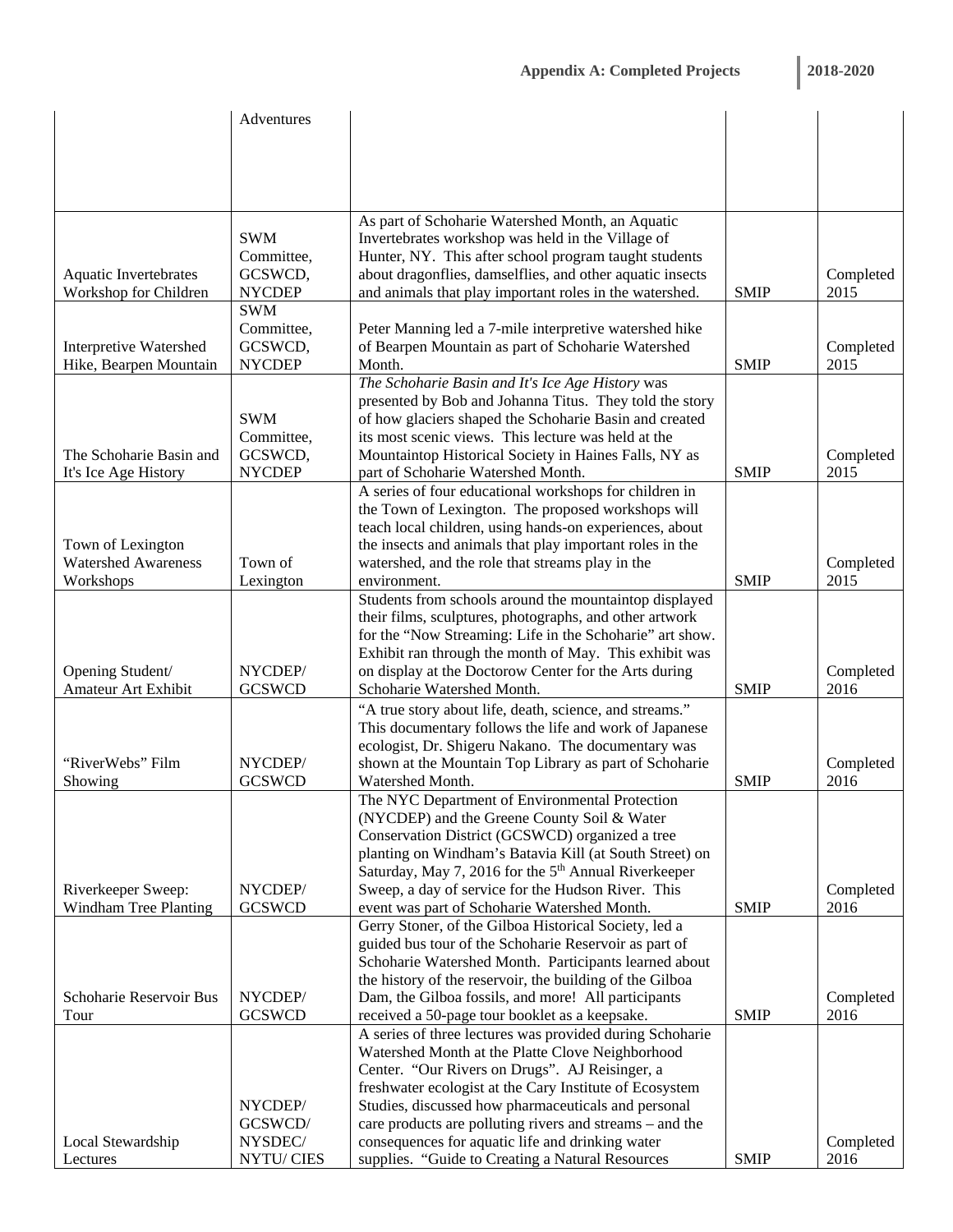|                             |                    | Inventory (NRI)" Ingrid Haeckel, from NYS                       |               |                   |
|-----------------------------|--------------------|-----------------------------------------------------------------|---------------|-------------------|
|                             |                    | Department of Environmental Conservation, spoke about           |               |                   |
|                             |                    | the benefits of natural areas and the importance of             |               |                   |
|                             |                    | community consideration of local land and water                 |               |                   |
|                             |                    | resources to better guide land-use decisions.                   |               |                   |
|                             |                    | "Microbeads Affecting Lake, Tributaries, and Your"              |               |                   |
|                             |                    | Ron Urban, from NY Trout Unlimited, spoke about the             |               |                   |
|                             |                    | potential environmental damage, and health                      |               |                   |
|                             |                    | consequences for fish and aquatic organisms due to              |               |                   |
|                             |                    | microbeads found in waterways.                                  |               |                   |
|                             |                    | Following the Local Stewardship Lectures held at the            |               |                   |
|                             |                    | Platte Clove Neighborhood Center, a Kids Program was            |               |                   |
|                             |                    | held during Schoharie Watershed Month. Kids joined              |               |                   |
|                             |                    | storyteller Jill Olesker for story time, participated in a      |               |                   |
| Kids Program, following     | NYCDEP/            | citizen science paint and sketch with local artists, and got    |               | Completed         |
| <b>Stewardship Lectures</b> | <b>GCSWCD</b>      | creative with fairy house fun.                                  | <b>SMIP</b>   | 2016              |
|                             |                    | Mike Kudish, Catskills forest historian and author,             |               |                   |
|                             |                    | discussed the history of hemlocks and their significance        |               |                   |
|                             |                    | to the Schoharie Watershed. Dan Snider, Field Projects          |               |                   |
|                             |                    | Manager at CRISP, discussed the hemlock woolly                  |               |                   |
|                             |                    | adelgid (HWA), a tiny forest pest that is currently             |               |                   |
|                             |                    | threatening hemlock populations. Participants learned           |               |                   |
|                             |                    | how to identify HWA and what to do if they find HWA             |               |                   |
|                             |                    | on their property. All participants received a                  |               |                   |
|                             |                    | complementary hemlock tree seedling to take home for            |               |                   |
| Hemlocks through            | NYCDEP/            | planting. This program was presented during Schoharie           |               | Completed         |
| History                     | <b>GCSWCD</b>      | Watershed Month.                                                | <b>SMIP</b>   | 2016              |
|                             |                    | This circus is and allegorical tale featuring gorgeous          |               |                   |
|                             |                    | masks and puppet characters, a bio-morphic set design           |               |                   |
|                             |                    | and live original music. The story follows Malakai, the         |               |                   |
|                             |                    | River messenger and water carrier who travels between           |               |                   |
|                             |                    | Mountain Peaks and the Deep Blue Sea. Along his                 |               |                   |
|                             |                    | journeys Malakai encounter animals that offer insights          |               |                   |
| Arm-of-the Sea's            |                    | into their particular role in a watershed's ecosystem           |               |                   |
| "Rejuvenary River           | NYCDEP/            | services. This performance was held at the Red Barn             |               |                   |
| Circus" Theater             | GCSWCD/            | across from the Doctorow Center for the Arts as part of         | SMIP/         | Completed         |
| Performance                 | <b>CWC</b>         | Schoharie Watershed Month.                                      | <b>CWC</b>    | 2016              |
|                             |                    | The Enviroscape Watershed/Nonpoint Source Model                 |               |                   |
|                             |                    | provides a hands-on demonstration of how watersheds             |               |                   |
|                             |                    | work, with a focus on water pollution and runoff. Using         |               |                   |
|                             |                    | the model, we have provided interactive lessons about           |               |                   |
|                             |                    | different types of pollution (point and nonpoint sources)       |               |                   |
|                             |                    | and how storm water carries these pollutants to nearby          |               |                   |
|                             |                    | water bodies. This model is an effective tool for               |               |                   |
|                             | NYCDEP/<br>GCSWCD/ | watershed protection education and has been used in             |               |                   |
|                             | E&O                | classrooms throughout the Schoharie Watershed.                  |               |                   |
| Enviroscape                 | Subcommittee       | Purchase of model and development of curriculum is<br>complete. | <b>SMIP</b>   | Completed<br>2017 |
|                             |                    | The NYSDEC's 4-hour Erosion and Sediment Control                |               |                   |
|                             |                    | Training Workshop was held on Wednesday, March 29th,            |               |                   |
|                             |                    | 2017. Participants learned about why stormwater is a            |               |                   |
|                             |                    | concern, gathered information on permit requirements            |               |                   |
|                             |                    | and the stormwater pollution prevention plans (SWPPP),          |               |                   |
| NYSDEC 4-Hour               |                    | gained knowledge on erosion and sediment control                |               |                   |
| <b>Erosion and Sediment</b> |                    | practices and how to perform site inspections, and              |               |                   |
| <b>Control Training</b>     | NYCDEP/            | discovered where to go to get technical assistance on           | NYCDEP/       | Completed         |
| Workshop                    | <b>GCSWCD</b>      | erosion and sediment control problems.                          | <b>GCSWCD</b> | 2017              |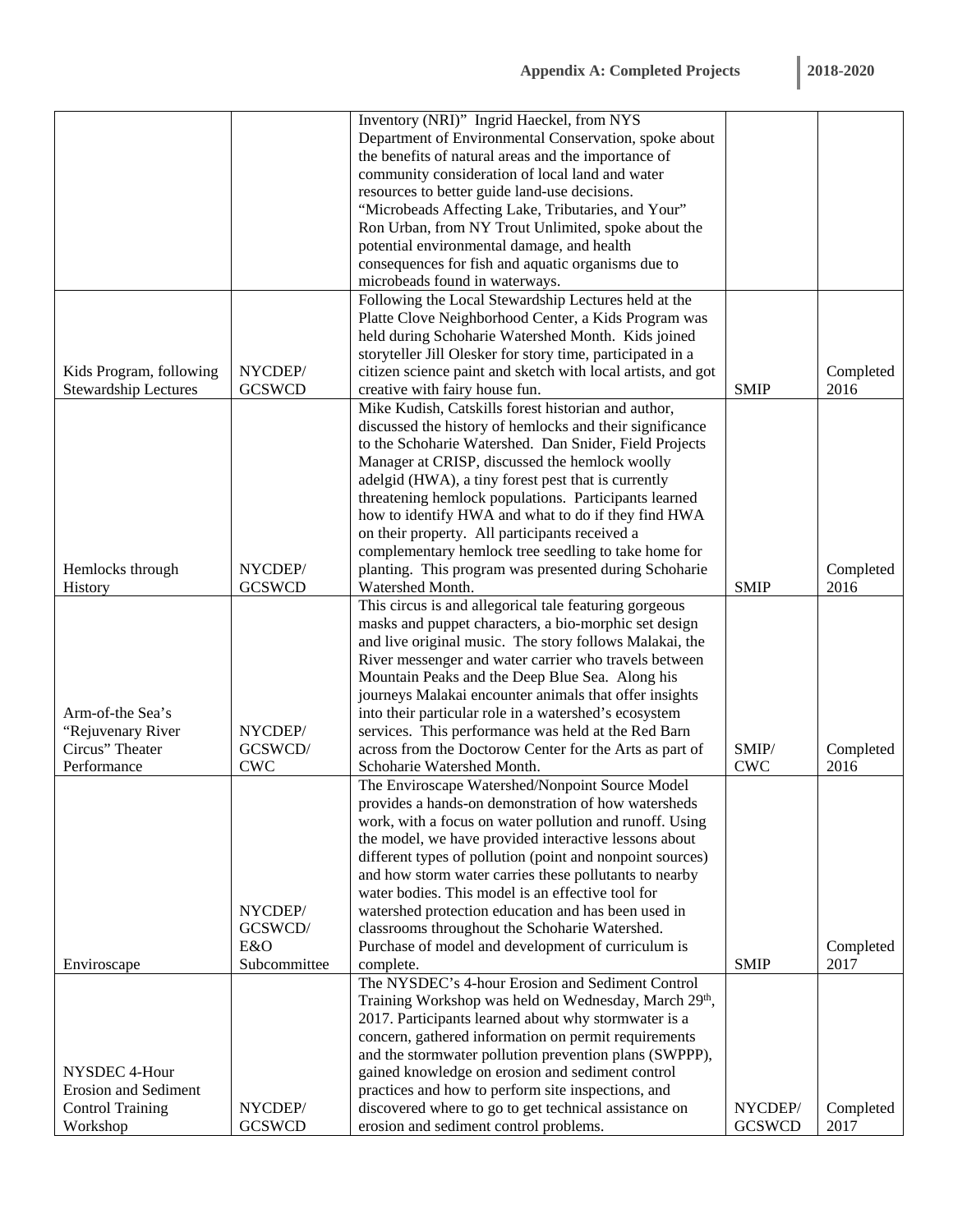|                             |                          | GCSWCD teamed up with Trout Unlimited and                                                                    |             |           |
|-----------------------------|--------------------------|--------------------------------------------------------------------------------------------------------------|-------------|-----------|
|                             | NYCDEP/                  | NYSDEC for a volunteer tree planting in a riparian                                                           |             |           |
|                             | CSBI/                    | buffer zone along the Schoharie Creek in Jewett. This                                                        |             |           |
| Schoharie Creek Arbor       | GCSWCD/                  | planting event was held on Saturday, April 29th, 2017 in                                                     |             |           |
| Day Volunteer Tree          | NYTU/                    | honor of Arbor Day. This event was part of Schoharie                                                         |             | Completed |
| Planting                    | <b>NYSDEC</b>            | Watershed Month.                                                                                             | <b>SMIP</b> | 2017      |
|                             |                          | Students from schools around the mountaintop displayed                                                       |             |           |
|                             |                          | their films, sculptures, photographs, and other artwork                                                      |             |           |
|                             |                          | for the "Now Streaming: Life in the Schoharie" art show.                                                     |             |           |
|                             |                          | Exhibit ran through the month of May. This exhibit was                                                       |             |           |
| Opening Student/            | NYCDEP/                  | on display at the Mountain Top Library during Schoharie                                                      |             | Completed |
| <b>Amateur Art Exhibit</b>  | <b>GCSWCD</b>            | Watershed Month.                                                                                             | <b>SMIP</b> | 2017      |
|                             |                          | GCSWCD staff teamed up with the Platte Clove                                                                 |             |           |
|                             |                          | Community and a few volunteers from the general public                                                       |             |           |
|                             |                          | to hold a volunteer potting-up event at the Plant                                                            |             |           |
|                             |                          | Materials Center in Hensonville. The trees and shrubs                                                        |             |           |
|                             |                          | that were potted up will be used in future streamside                                                        |             |           |
|                             |                          | plantings with GCSWCD. The two volunteer potting-up                                                          |             |           |
| Volunteer Potting-Up        | NYCDEP/                  | events took place on Tuesday, May 9th, and Wednesday,                                                        |             | Completed |
| Events                      | <b>GCSWCD</b>            | May 17th, during Schoharie Watershed Month.                                                                  | <b>SMIP</b> | 2017      |
|                             |                          | Diane Galusha's illustrated talk "Schoharie Passage:                                                         |             |           |
|                             |                          | From Mountain to Manhattan." The Liquid Assets author                                                        |             |           |
|                             |                          | traced the Schoharie Creek's journey from the Catskills                                                      |             |           |
|                             |                          | High Peaks to the faucets of New York City. This talk                                                        |             |           |
|                             |                          |                                                                                                              |             |           |
|                             |                          | described the history of the NYC drinking water supply,<br>with a focus on the construction of the Schoharie |             |           |
|                             |                          |                                                                                                              |             |           |
|                             |                          | Reservoir. Attendees had an opportunity for a book                                                           |             |           |
| "Schoharie Passage:         |                          | signing with Diane Galusha following the presentation.                                                       |             |           |
| From Mountain to            | NYCDEP/                  | This program was presented during Schoharie Watershed                                                        |             | Completed |
| Manhattan"                  | <b>GCSWCD</b>            | Month.                                                                                                       | <b>SMIP</b> | 2017      |
|                             |                          | Invasive Species Day was held at the Mountain Top                                                            |             |           |
|                             |                          | Arboretum. Attendees learned about common local                                                              |             |           |
|                             |                          | invasive species and forest pests with Dan Snider from                                                       |             |           |
|                             |                          | the Catskill Regional Invasive Species Partnership                                                           |             |           |
|                             |                          | (CRISP) on Saturday, May 13th. Attendees also had a                                                          |             |           |
|                             |                          | chance to remove lesser celandine and replant with                                                           |             |           |
|                             |                          | native vegetation on Saturday, May 20th. While                                                               |             |           |
|                             |                          | originally scheduled for one date, it had to be separated                                                    |             |           |
| <b>Invasive Species Day</b> | NYCDEP/<br><b>GCSWCD</b> | into two events due to weather. This program was                                                             |             | Completed |
|                             |                          | presented during Schoharie Watershed Month.                                                                  | <b>SMIP</b> | 2017      |
|                             |                          | The Meadow Project's documentary "Hometown                                                                   |             |           |
|                             |                          | Habitat" was shown at the Orpheum Film & Performing                                                          |             |           |
|                             |                          | Arts Center in Tannersville. The movie highlighted the                                                       |             |           |
|                             |                          | importance of planting native plant species, selecting                                                       |             |           |
|                             |                          | plants that support habitat for wildlife and attract                                                         |             |           |
|                             |                          | pollinators, and promoting the natural beauty of our local                                                   |             |           |
|                             |                          | ecosystems. Following the film, there was a 30-minute                                                        |             |           |
|                             |                          | Q&A panel discussion with local garden experts from the                                                      |             |           |
|                             |                          | Mountain Top Arboretum, Cornell Cooperative                                                                  |             |           |
|                             |                          | Extension of Columbia-Greene Counties' Master                                                                |             |           |
|                             |                          | Gardener Volunteer program, and GCSWCD staff.                                                                |             |           |
|                             |                          | Registered participants received a free small native tree                                                    |             |           |
| "Hometown Habitat"          |                          | or shrub to take home for planting courtesy of                                                               |             |           |
| Film Showing and Q&A        | NYCDEP/                  | GCSWCD. This program was presented during                                                                    |             | Completed |
| <b>Panel Discussion</b>     | <b>GCSWCD</b>            | Schoharie Watershed Month.                                                                                   | <b>SMIP</b> | 2017      |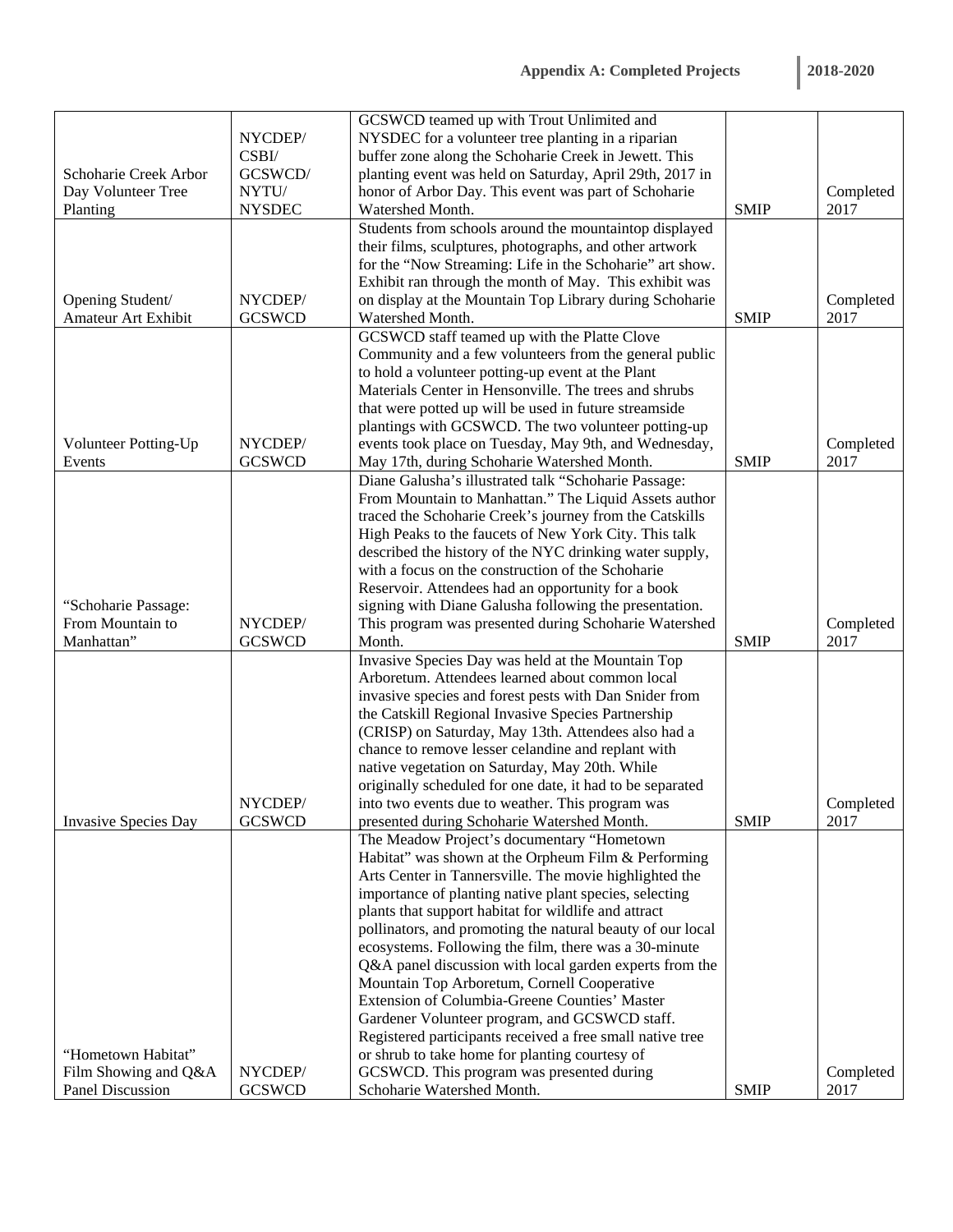| <b>2018-2020</b> |  |  |  |
|------------------|--|--|--|
|                  |  |  |  |

|                        |               | GCSWCD helped with trail work for the newly expanded       |               |           |
|------------------------|---------------|------------------------------------------------------------|---------------|-----------|
|                        |               | KRT section. GCSWCD set up a table display and             |               |           |
| "Spring Fling" Opening |               | materials inside the Mountain Top Historical Society       |               |           |
| of the Expanded        | NYCDEP/       | building as part of the opening event. This program was    |               | Completed |
| Kaaterskill Rail Trail | <b>GCSWCD</b> | presented during Schoharie Watershed Month.                | <b>SMIP</b>   | 2017      |
|                        |               | GCSWCD staff offered "What's a Watershed?"                 |               |           |
|                        |               | programs at the Mountain Top Library. These programs       |               |           |
|                        |               | involved the use of the Augmented Reality Sandbox, the     |               |           |
|                        |               | EnviroScape model, and a pollution craft. Attendees        |               |           |
|                        |               | learned how to define a watershed and how to identify      |               |           |
|                        |               | common sources of watershed pollution. These programs      |               |           |
| "What's a Watershed"   | NYCDEP/       | were offered to girl scouts (July $12th$ ) and the general | NYCDEP/       | Completed |
| Programs               | <b>GCSWCD</b> | public (July 14 <sup>th</sup> ).                           | <b>GCSWCD</b> | 2017      |

| LOCAL FLOOD ANALYSIS AND FLOODPLAIN ASSESSMENT |                    |                                                                     |                |               |  |  |
|------------------------------------------------|--------------------|---------------------------------------------------------------------|----------------|---------------|--|--|
| <b>Action Item</b>                             | <b>Partners</b>    | <b>Description</b>                                                  | <b>Funding</b> | <b>Status</b> |  |  |
|                                                |                    | The primary focus of the analysis was to identify the potential     |                |               |  |  |
|                                                |                    | for reducing flood elevations through channel and floodplain        |                |               |  |  |
|                                                | Town of            | restoration, as the first alternative to other hazard mitigation    |                |               |  |  |
|                                                | Prattsville,       | solutions and to evaluate both the technical effectiveness and the  |                |               |  |  |
|                                                | GCSWCD,            | benefit/cost effectiveness of each solution, and compare            |                |               |  |  |
| Prattsville Local                              | NYCDEP,            | different solutions to each other for the most practical,           | NYCDEP/        | Completed     |  |  |
| Flood Analysis                                 | <b>NYSDOT</b>      | sustainable outcome.                                                | <b>GCSWCD</b>  | 2013          |  |  |
|                                                | Town of            | The Flood Mitigation Analysis provided baseline hydraulic           |                |               |  |  |
|                                                | Windham,           | modeling, evaluated the mitigation alternatives, and a Flood        |                |               |  |  |
|                                                | GCSWCD,            | Engineering Analysis Report. The work completed through the         |                |               |  |  |
| Windham Local                                  | NYRCRP,            | local flood analysis supported the efforts that were underway       | SMIP,          | Completed     |  |  |
| Flood Analysis                                 | <b>NYCDEP</b>      | through the NY Rising Community Reconstruction Program.             | <b>NYRCRP</b>  | 2015          |  |  |
|                                                |                    | In 2014, the Town of Lexington began a Local Flood Analysis         |                |               |  |  |
|                                                | GCSWCD,            | (LFA) to determine the causes of flooding, investigate and          |                |               |  |  |
|                                                | NYCDEP,            | analyze the overall potential of specific projects, and projects in |                |               |  |  |
| Lexington Local                                | Town of            | combination, in an attempt to mitigate flood damages and            |                | Completed     |  |  |
| <b>Flood Analysis</b>                          | Lexington          | hazards. The analysis and the LFA report is complete.               | <b>SMIP</b>    | 2016          |  |  |
|                                                |                    | In 2016, the Town of Conesville formed a Flood Advisory             |                |               |  |  |
|                                                | GCSWCD,            | Committee (FAC) and began to work with consultants in 2016 -        |                |               |  |  |
|                                                | NYCDEP,            | 2017 on a Local Flood Analysis (LFA). The LFA helped to             | SMIP,          |               |  |  |
|                                                | Town of            | determine the causes of flooding, investigate and analyze the       | NYCDEP/        |               |  |  |
|                                                | Conesville.        | overall potential of specific projects, and projects in             | <b>GCSWCD</b>  |               |  |  |
| Conesville Local                               | SCSWCD,            | combination, in an attempt to mitigate flood damages and            | <b>SMP</b>     | Completed     |  |  |
| Flood Analysis                                 | <b>SC</b> Planning | hazards.                                                            | Contract       | 2017          |  |  |

| <b>FLOODPLAIN MANAGEMENT COORDINATION, EDUCATION AND OUTREACH</b> |                 |                                                           |                |               |  |
|-------------------------------------------------------------------|-----------------|-----------------------------------------------------------|----------------|---------------|--|
| <b>Action Item</b>                                                | <b>Partners</b> | <b>Description</b>                                        | <b>Funding</b> | <b>Status</b> |  |
| 2008 FEMA Flood                                                   |                 |                                                           |                |               |  |
| Maps: What                                                        | GCSWCD,         |                                                           |                |               |  |
| <b>Every Planner</b>                                              | NYCDEP,         | Information regarding FEMA's Flood Maps, geared           | NYCDEP/        | Completed     |  |
| Needs to Know                                                     | <b>FEMA</b>     | towards planners.                                         | <b>GCSWCD</b>  | 2008          |  |
|                                                                   |                 | The Greene County Planning Department, GCSWCD, and        |                |               |  |
|                                                                   |                 | NYCDEP interviewed potential subcontractors and           |                |               |  |
|                                                                   |                 | awarded the development of the hazard mitigation plan to  |                |               |  |
| Greene County All                                                 | GCSWCD,         | Tetra Tech, Inc. Tetra Tech worked with various           |                |               |  |
| <b>Hazards Mitigation</b>                                         | NYCDEP,         | municipalities and partners to gather input for the plan, | NYCDEP/        | Completed     |  |
| Plan                                                              | <b>GCPD</b>     | which was completed in 2009.                              | <b>GCSWCD</b>  | 2009          |  |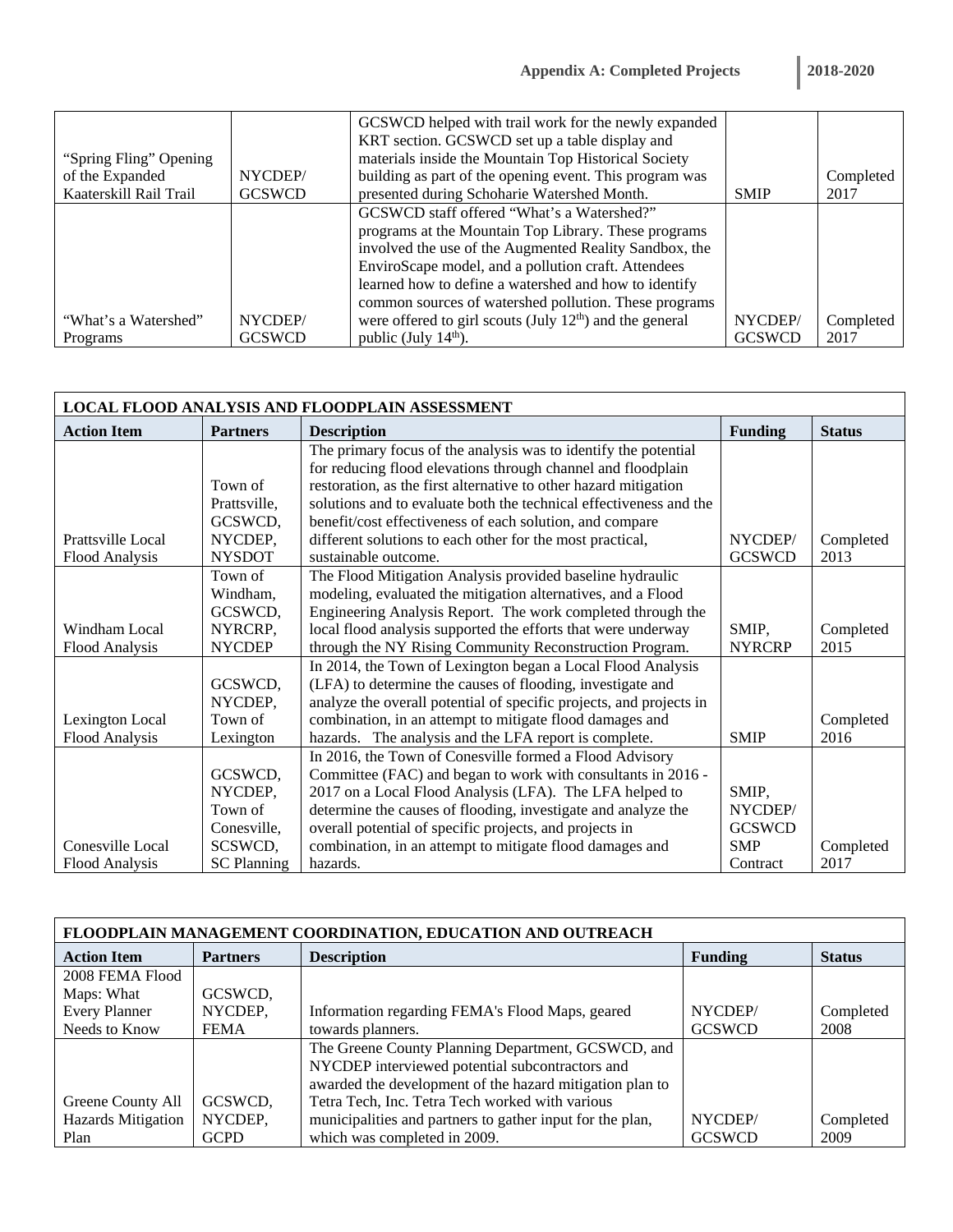| 2018-2020 |  |  |
|-----------|--|--|
|           |  |  |

| Insurance<br>Program:<br>GCSWCD,<br>Intermediate<br>NYCDEP,<br>NYSDEC, course focused on flood insurance maps and<br>NYCDEP/<br>Completed |           |
|-------------------------------------------------------------------------------------------------------------------------------------------|-----------|
|                                                                                                                                           |           |
|                                                                                                                                           |           |
|                                                                                                                                           |           |
| elevation certificates; DOS accredited course.<br>2009<br><b>NYSDEC</b><br><b>GCSWCD</b><br>Course                                        |           |
| GCSWCD,                                                                                                                                   | Completed |
| 2009 &<br><b>National Flood</b><br>NYCDEP,<br>NYCDEP/                                                                                     |           |
| <b>NYSDEC</b><br><b>GCSWCD</b><br>2010<br><b>Insurance Program</b><br>Introductory course on floodplain management NYSDEC.                |           |
| GCSWCD,                                                                                                                                   |           |
| NYCDEP,<br>What to do After<br>Floodplain administrators' and community officials' guide                                                  | Completed |
| <b>NYSDEC</b><br>2011<br>the Flood<br>to surviving a flood, NYSDEC.<br><b>SMIP</b>                                                        |           |
| Flooding and damage caused by Tropical Storms Irene                                                                                       |           |
| and Lee led to emergency stream work training. Training                                                                                   |           |
| content developed by contributors from DEP, UCSWCD,<br>GCSWCD,                                                                            |           |
| GCSWCD, CCE Ulster, Trout Unlimited, and Shandaken<br>NYCDEP,                                                                             |           |
| Highway Dept. One session was presented by Ulster<br>UCSWCD,                                                                              |           |
| County and two sessions were presented in Greene<br>UCCCE, TU,                                                                            |           |
| County. Over 200 attendees were trained in basic<br>Post Flood<br>Shandaken<br>NYCDEP/                                                    |           |
| <b>Emergency Stream</b><br>Highway<br>consideration that should be addressed when planning an<br>GCSWCD,                                  | Completed |
| <b>UCSWCD</b><br><b>Work Training</b><br>2012<br>emergency intervention in a stream system.                                               |           |
| Dept.<br>The training, held in Ulster, Greene, and Dutchess                                                                               |           |
|                                                                                                                                           |           |
| counties, was tailored to local highway departments,<br>GCSWCD,<br>UCCCE,                                                                 |           |
| excavation contractors, and others involved in stabilizing                                                                                |           |
| streams following flood events. The training focused on<br>NRCS,<br>NYCDEP,                                                               |           |
| the basics of stream process and the limits of what should<br>GCSWCD,<br>Post Flood Stream<br>NYCDEP,                                     | Completed |
| UCSWCD,<br>UCSWCD,<br>2012 &<br>be targeted for repair in the immediate days follow<br>Intervention                                       |           |
| <b>UCCCE</b><br>TU<br>destructive flooding.<br>2013<br>Training                                                                           |           |
| The Town of Conesville assisted a landowner by                                                                                            |           |
| acquiring a floodplain parcel approved for FEMA Pre-                                                                                      |           |
| Disaster Mitigation funding (75%) and demolishing and                                                                                     |           |
| removing the home. The SMIP grant was used to assist                                                                                      |           |
| the Town in meeting the required 25% match. The                                                                                           |           |
| Manor Kill<br>GCSWCD,<br>project, which involved demolition and site restoration,<br>NYCDEP/                                              |           |
| <b>Acquisition</b> (Town<br>NYCDEP,<br>was completed with demolition and site restoration<br>GCSWCD,                                      | Completed |
| of Conesville)<br><b>SCSWCD</b><br><b>FEMA</b><br>2013<br>occurring in June, 2013.                                                        |           |
| GCSWCD,<br>The Greene County Planning Department, GCSWCD, and<br>All Hazards                                                              |           |
| NYCDEP,<br>NYCDEP and other stakeholder organizations updated the<br>Mitigation Plan<br>NYCDEP/                                           | Completed |
| <b>GCPD</b><br>existing All Hazards Mitigation Plan.<br><b>GCSWCD</b><br>2015<br>Updates                                                  |           |
| NYCDEP,                                                                                                                                   |           |
| GCSWCD,                                                                                                                                   |           |
| SEMO,<br>The GCSWCD facilitated a FEMA flood buyout program                                                                               |           |
| for 23 eligible landowners in 8 Greene County towns<br>FEMA,                                                                              |           |
| Watershed<br>following Hurricane Irene in 2011. NYCDEP participated                                                                       |           |
| Municipalities<br>in the program by covering the 25% non-federal match for                                                                |           |
| , GC<br>watershed properties that are not eligible for state                                                                              |           |
| Economic<br>assistance. Deed restriction and conservation easement<br><b>Hazard Mitigation</b>                                            |           |
| for watershed properties are issued to maintain the<br><b>Grant Program</b><br>Development,                                               |           |
| Flood Buyout<br>property in perpetuity as open floodplain space, therefore<br>Tourism &<br>FEMA, SEMO,                                    | Completed |
| eliminating future flood damage to the parcel.<br><b>NYCDEP</b><br>2016<br>Program<br>Planning,                                           |           |
| Planning and implementation of the NYCDEP flood                                                                                           |           |
| buyout program began in 2017. GCSWCD has helped to                                                                                        |           |
| facilitate the program and has served as the technical and                                                                                |           |
| outreach lead for some Schoharie Watershed<br>NYCDEP,                                                                                     |           |
| GCSWCD,<br>municipalities. The program began with erosion hazard                                                                          |           |
| Schoharie<br>buyout properties and is on-going. Two properties,<br>NYCDEP/GCSW                                                            |           |
| NYCDEP Flood<br>Watershed<br>(Town of Jewett and Town of Conesville) completed<br><b>CD SMP</b>                                           | Completed |
| <b>Buyout Program</b><br>Municipalities<br>participation in the program in 2017.<br>Contract<br>2017                                      |           |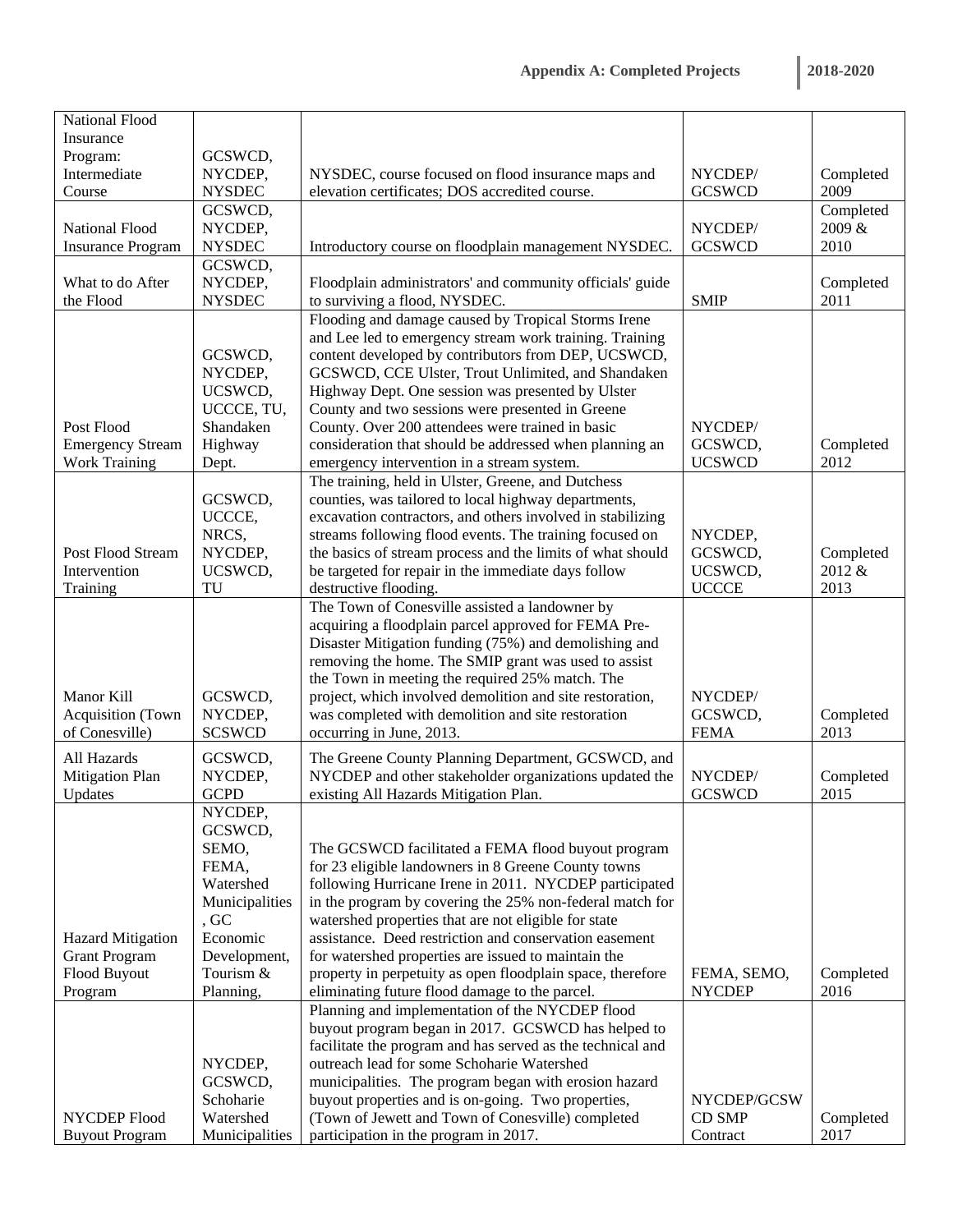|                        |                            | HIGHWAY, INFRASTRUCTURE AND STORMWATER MANAGEMENT                                                               |                           |                       |
|------------------------|----------------------------|-----------------------------------------------------------------------------------------------------------------|---------------------------|-----------------------|
| <b>Action Item</b>     | <b>Partners</b>            | <b>Description</b>                                                                                              | <b>Funding</b>            | <b>Status</b>         |
|                        |                            | GCSWCD provided seeding assistance in the Towns of                                                              |                           |                       |
|                        |                            | Hunter, Ashland, Tannersville, Jewett, and Lexington in                                                         |                           |                       |
|                        | GCSWCD,                    | 2007; the Towns of Windham, Ashland, Jewett, and Hunter in                                                      |                           |                       |
| Critical Area          | NYCDEP,<br>Schoharie Basin | 2008; the Towns of Windham, Hunter, Ashland, Hunter, and<br>Lexington in 2009; the Towns of Lexington, Windham, | NYCDEP/                   | Completed             |
| Seeding                | Municipalities             | Tannersville and Hunter in 2010.                                                                                | <b>GCSWCD</b>             | Annually<br>2007-2017 |
|                        |                            | Town of Lexington: GCSWCD/NYCDEP worked with                                                                    |                           |                       |
|                        |                            | Greene County Highway Department to upgrade a                                                                   |                           |                       |
|                        |                            | significantly undersized culvert that was the source of                                                         |                           |                       |
|                        |                            | repetitive flooding in the Hamlet of Lexington. The project                                                     |                           |                       |
|                        |                            | had excellent community and landowner support and                                                               |                           |                       |
|                        | GCSWCD,                    | demonstrated floodplain drainage concepts, proper                                                               |                           |                       |
| County Route 13A       | NYCDEP,                    | conveyance sizing to allow fish migration and a riparian                                                        | NYCDEP/                   | Completed             |
| <b>Culvert Upgrade</b> | Lexington                  | buffer component.                                                                                               | <b>GCSWCD</b>             | 2007                  |
|                        | GCSWCD,                    | Provided Operation and Maintenance Plan and implemented                                                         |                           |                       |
|                        | NYCDEP,                    | stormwater maintenance and cleaning of the stormwater                                                           |                           |                       |
|                        | Hunter                     | controls at the Hunter Highway Garage. Annual maintenance                                                       | NYCDEP/                   |                       |
|                        | Highway                    | in 2008 captured 6.3 tons (3.6 cubic yards) of sand and salt                                                    | GCSWCD,                   | Completed             |
| Hunter Highway         | Department                 | from entering the downstream Schoharie Creek.                                                                   | <b>CWC</b>                | 2008                  |
|                        | GCSWCD,                    | Provided technical assistance including hydrology and                                                           |                           |                       |
|                        | NYCDEP,                    | hydraulic assessment to better size culvert for Greene County                                                   | NYCDEP/                   | Completed             |
| Hydraulic Analysis     | <b>GCHD</b>                | Highway Department.                                                                                             | <b>GCSWCD</b>             | 2008                  |
|                        |                            | Permit specifications were obtained from the Greene County                                                      |                           |                       |
|                        |                            | Highway Department and given to the Highway                                                                     |                           |                       |
|                        |                            | Subcommittee in December 2009 in order to provide<br>watershed communities with a model to consider when        |                           |                       |
|                        |                            | issuing permits. Each community will follow up based on                                                         |                           |                       |
|                        | GCSWCD,                    | their level of comfort. Some communities do not use                                                             |                           |                       |
| Driveway/Curb Cut      | NYCDEP,                    | driveway regulations, preferring to assess on sight and guide                                                   | NYCDEP/                   | Completed             |
| Specifications         | <b>GCHD</b>                | landowners.                                                                                                     | <b>GCSWCD</b>             | 2009                  |
|                        |                            | Upon further review with local and county highway                                                               |                           |                       |
|                        |                            | departments, cost sharing for road abrasive was determined                                                      |                           |                       |
| Road Abrasives         |                            | to be unfeasible due to limited funding available to support                                                    |                           | Completed             |
| Program                | <b>GCSWCD</b>              | offsetting costs over time.                                                                                     |                           | 2009                  |
|                        |                            | GCSWCD has initiated a series of projects to help develop                                                       |                           |                       |
|                        |                            | Community Stormwater Management Plans for town and                                                              |                           |                       |
|                        |                            | villages in the Schoharie Basin. GCSWCD has detailed                                                            |                           |                       |
|                        | GCSWCD,                    | information on stormwater structures, for the towns of                                                          |                           |                       |
| Community              | NYCDEP,                    | Ashland and Prattsville, in GIS format. Community                                                               |                           |                       |
| Stormwater             | Schoharie Basin            | Stormwater Management Plans for Tannersville, Hunter, and                                                       | NYCDEP/                   | Completed             |
| Planning               | Municipalities             | Windham have been obtained.                                                                                     | <b>GCSWCD</b>             | 2009                  |
|                        |                            | Following discussions between GCSWCD and Hunter<br>Mountain, it was determined that Hunter Mountain had         |                           |                       |
|                        | GCSWCD,                    | already received funding through the CWC Stormwater                                                             |                           |                       |
| Hunter Mountain:       | NYCDEP,                    | Program and completed stormwater retrofits for their parking                                                    |                           | Completed             |
| Village of Hunter      | Hunter, CWC                | areas.                                                                                                          | <b>CWC</b>                | 2009                  |
|                        |                            | GCSWCD installed stormwater treatments to serve                                                                 |                           |                       |
|                        |                            | approximately 4.7 acres of relatively high density commercial                                                   |                           |                       |
|                        |                            | buildings and residential homes in the hamlet of Maplecrest,                                                    |                           |                       |
|                        |                            | in the town of Windham. The components were initiated with                                                      |                           |                       |
|                        |                            | an upgraded conveyance system and demolition of a single                                                        |                           |                       |
|                        |                            | building to reduce impervious surfaces and allow for pervious                                                   | NYCDEP/                   |                       |
|                        |                            | grass parking area. Rain gardens (7), wetland (treats 4.7 acres                                                 | GCSWCD,                   |                       |
| <b>Sugar Maples</b>    | GCSWCD,                    | of runoff), porous walkways and riparian planting beds were                                                     | ACOE,                     | Completed             |
| Stormwater Project     | <b>NYCDEP</b>              | installed.                                                                                                      | $\ensuremath{\text{CWC}}$ | 2010                  |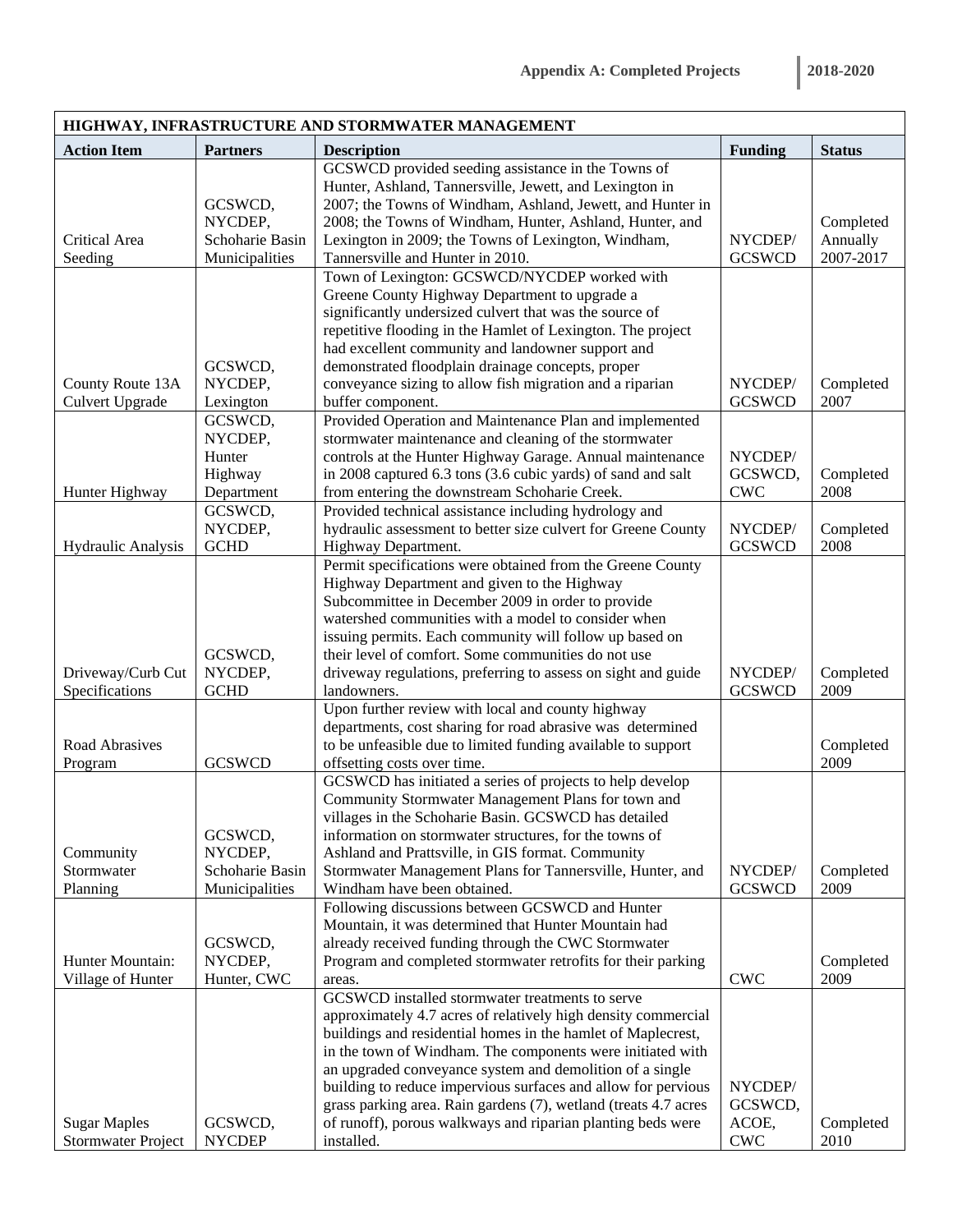|                                 |                           | GCSWCD worked with Mountain Top Library Capital                                |                           |                   |
|---------------------------------|---------------------------|--------------------------------------------------------------------------------|---------------------------|-------------------|
|                                 |                           | Campaign on a stormwater retrofit project. This project was                    |                           |                   |
|                                 | GCSWCD,                   | initiated in conjunction with the rehabilitation of a building                 |                           |                   |
| Mountain Top                    | NYCDEP,                   | that will be used as the Mountain Top Library and Learning                     | SMIP,                     |                   |
| Library & Learning              | Mountain Top              | Center. Innovative methods were used to meet water quality                     | ACOE,                     | Completed         |
| Center                          | Library                   | treatment standards for runoff from roofs and parking.                         | $\ensuremath{\text{CWC}}$ | 2011              |
|                                 |                           | GCSWCD worked with Windham Mountain Ski Center to                              |                           |                   |
|                                 |                           |                                                                                |                           |                   |
|                                 |                           | evaluate, assess, design and install stormwater management                     |                           |                   |
|                                 |                           | practices. An on-site pond was converted to a stormwater                       | <b>GCSWCD</b>             |                   |
|                                 | <b>GCSWCD</b>             | facility; the pond was expanded and improvements were                          | <b>CWC</b>                |                   |
| Windham                         | <b>CWC</b>                | installed in order to route 27 acres of drainage area into the                 | ACOE-                     | Completed         |
| Mountain                        | <b>ACOE-WRDA</b>          | pond.                                                                          | <b>WRDA</b>               | 2011              |
|                                 |                           | The Village of Tannersville requested assistance on sizing a                   |                           |                   |
|                                 | GCSWCD,                   | culvert under Spring Street. GCSWCD inspected the existing                     |                           |                   |
| Village of                      | NYCDEP,                   | culverts under the road and provided the village with a variety                |                           |                   |
| Tannersville                    | Village of                | of culvert sizing options which would increase the flow                        |                           |                   |
| Highway Dept.                   | Tannersville              | capacity of the culvert system. The information was                            |                           |                   |
| Technical                       | Highway                   | forwarded to the Village of Hunter Highway Department in                       | NYCDEP/                   | Completed         |
| Assistance                      | Department                | March 2011.                                                                    | <b>GCSWCD</b>             | 2011              |
|                                 |                           | The culvert under B.G. Partridge Road, in the Town of                          |                           |                   |
|                                 |                           |                                                                                |                           |                   |
|                                 |                           | Ashland, was undersized which contributed to roadway                           |                           |                   |
|                                 |                           | flooding during high flows. The culvert was also perched,                      |                           |                   |
|                                 |                           | which presented a barrier for fish passage. GCSWCD worked                      |                           |                   |
|                                 |                           | with the Town of Ashland Highway Department to design a                        |                           |                   |
|                                 | GCSWCD,                   | properly sized culvert and oversee the installation of this                    |                           |                   |
|                                 | NYCDEP,                   | culvert. A grant was approved by SWAC/SMIP to offset the                       |                           |                   |
| Partridge Road                  | Ashland                   | costs of upgrading the culvert to a larger size. Design,                       | NYCDEP/                   |                   |
| Culvert                         | Highway                   | permitting and construction were completed in the summer of                    | GCSWCD,                   | Completed         |
| Replacement                     | Department                | 2011.                                                                          | <b>SMIP</b>               | 2011              |
|                                 | GCHD,                     |                                                                                | SMIP,                     |                   |
| Mitchell Hollow                 | GCSWCD,                   | Installed water quality treatment components associated with                   | NYCDEP/                   |                   |
| Road (CR 21)                    | NYCDEP,                   | 370' of stormwater sewer with catch basins along Mitchell                      | <b>GCSWCD</b>             | Completed         |
| <b>Stormwater Sewer</b>         | Town of                   | Hollow Road. Project mitigates stormwater flooding in area                     |                           | 2011              |
| Upgrade                         |                           |                                                                                |                           |                   |
|                                 |                           | along NYS Route 23. Project completed without SMIP funds.                      | <b>SMP</b>                |                   |
|                                 | Windham                   |                                                                                | Contract                  |                   |
|                                 |                           | The existing culvert under Griffin Road in the Town of Jewett                  |                           |                   |
|                                 |                           | was undersized and washed out during the flooding caused by                    |                           |                   |
|                                 |                           | Hurricane Irene. GCSWCD and Delaware Engineering                               |                           |                   |
|                                 |                           | provided design plans, permits, specifications and contract                    |                           |                   |
|                                 |                           | documents for bidding, funding, construction management                        |                           |                   |
|                                 |                           | and administration for the culvert replacement. The new                        |                           |                   |
|                                 |                           | culvert was designed to withstand the 100-year runoff event                    |                           |                   |
|                                 |                           |                                                                                |                           |                   |
| Griffin Road                    | GCSWCD,                   | and included a habitat friendly three sided precast concrete                   | <b>FEMA</b>               |                   |
| Culvert                         |                           | structure with wing walls at the inlet and outlet. Road                        | NYCDEP/                   |                   |
|                                 | NYCDEP,                   | improvements and stream enhancements, including an                             |                           | Completed         |
| Replacement                     | Jewett                    | upstream cross vane, were installed.                                           | <b>GCSWCD</b>             | 2012              |
|                                 |                           | This project included stabilization of the slope failure along                 |                           |                   |
|                                 |                           | County Route 6 and the West Kill in Lexington. Practices                       |                           |                   |
|                                 |                           | installed included the use of rock riffles and sheet piling to                 | <b>GCSWCD</b>             |                   |
|                                 |                           | elevate stream profile adjacent to the slope failure, to help                  | GC                        |                   |
|                                 | <b>GCSWCD</b>             | buttress the failing slope and to provide grade control. The                   | Highway                   |                   |
|                                 | GC Highway                | installation of rock revetment to protect the toe of the slope                 | Dept.                     |                   |
|                                 | Dept.                     | from erosion and stormwater drainage in the area of the                        | <b>NYCDEP</b>             |                   |
| County Route 6<br>Slope Failure | <b>NYCDEP</b><br>NRCS EWP | failure to help maintain moisture levels in the soil profile was<br>completed. | <b>NRCS</b><br>EWP, ESD   | Completed<br>2014 |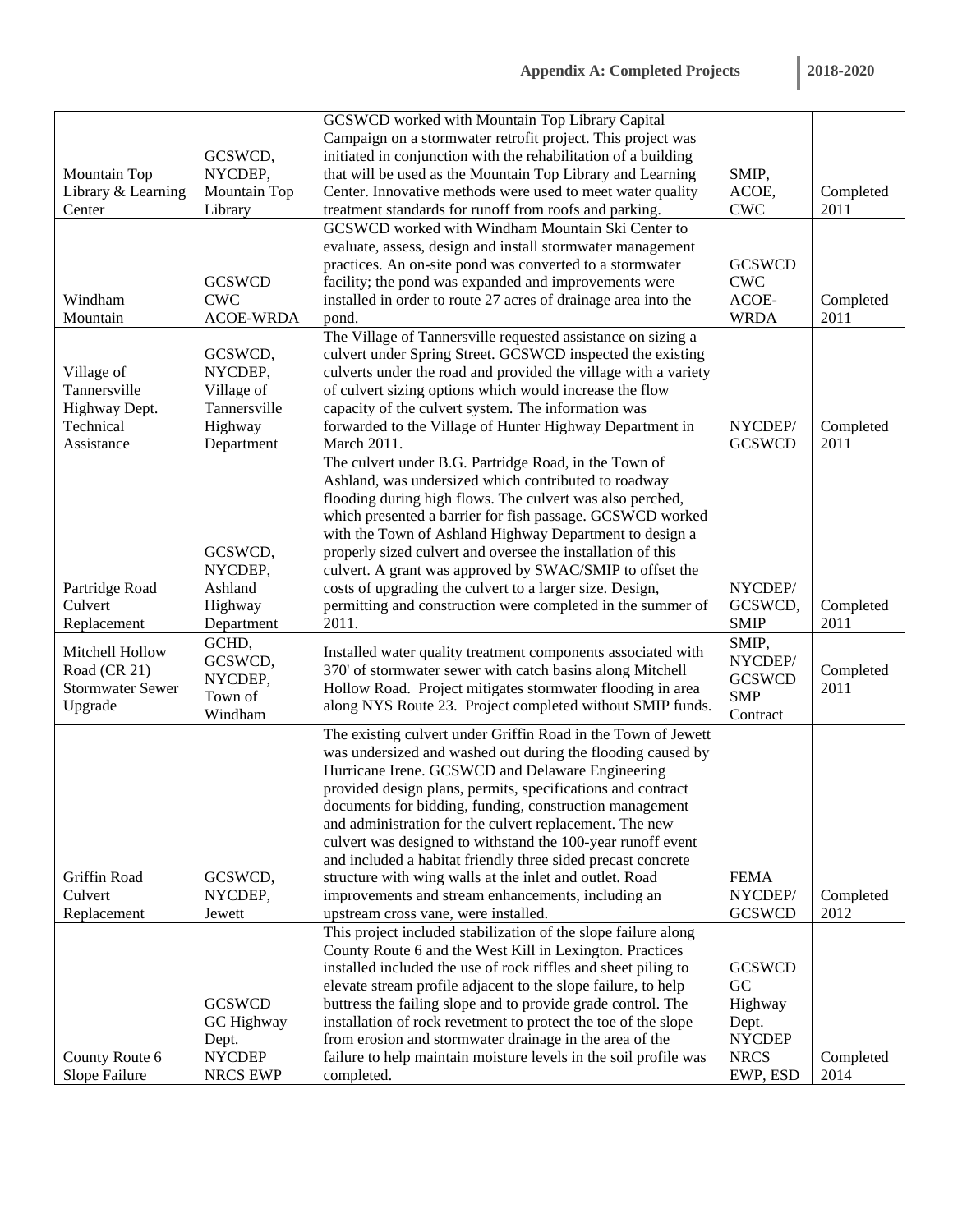| 2018-2020 |  |  |  |
|-----------|--|--|--|
|           |  |  |  |

|                           |                                   | The GCSWCD worked with the Hunter Foundation to design                               |                          |                   |
|---------------------------|-----------------------------------|--------------------------------------------------------------------------------------|--------------------------|-------------------|
|                           |                                   | and implement a demonstration project integrating stormwater                         |                          |                   |
|                           | GCSWCD,                           | management in an area with limited space. Innovative                                 |                          |                   |
|                           | NYCDEP,                           | methods including, porous gravel parking, bioswales and rain                         |                          |                   |
|                           | Hunter                            | gardens, were used to meet water quality treatment standards                         |                          | Completed         |
| Hunter Foundation         | Foundation                        | for runoff from roofs and parking.                                                   | <b>SMIP</b>              | 2014              |
|                           |                                   | The GCSWCD worked with the Village of Hunter Highway                                 |                          |                   |
|                           | Village of                        | Department to design and properly size the culvert under Glen                        |                          |                   |
|                           | Hunter                            | Avenue near the entrance of Camp Loyaltown. Design of this                           |                          |                   |
|                           | Highway                           | project was partially funded by the Schoharie Watershed                              |                          |                   |
|                           | Department,                       | Stream Crossing/Culvert Design SMIP funding. Installation                            | SMIP,                    |                   |
| Glen Avenue               | GCSWCD,                           | was completed in 2015 with a buried bottom for improved                              | ESD,                     | Completed         |
| <b>Culvert Upgrade</b>    | <b>NYCDEP</b>                     | habitat. Supplemental plantings were installed in 2016.                              | <b>FEMA</b>              | 2016              |
|                           |                                   | The GCSWCD worked with the Town of Hunter Highway                                    |                          |                   |
|                           |                                   | Department to design, properly size and oversee the                                  |                          |                   |
|                           |                                   | installation of this culvert. Design of this project was                             |                          |                   |
|                           | Town of Hunter                    | partially funded by the Schoharie Watershed Stream                                   |                          |                   |
|                           | Highway                           | Crossing/Culvert Design SMIP funding. The upgrade culvert                            |                          |                   |
|                           | Department,                       | was installed in 2016 and will be able to convey 100-year                            | SMIP,                    |                   |
| Cranberry Road            | GCSWCD,                           | storm flows, reduce negative impacts to water quality and                            | ESD,                     | Completed         |
| <b>Culvert Upgrade</b>    | <b>NYCDEP</b>                     | improve aquatic habitat and fish passage.                                            | <b>FEMA</b>              | 2016              |
|                           |                                   | This project replaced a culvert that conveys stream flow from                        |                          |                   |
|                           | <b>SC</b> Department              | an unnamed tributary to the Schoharie Reservoir under South                          | SMIP,                    |                   |
|                           | of Public                         | Gilboa Road. The SCSWCD worked with the Schoharie                                    | SCDPW,                   |                   |
|                           | Works,                            | County Department of Public Works, NYCDEP and Milone                                 | NYCDEP/                  |                   |
| South Gilboa Road         | SCSWCD,                           | and MacBroom to design and install a culvert that will                               | <b>GCSWCD</b>            |                   |
| Stormwater                | GCSWCD,                           | provide for the appropriate alignment and structure to convey                        | Schoharie                | Completed         |
| <b>Mitigation Project</b> | <b>NYCDEP</b>                     | flow and reduce turbid discharges directly to the reservoir.                         | Contract                 | 2016              |
|                           |                                   | GCSWCD continued to partner with municipal highway                                   |                          |                   |
|                           |                                   | departments within the watershed to provide critical area                            |                          |                   |
|                           | GCSWCD,                           | seeding for roadside ditches and slopes using the district's                         |                          |                   |
|                           | NYCDEP,                           | hydroseeder and power mulcher. GCSWCD provided seeding                               |                          |                   |
| Critical Area             | Schoharie Basin                   | assistance in the Towns of Hunter, Ashland, Jewett, and                              | NYCDEP/                  | Completed         |
| Seeding                   | Municipalities                    | Windham in 2016.                                                                     | <b>GCSWCD</b>            | 2016              |
|                           |                                   | After the winter season, highway crews sweep road abrasives                          |                          |                   |
|                           |                                   | using different machines. Greene County owns a sweeper                               |                          |                   |
|                           |                                   | with a vacuum that is effective at collecting leftover sand                          |                          |                   |
|                           |                                   | material and cleaning out stormwater structures. Given its                           |                          |                   |
|                           | Highway                           | limited availability, a second sweeper was purchased for the                         |                          |                   |
|                           | Superintendents                   | mountaintop communities to allow more road miles to be                               |                          |                   |
|                           | Subcommittee,                     | cleaned and maintained across the mountaintop, thereby                               |                          |                   |
| <b>Street Sweeper</b>     | NYCDEP,                           | reducing the amount of abrasives washing into ditches and                            | CWC,                     | Completed         |
| with Vacuum               | <b>GCSWCD</b>                     | waterways.                                                                           | <b>SMIP</b>              | 2017              |
|                           |                                   | The project replaced a culvert that conveys stream flow from                         |                          |                   |
|                           |                                   | the Little West Kill under County Route 2. The previous                              |                          |                   |
|                           | GCHD,                             | culvert alignment contributed to localized streambank                                |                          |                   |
|                           | GCSWCD,                           | instabilities and discontinuity of sediment transport. The                           | SMIP,                    |                   |
| County Route 2            | NYCDEP,                           | replacement culvert will improve road stability, flow                                | NYCDEP/                  |                   |
| Culvert Upgrade,          | Town of                           | conveyance, sediment transport continuity, habitat                                   | GCSWCD,                  | Completed         |
| Little West Kill          | Lexington                         | connectivity and aquatic organism passage.                                           | <b>GCHD</b>              | 2017              |
|                           |                                   | GCSWCD partnered with municipal highway departments                                  |                          |                   |
|                           |                                   | within the watershed to provide critical area seeding for                            |                          |                   |
|                           | GCSWCD,                           | roadside ditches and slopes using the district's hydroseeder                         |                          |                   |
|                           |                                   |                                                                                      |                          |                   |
|                           | NYCDEP,                           | and power mulcher. GCSWCD provided 9.8 acres of highway                              |                          |                   |
| Critical Area<br>Seeding  | Schoharie Basin<br>Municipalities | seeding assistance in the Towns of Windham, Hunter, Jewett<br>and Lexington in 2017. | NYCDEP/<br><b>GCSWCD</b> | Completed<br>2017 |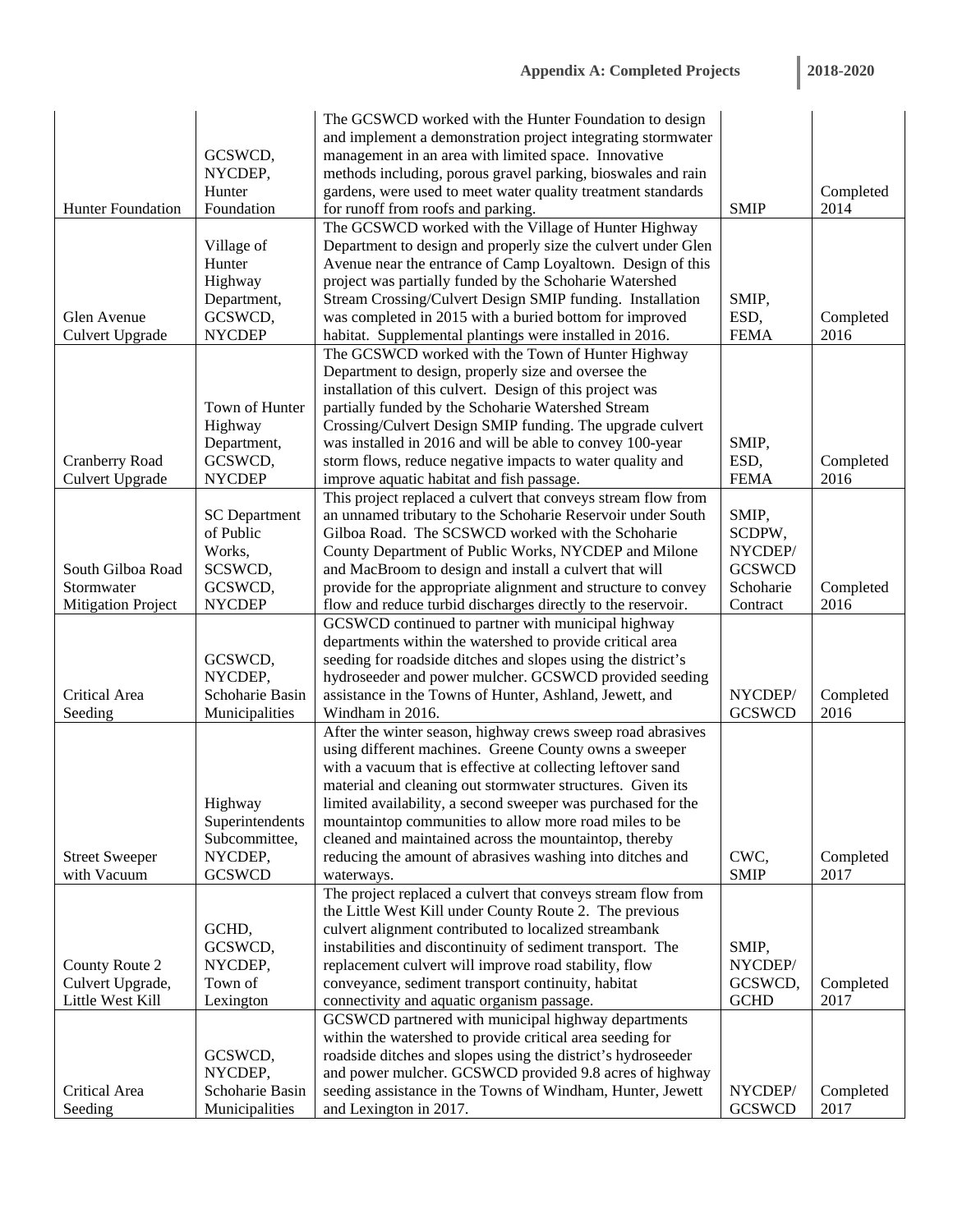| OUTREACH AND TECHNICAL SUPPORT TO HIGHWAY DEPARTMENTS, STORMWATER MANAGERS, AND CONTRACTORS                                                                                      |                                                                           |                                                                                                                                                                                                                                                                                                                                                                                                                                                                                                                                                                                                                                                                                                                                                                                                             |                                                 |                                                                     |  |  |
|----------------------------------------------------------------------------------------------------------------------------------------------------------------------------------|---------------------------------------------------------------------------|-------------------------------------------------------------------------------------------------------------------------------------------------------------------------------------------------------------------------------------------------------------------------------------------------------------------------------------------------------------------------------------------------------------------------------------------------------------------------------------------------------------------------------------------------------------------------------------------------------------------------------------------------------------------------------------------------------------------------------------------------------------------------------------------------------------|-------------------------------------------------|---------------------------------------------------------------------|--|--|
| <b>Action Item</b>                                                                                                                                                               | <b>Partners</b>                                                           | <b>Description</b>                                                                                                                                                                                                                                                                                                                                                                                                                                                                                                                                                                                                                                                                                                                                                                                          | <b>Funding</b>                                  | <b>Status</b>                                                       |  |  |
| Impacts from Road Ditch<br>Erosion                                                                                                                                               | GCSWCD/<br><b>NYCDEP</b>                                                  | Results of a field study on the impact of road ditch<br>instability on erosion and sedimentation.                                                                                                                                                                                                                                                                                                                                                                                                                                                                                                                                                                                                                                                                                                           | NYCDEP/<br><b>GCSWCD</b>                        | Completed<br>2007                                                   |  |  |
| DEP and DEC<br><b>Stormwater Regulations</b><br>and Updates                                                                                                                      | GCSWCD/<br>NYSDEC/<br><b>NYCDEP</b>                                       | Presentation of NYSDEC and NYCDEP stormwater<br>regulations.                                                                                                                                                                                                                                                                                                                                                                                                                                                                                                                                                                                                                                                                                                                                                | NYCDEP/<br>GCSWCD,<br>$\ensuremath{\text{CWC}}$ | Completed<br>Annually<br>2008-2010                                  |  |  |
|                                                                                                                                                                                  |                                                                           | NYSDOT, Greene County Highway and most Greene<br>County municipalities in the Schoharie Watershed<br>attended the workshop which covered 1) Impacts from<br>roadside ditches on water quality and municipal<br>budgets, 2) General ditch maintenance and importance<br>of proper erosion control, 3) Distinctions with<br>topography, soils, slopes, and drainage, 4) Cost factors,<br>different applications and lifespan, and 5) Selective                                                                                                                                                                                                                                                                                                                                                                |                                                 |                                                                     |  |  |
| Roadside Ditch<br>Maintenance Workshop                                                                                                                                           | GCSWCD,<br><b>NYCDEP</b>                                                  | ditching, how to prioritize to save money and minimize<br>water quality impacts.                                                                                                                                                                                                                                                                                                                                                                                                                                                                                                                                                                                                                                                                                                                            | <b>SMIP</b>                                     | Completed<br>2011                                                   |  |  |
| Mountain Top Highway<br>Ditch Re-vegetation<br>Program<br>NYS DEC endorsed<br><b>Erosion and Sediment</b><br><b>Control Required</b><br><b>Construction Activity</b><br>Training | <b>GCSWCD</b><br>NYSDEC,<br>NYCDEP,<br><b>GCSWCD</b>                      | Program to encourage greater use of critical area<br>seeding equipment that the GCSWCD has available for<br>highway departments by offsetting the cost of seed and<br>mulch. In 2011, GCSWCD worked with highway<br>departments, seeding 3 miles of roadway ditches.<br>This training targeted contractors, engineers, local<br>government and watershed residents and provided<br>knowledge about why stormwater is a concern and<br>information on the new GP-0-15-002 permit. The<br>training also informed participants about the<br>requirements of stormwater pollution prevention plans<br>(SWPPP). Participants learned about erosion and<br>sediment control practices and how to perform site<br>inspections, and how to obtain technical assistance on<br>erosion and sediment control problems. | <b>SMIP</b><br>NYCDEP,<br><b>GCSWCD</b>         | Completed<br>Annually<br>2011-2015<br>Completed<br>2015 and<br>2017 |  |  |
| Schoharie Watershed<br><b>Stream Crossing Workshop</b>                                                                                                                           | GCSWCD,<br>GCHD,<br>NYCDEP,<br>NYSDOT,<br>Local<br>Highway<br>Departments | Developed, designed and implemented a culvert<br>workshop for local highway departments that<br>highlighted the importance of proper design and<br>installation of culverts for sediment transport, fish<br>passage, and incorporates principles using natural<br>channel design for long-term stability, protection of<br>water quality and health of streams.                                                                                                                                                                                                                                                                                                                                                                                                                                             | <b>SMIP</b>                                     | Completed<br>2016                                                   |  |  |

| <b>CATSKILL STREAMS BUFFER INITIATIVE</b>  |                          |                                                                                                                                                                                                                                                                                                                             |                                   |                        |  |  |  |
|--------------------------------------------|--------------------------|-----------------------------------------------------------------------------------------------------------------------------------------------------------------------------------------------------------------------------------------------------------------------------------------------------------------------------|-----------------------------------|------------------------|--|--|--|
| <b>Project Title</b>                       | <b>Partners</b>          | <b>Description</b>                                                                                                                                                                                                                                                                                                          | Funding                           | <b>Status</b>          |  |  |  |
| Shadow Mountain                            | GCSWCD,<br><b>NYCDEP</b> | Town of Jewett- East Kill: planted 124 trees and shrubs,<br>hydroseeded and interplanted the riprap at the Greene County<br>Highway Dept. bridge replacement in Jewett over the East Kill.                                                                                                                                  | GCSWCD,<br><b>NYCDEP</b>          | Completed<br>2007      |  |  |  |
| Riparian Buffer<br>Implementation<br>pilot | GCSWCD.<br><b>NYCDEP</b> | A protocol for identifying potential planting sites based upon stream<br>management planning researched was evaluated. Also, GCSWCD<br>approached five of the identified parcel owners and moved forward<br>with the Carr Road riparian restoration project.                                                                | GCSWCD,<br><b>NYCDEP</b>          | Completed<br>2007      |  |  |  |
| Carr Road Project                          | GCSWCD.<br><b>NYCDEP</b> | Town of Jewett- Schoharie Creek: The project had three<br>components including, stem injection treatment of Japanese<br>knotweed to prepare location for re-vegetation with native species,<br>planting of a 100 foot wide buffer along the streambank, and<br>enhancing the existing buffer on the immediate streambank by | GCSWCD,<br>NYCDEP.<br><b>ACOE</b> | Completed<br>2007-2009 |  |  |  |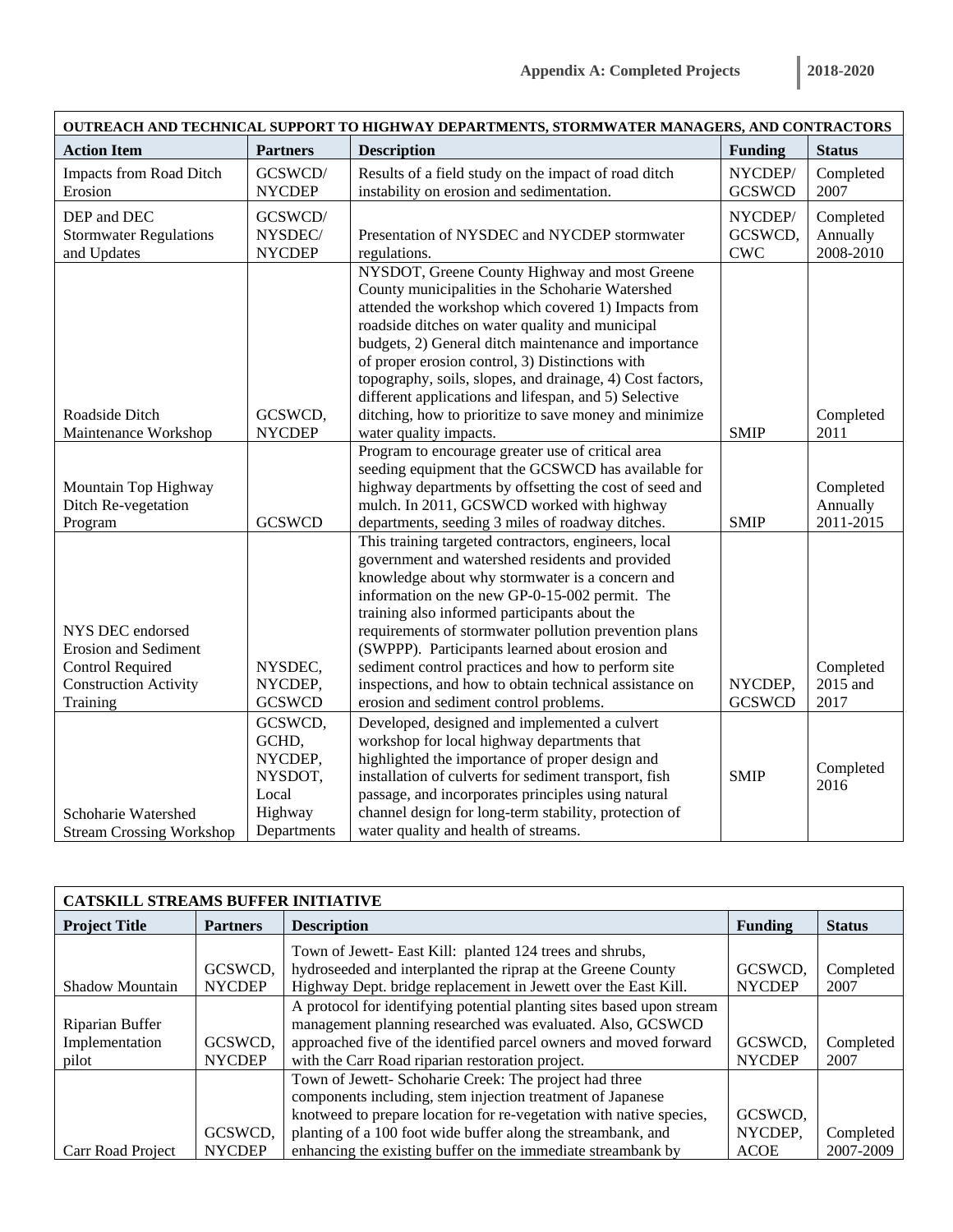|                                                          |                                                       | tapering the bank and planting willow tublings and stakes.                                                                                                                                                                                                                                                                                                                                                                                                                                                                                                                                                                   |                          |                        |
|----------------------------------------------------------|-------------------------------------------------------|------------------------------------------------------------------------------------------------------------------------------------------------------------------------------------------------------------------------------------------------------------------------------------------------------------------------------------------------------------------------------------------------------------------------------------------------------------------------------------------------------------------------------------------------------------------------------------------------------------------------------|--------------------------|------------------------|
| Riparian Program<br>Development                          | GCSWCD,<br><b>NYCDEP</b>                              | In 2007-2008, the Catskill Streams Buffer Initiative (CSBI) was<br>developed to educate and assist streamside landowners in order to<br>provide for improved stewardship of riparian areas. GCSWCD &<br>NYCDEP established guidelines, policies and protocols for the<br>implementation of the program.                                                                                                                                                                                                                                                                                                                      | GCSWCD,<br><b>NYCDEP</b> | Completed<br>2008      |
| <b>Plant Materials</b><br>Program                        | GCSWCD,<br><b>NYCDEP</b>                              | This program supported enhancement and utilization of GCSWCD's<br>own nursery at the Plant Materials Center, to supply plant material<br>for various planting and seeding projects. The native seed program<br>was initiated in 2008; A relationship with Greenbelt Center, in<br>Staten Island, was established.                                                                                                                                                                                                                                                                                                            | GCSWCD,<br><b>NYCDEP</b> | Completed<br>2007-2016 |
| <b>Sugar Maples</b><br>Riparian<br><b>Buffer Project</b> | GCSWCD,<br><b>NYCDEP</b>                              | Town of Windham- Batavia Kill: Treated invasive Japanese<br>knotweed and then planted approximately 800 feet of riparian<br>vegetation.                                                                                                                                                                                                                                                                                                                                                                                                                                                                                      | <b>ACOE</b><br>(WRDA)    | Completed<br>2008      |
| Vegetation<br>Enhancements                               | GCSWCD,<br><b>NYCDEP</b>                              | Batavia Kill, West Kill, Schoharie Creek, and Manor Kill: Root<br>Production Method (RPM) trees were planted at Big Hollow,<br>Brandywine, and Ashland Connector Reach project sites. A<br>certified herbicide applicator treated Japanese knotweed at Big<br>Hollow, Carr Rd., Schoharie Ave. and Long Rd. project sites. DEP<br>conducted monitoring of vegetative techniques on a majority of<br>these projects. Vegetation enhanced projects in the developed with<br>Greene County Highway, FEMA, at the County Route 13 culvert<br>project, and a volunteer planting in Manor Kill behind the<br>Conesville town hall. | GCSWCD,<br><b>NYCDEP</b> | Completed<br>2008      |
| County Route 6                                           | <b>GCSWCD</b><br>Greene<br>County<br>Highway<br>Dept. | Town of Lexington- West Kill: Implemented vegetation<br>stabilization methodologies at a site on the West Kill that was<br>previously scheduled for all riprap. Along this site, a short section of<br>Vegetation Reinforced Slope Stabilization (VRSS) was installed,<br>and trees and shrubs were planted on the upper bank; willows were<br>interplanted with the riprap.                                                                                                                                                                                                                                                 | GCSWCD,<br><b>NYCDEP</b> | Completed<br>2008      |
| Deming Road<br>Riparian Project                          | GCSWCD,<br><b>NYCDEP</b>                              | On this project, 723 trees and shrubs, along with 120 willow stakes,<br>were installed on three contiguous parcels.                                                                                                                                                                                                                                                                                                                                                                                                                                                                                                          | <b>GCSWCD</b>            | Completed<br>2009      |
| <b>McRoberts</b><br>Property<br>Planting                 | GCSWCD,<br><b>NYCDEP</b>                              | GCSWCD has a 10 year landowner agreement for this property.<br>Riparian Corridor Management Plan is complete. During this<br>project, 50 trees and shrubs and 125 willow stakes were installed.                                                                                                                                                                                                                                                                                                                                                                                                                              | <b>CSBI</b>              | Completed<br>2009      |
| Manor Kill Grogan<br><b>Property Planting</b>            | GCSWCD,<br><b>NYCDEP</b>                              | SCSWCD has a 5 year agreement for this property. Riparian<br>Corridor Management Plan is complete. During this project, 54 trees<br>and 500 sedge plugs were installed.                                                                                                                                                                                                                                                                                                                                                                                                                                                      | <b>CSBI</b>              | Completed<br>2009      |
| <b>Kane Property</b><br>Planting                         | GCSWCD,<br><b>NYCDEP</b>                              | GCSWCD has a 10 year landowner agreement for this property.<br>Riparian Corridor Management Plan is complete. During this<br>project, 116 trees and 250 willow stakes were installed.<br>Catskill Streams Buffer Initiative Pilot: Obtained 5- year landowner                                                                                                                                                                                                                                                                                                                                                                | <b>CSBI</b>              | Completed<br>2009      |
| <b>Kastanis Property</b><br>Planting                     | GCSWCD,<br><b>NYCDEP</b>                              | agreement, completed a riparian corridor management plan and<br>restored approximately 7.1 acres of streamside vegetation along the<br>Batavia Kill, including hosting school groups in the effort and<br>planting about 1,500 trees and shrubs.                                                                                                                                                                                                                                                                                                                                                                             | <b>CSBI</b>              | Completed<br>2009      |
| <b>Evergreen Planting</b>                                | GCSWCD,<br><b>NYCDEP</b>                              | GCSWCD/NYCDEP worked with the landowner to develop a<br>planting plan and to obtain a landowner agreement for the property.<br>Project is located in the town of Hunter.                                                                                                                                                                                                                                                                                                                                                                                                                                                     | <b>CSBI</b>              | Completed<br>2009      |
| <b>Silver Property</b><br>Planting                       | GCSWCD,<br><b>NYCDEP</b>                              | GCSWCD has a 5 year landowner agreement for this property.<br>Riparian Corridor Management Plan is complete. GCSWCD<br>removed fence, graded 60 feet of streambank, planted 25 trees and<br>shrubs, and installed 30 willow stakes in May 2010.                                                                                                                                                                                                                                                                                                                                                                              | <b>CSBI</b>              | Completed<br>2010      |
| <b>Grossman Property</b><br>Planting                     | GCSWCD,<br><b>NYCDEP</b>                              | GCSWCD has a 5 year landowner agreement for this property.<br>Riparian Corridor Management Plan is complete. Installed a 50 foot<br>riparian buffer and 198 trees and shrubs were plant along 300 feet in<br>May 2010.                                                                                                                                                                                                                                                                                                                                                                                                       | <b>CSBI</b>              | Completed<br>2010      |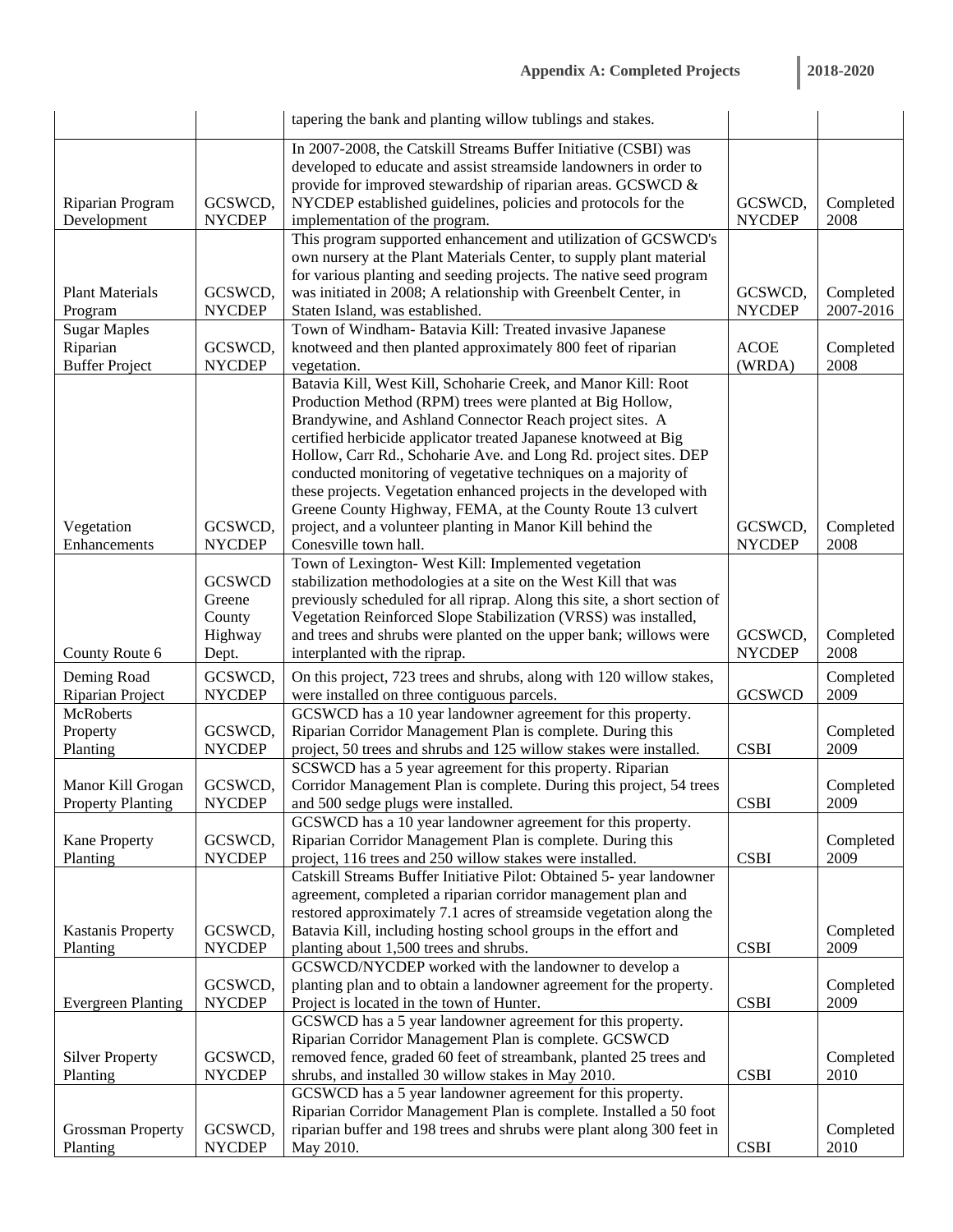| 2018-2020 |  |  |  |
|-----------|--|--|--|
|           |  |  |  |

|                           |               | GCSWCD has a 5 year landowner agreement for this property.                                                                        |             |           |
|---------------------------|---------------|-----------------------------------------------------------------------------------------------------------------------------------|-------------|-----------|
|                           |               | Riparian Corridor Management Plan is complete. Installed 54                                                                       |             |           |
| <b>Brunsden Property</b>  | GCSWCD,       | herbaceous plugs, 22 willow stakes, 5 shrubs, and 2 trees in August                                                               |             | Completed |
| Planting                  | <b>NYCDEP</b> | 2010.                                                                                                                             | <b>CSBI</b> | 2010      |
|                           |               | GCSWCD has a 5 year landowner agreement for this property.                                                                        |             |           |
| <b>Avella Property</b>    | GCSWCD,       | Riparian Corridor Management Plan is complete. Installed 26 trees                                                                 |             | Completed |
| Planting                  | <b>NYCDEP</b> | and shrubs in June 2010.                                                                                                          | <b>CSBI</b> | 2010      |
|                           |               | GCSWCD has a 5 year landowner agreement for this property.                                                                        |             |           |
| Rappleyea Property        | GCSWCD,       | Riparian Corridor Management Plan is complete and 150 trees and                                                                   |             | Completed |
| Planting                  | <b>NYCDEP</b> | shrubs were installed in June 2010.                                                                                               | <b>CSBI</b> | 2010      |
|                           |               | GCSWCD has a 10 year landowner agreement for this property.                                                                       |             |           |
|                           |               | Riparian Corridor Management Plan is complete and 300 trees,<br>shrubs, and weed mats were installed in June 2010 to create a 100 |             |           |
|                           |               | foot wide riparian buffer along 300 feet of the East Kill. GCSWCD                                                                 |             |           |
| Dodson/McCloskey          | GCSWCD,       | contracted Bevan Forestry to control a patch of Japanese knotweed;                                                                |             | Completed |
| <b>Property Planting</b>  | <b>NYCDEP</b> | Aqua Master was used to inject 25 JKW stems.                                                                                      | <b>CSBI</b> | 2010      |
|                           |               | SCSWCD has a 5 year landowner agreement for this property.                                                                        |             |           |
|                           |               | Riparian Corridor Management Plan is complete and 100 trees, 80                                                                   |             |           |
|                           | SCSWCD,       | willow stakes/tubes, and 100 sedge plugs were installed in spring                                                                 |             |           |
| Manor Kill Quinn          | GCSWCD,       | 2010. Also, approximately 50-100 JKW plants were removed from                                                                     |             | Completed |
| <b>Property Planting</b>  | <b>NYCDEP</b> | the site.                                                                                                                         | <b>CSBI</b> | 2010      |
| Manor Kill                | SCSWCD,       | SCSWCD has a 5 year landowner agreement for this property.                                                                        |             |           |
| <b>Brandow</b>            | GCSWCD,       | Riparian Corridor Management Plan is complete and 50 trees, 100                                                                   |             | Completed |
| <b>Property Planting</b>  | <b>NYCDEP</b> | willow stakes/tubes, and sedge plugs were installed in spring 2010.                                                               | <b>CSBI</b> | 2010      |
|                           |               | SCSWCD has a 5 year landowner agreement for this property.                                                                        |             |           |
|                           | <b>SCSWCD</b> | Riparian Corridor Management Plan is complete. 292 trees, 50                                                                      |             |           |
| Manor Kill Gentile        | <b>GCSWCD</b> | willow stakes, and 500 sedge plugs were installed in November                                                                     |             | Completed |
| <b>Property Planting</b>  | <b>NYCDEP</b> | 2009. 100 additional willow stakes were installed spring 2010.                                                                    | <b>CSBI</b> | 2010      |
|                           |               | This property is adjacent to Torsiello, where stream channel was                                                                  |             |           |
| <b>Hegner Property</b>    | GCSWCD,       | repaired by the town highway department. GCSWCD has a 5 year                                                                      |             | Completed |
| Planting                  | <b>NYCDEP</b> | landowner agreement for this property.                                                                                            | <b>CSBI</b> | 2011      |
|                           |               | Flooding, due to Tropical Storm Irene, caused woody debris jam on                                                                 |             |           |
|                           |               | property. Stream channel was repaired by town highway                                                                             |             |           |
| Torsiello                 | GCSWCD,       | department. GCSWCD has a 5 year landowner agreement for this                                                                      |             | Completed |
| PropertyPlanting          | <b>NYCDEP</b> | property. CSBI installed 275 trees and shrubs.                                                                                    | <b>CSBI</b> | 2011      |
|                           |               | GCSWCD has a 5 year landowner agreement for this property.                                                                        |             |           |
| Cervini Property          | GCSWCD,       | Riparian Corridor Management Plan is complete and 275 trees and                                                                   |             | Completed |
| Planting                  | <b>NYCDEP</b> | shrubs were installed.                                                                                                            | <b>CSBI</b> | 2011      |
|                           |               | GCSWCD has a 10 year landowner agreement for this property.                                                                       |             |           |
|                           |               | Riparian Corridor Management Plan is complete. Project involved                                                                   |             |           |
| <b>Kelly Property</b>     | GCSWCD,       | installation of 94 trees and shrubs along 250 feet to create a 25 foot                                                            |             | Completed |
| Planting                  | <b>NYCDEP</b> | riparian buffer in the spring of 2011.                                                                                            | <b>CSBI</b> | 2011      |
|                           |               | GCSWCD has a 5 year landowner agreement for this property.                                                                        |             |           |
|                           |               | Riparian Corridor Management Plan is complete. Project involved                                                                   |             |           |
|                           |               | installation of 793 trees and shrubs with 15 high school students                                                                 |             |           |
| <b>Slutzky Property</b>   | GCSWCD,       | from Gilboa-Conesville CSD. Planting area was 950 feet long and                                                                   |             | Completed |
| Planting                  | <b>NYCDEP</b> | 50 feet wide.                                                                                                                     | <b>CSBI</b> | 2011      |
|                           |               | GCSWCD has a 5 year landowner agreement for this property.                                                                        |             |           |
|                           |               | Riparian Corridor Management Plan is complete. GCSWCD                                                                             |             |           |
|                           |               | installed 506 trees and shrubs, 500 willow stakes, and 50 lbs. in two                                                             |             |           |
| <b>Rivera Property</b>    | GCSWCD,       | areas along the East Kill. Most trees were lost to post-flood                                                                     |             | Completed |
| Planting                  | <b>NYCDEP</b> | management activities in the fall of 2011.                                                                                        | <b>CSBI</b> | 2011      |
|                           |               | GCSWCD has a 5 year landowner agreement for this property.                                                                        |             |           |
|                           |               | Riparian Corridor Management Plan is complete. Installed 432 trees                                                                |             |           |
|                           |               | and shrubs with 20 BYC students in a planting area of 700 feet long                                                               |             |           |
| <b>Bardfield Property</b> | GCSWCD,       | and 35 feet wide. Many of the trees were lost to post-flood                                                                       |             | Completed |
| Planting                  | <b>NYCDEP</b> | management activities in fall of 2011.                                                                                            | <b>CSBI</b> | 2011      |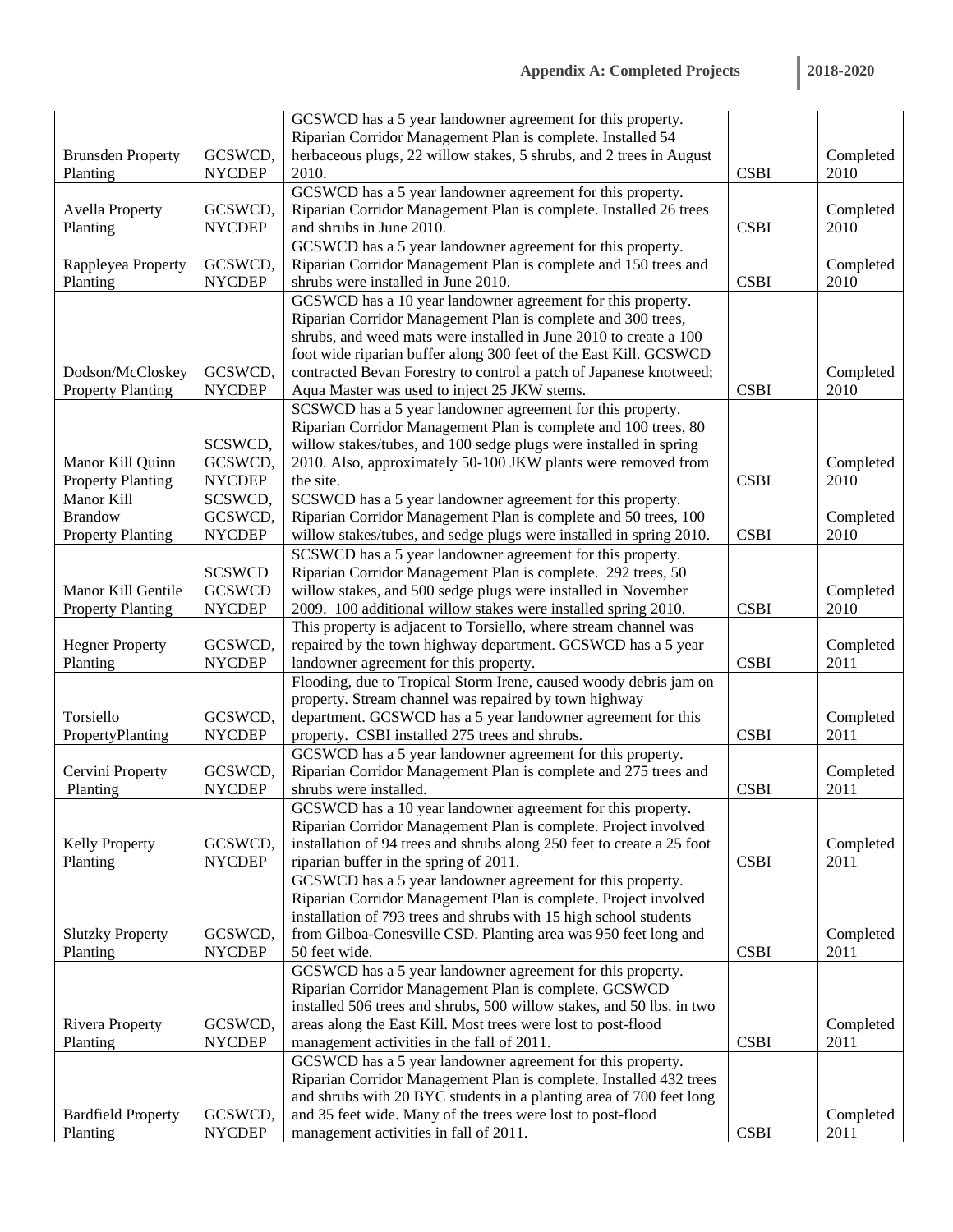| 2018-2020 |  |  |  |
|-----------|--|--|--|
|           |  |  |  |

|                                |                    | GCSWCD has a 5 year landowner agreement for this property. The<br>Riparian Corridor Management Plan is complete. A subcontractor        |             |           |
|--------------------------------|--------------------|-----------------------------------------------------------------------------------------------------------------------------------------|-------------|-----------|
|                                |                    | was hired to grade 300 feet of streambank along the West Kill prior                                                                     |             |           |
| <b>Cole Property</b>           | GCSWCD,            | to the planting and then 225 trees and shrubs, 200 willow stakes and<br>300 feet of fascines were installed along 350 feet of the right |             | Completed |
| Planting                       | <b>NYCDEP</b>      | streambank.                                                                                                                             | <b>CSBI</b> | 2012      |
|                                |                    | Riparian planting project on the Manor Kill in Conesville. A                                                                            |             |           |
|                                |                    | Riparian Corridor Management Plan has been completed for this                                                                           |             |           |
| Manor Kill                     | SCSWCD,<br>GCSWCD, | property. In 2009, 354 trees were planted, 150 willow stakes and                                                                        | <b>CSBI</b> | Completed |
| Colangelo Riparian<br>Planting | <b>NYCDEP</b>      | 500 sedge plugs were installed along 546 feet of stream. In 2010,                                                                       |             | 2012      |
|                                |                    | 340 additional trees and 200 stakes were installed. In 2012, potted                                                                     |             |           |
|                                |                    | stock was planted along 900 feet of the left streambank.                                                                                |             |           |
|                                |                    | GCSWCD has a 5 year landowner agreement for this property.                                                                              |             |           |
|                                |                    | Riparian Corridor Management Plan is complete and 300 willow<br>stakes were installed along 200 feet of streambank, 94 native trees     |             |           |
| <b>Mayo Property</b>           | GCSWCD,            | and shrubs were installed, and 0.23 acres of streamside habitat was                                                                     |             | Completed |
| Planting                       | <b>NYCDEP</b>      | seeded.                                                                                                                                 | <b>CSBI</b> | 2013      |
|                                |                    | GCSWCD has a 5 year landowner agreement for this property.                                                                              |             |           |
| <b>Enochty Property</b>        | GCSWCD,            | GCSWCD installed 30 willow stakes and 25 native trees and shrubs                                                                        |             | Completed |
| Planting                       | <b>NYCDEP</b>      | along 100 feet of stream in the fall of 2013.                                                                                           | <b>CSBI</b> | 2013      |
|                                |                    | GCSWCD has a 5 year landowner agreement for this property.                                                                              |             |           |
| Donnelly Riparian              | GCSWCD,            | GCSWCD installed 125 willow stakes and 117 native trees and                                                                             |             | Completed |
| Project                        | <b>NYCDEP</b>      | shrubs along 250 feet of stream in the fall of 2013.<br>GCSWCD has a 5 year landowner agreement for this property.                      | <b>CSBI</b> | 2013      |
| Wilkie Riparian                | GCSWCD,            | GCSWCD installed 75 willow stakes and 15 native trees and shrubs                                                                        |             | Completed |
| Project                        | <b>NYCDEP</b>      | along 150 feet of stream in the fall of 2013.                                                                                           | <b>CSBI</b> | 2013      |
| Dodson/McCloskey               |                    | GCSWCD re-installed a 100 foot wide riparian buffer along 300                                                                           |             |           |
| <b>Property Planting</b>       | GCSWCD,            | feet of stream including, 250 native trees and shrubs and 250 willow                                                                    |             | Completed |
| Phase 2                        | <b>NYCDEP</b>      | stakes in the fall of 2013.                                                                                                             | <b>CSBI</b> | 2013      |
| Manor Kill                     |                    | GCSWCD has a 5 year landowner agreement for this property and                                                                           |             |           |
| Dahlberg                       | GCSWCD,            | installed 50 native trees and shrubs and willow stakes along 150 feet                                                                   |             | Completed |
| PropertyPlanting               | <b>NYCDEP</b>      | of stream in 2014.                                                                                                                      | <b>CSBI</b> | 2014      |
|                                |                    | Riparian planting project at multiple locations along tributaries of<br>the Batavia Kill and the Windham Path. GCSWCD completed a       |             |           |
|                                |                    | Riparian Corridor Management Plan and has obtained a landowner                                                                          |             |           |
|                                |                    | agreement for this property. GCSWCD hosted a volunteer planting                                                                         |             |           |
|                                |                    | in 2013, installing 1,028 native trees and shrubs along 1,375 feet of                                                                   |             |           |
|                                |                    | stream. 2.41 acres were restored at three planting locations.                                                                           |             |           |
|                                |                    | GCSWCD removed a gravel berm 223 ft. long x 10 ft. wide x 4.5 ft.                                                                       |             |           |
|                                |                    | high and relocated 371 cubic yards of berm material outside 100 yr.                                                                     |             |           |
|                                |                    | floodplain prior to installing 350 trees to create a riparian buffer.                                                                   |             |           |
| Police Anchor<br>Camp (Windham |                    | Project area was graded and seeded with riparian mix. With an<br>additional planting along a tributary that bisects the parcel, 460     |             |           |
| Path) Riparian                 | GCSWCD,            | native trees and shrubs were installed along 820 ft. of stream. 1.23                                                                    |             | Completed |
| Project                        | <b>NYCDEP</b>      | acres were restored in 2015. Project is complete.                                                                                       | <b>CSBI</b> | 2015      |
|                                |                    | Riparian planting project to reestablish a forested riparian buffer                                                                     |             |           |
|                                |                    | 100 feet wide along 1,200 feet of the Batavia Kill was planted in                                                                       |             |           |
|                                |                    | 2009, as a pilot project to restore approximately 7.1 acres of                                                                          |             |           |
|                                |                    | streamside vegetation. In 2015, GCSWCD obtained a land use and                                                                          |             |           |
|                                |                    | herbicide permit to reestablish a forested riparian buffer and treat                                                                    |             |           |
| Former Kastanis                |                    | Japanese knotweed. GCSWCD hosted a volunteer planting and<br>installed 1,100 native trees and shrubs along 1,650 feet of stream, a      |             |           |
| <b>Property Planting</b>       | GCSWCD,            | total of 3.8 acres were restored. Japanese knotweed will require                                                                        |             | Completed |
| Phase 2                        | <b>NYCDEP</b>      | monitoring and follow-up treatment.                                                                                                     | <b>CSBI</b> | 2015      |
|                                |                    | A riparian planting to restore approximately 4,500 square feet of                                                                       |             |           |
|                                |                    | streamside vegetation along a Schoharie Creek Tributary in Hunter.                                                                      |             |           |
|                                |                    | In 2015, a volunteer planting was hosted at the site; 120 native trees                                                                  |             |           |
| <b>Saenger Property</b>        | GCSWCD,            | and shrubs and 20 willow stakes were installed along 137 feet of                                                                        |             | Completed |
| Planting                       | <b>NYCDEP</b>      | stream, 0.1 acre was restored.                                                                                                          | <b>CSBI</b> | 2015      |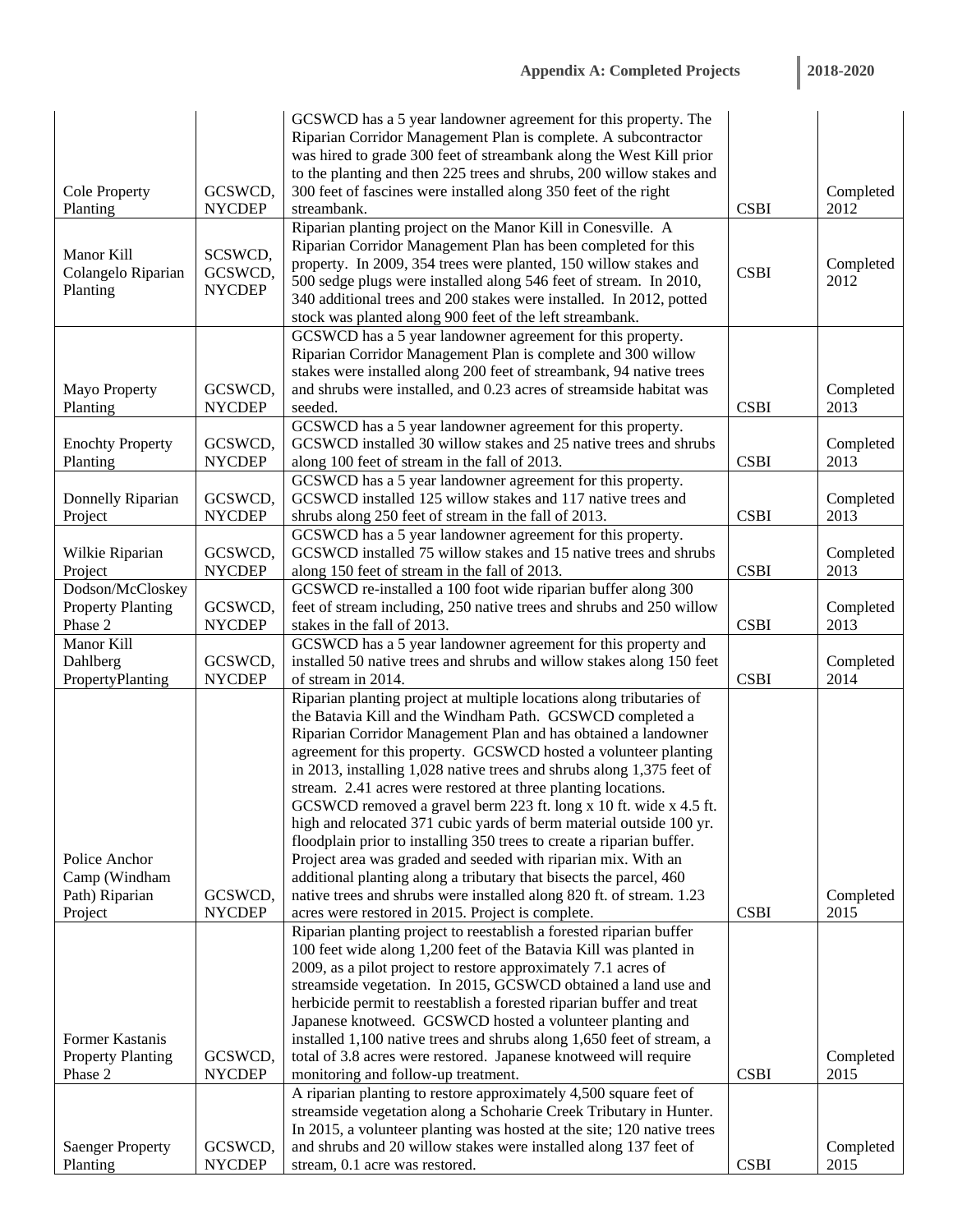| 2018-2020 |  |  |  |
|-----------|--|--|--|
|           |  |  |  |

|                                             |                                              | Restore approximately 300 linear feet of streamside vegetation<br>along the East Kill. GCSWCD has a 5 year landowner agreement<br>for this property. GCSWCD will install willow stakes along 300 ft.<br>of streambank to reestablish vegetation that washed out in Irene                                                                                                                                |             |                   |
|---------------------------------------------|----------------------------------------------|---------------------------------------------------------------------------------------------------------------------------------------------------------------------------------------------------------------------------------------------------------------------------------------------------------------------------------------------------------------------------------------------------------|-------------|-------------------|
| Posch Riparian                              | GCSWCD,                                      | flooding. A riparian planting of 300 native trees and shrubs was                                                                                                                                                                                                                                                                                                                                        |             | Completed         |
| Planting                                    | <b>NYCDEP</b>                                | installed in spring 2016.                                                                                                                                                                                                                                                                                                                                                                               | <b>CSBI</b> | 2016              |
| South Street<br><b>Riparian Planting</b>    | GCSWCD,<br><b>NYCDEP</b>                     | Riparian plantings were installed to a length totaling approximately<br>1,000 feet, with buffer widths varying from 45 feet to 100 feet,<br>covering an area of 1.15 acre, along the Batavia Kill in Windham.<br>This volunteer planting project was a 2016 Riverkeeper Sweep<br>event. Staff and volunteers will installed 563 native trees and<br>shrubs.                                             | <b>CSBI</b> | Completed<br>2016 |
| Sawicki Property<br>Grading and<br>Planting | GCSWCD,<br><b>NYCDEP</b>                     | Restore approximately 4,500 square feet of streamside vegetation<br>along a portion of the Schoharie Creek in Hunter. GCSWCD<br>obtained a permit from DEC to grade less than 300 ft. of eroding<br>bank. 35 riparian trees and shrubs were planted along with 180<br>willow stakes, 3 vertical bundles and 22 fascines to establish<br>riparian vegetation along the left bank of the Schoharie Creek. | <b>CSBI</b> | Completed<br>2016 |
| Prattsville Ball<br>Field                   | GCSWCD,<br>NYCDEP,<br>Town of<br>Prattsville | Riparian planting project to restore approximately 200 linear feet of<br>streamside vegetation along the Batavia Kill just upstream of the<br>confluence with the Schoharie Creek in Prattsville at the Everett<br>Conine Memorial Field. Project is not feasible due to presence of<br>Japanese knotweed. CSBI application form was never received.                                                    | <b>CSBI</b> | N/A               |
| <b>Chase Property</b><br>Planting           | GCSWCD,<br><b>NYCDEP</b>                     | Riparian planting to restore approximately 200 linear feet of<br>streamside vegetation along a Batavia Kill tributary in Hensonville<br>in Fall 2017. Landowner is not interested in planting despite<br>numerous outreach attempts. CSBI application form was never<br>received.                                                                                                                       | <b>CSBI</b> | N/A               |
| Freedman Planting                           | GCSWCD,<br><b>NYCDEP</b>                     | Restored 0.03 acre of streamside vegetation along a portion of the<br>Stony Clove in Hunter. Planted 55 riparian trees and shrubs along<br>45 feet of streambank. Will monitor for Japanese knotweed and<br>treat as needed.                                                                                                                                                                            | <b>CSBI</b> | Completed<br>2017 |
| <b>Pesciotta Planting</b>                   | GCSWCD,<br><b>NYCDEP</b>                     | Restored 0.3 acre of streamside vegetation along a portion of the<br>East Kill in East Jewett. Planted 195 riparian trees and shrubs along<br>193 ft. of streambank.                                                                                                                                                                                                                                    | <b>CSBI</b> | Completed<br>2017 |
| <b>Simmons Planting</b>                     | GCSWCD,<br><b>NYCDEP</b>                     | Restored 0.2 acre of streamside vegetation along a portion of the<br>West Kill in Lexington. Planted 171 riparian trees and shrubs along<br>176 feet of streambank.                                                                                                                                                                                                                                     | <b>CSBI</b> | Completed<br>2017 |
| <b>Drake Planting</b>                       | GCSWCD,<br><b>NYCDEP</b>                     | Restored 0.7 acre of streamside vegetation along a portion of the<br>Schoharie Creek in Lexington. Planted 412 riparian trees and<br>shrubs along 362 feet of streambank.                                                                                                                                                                                                                               | <b>CSBI</b> | Completed<br>2017 |
| <b>Rikard Planting</b>                      | GCSWCD,<br><b>NYCDEP</b>                     | Restored 0.26 acre of streamside vegetation along a portion of the<br>Schoharie Creek in Lexington. Planted 120 riparian trees and<br>shrubs along 115 feet of streambank                                                                                                                                                                                                                               | <b>CSBI</b> | Completed<br>2017 |
| <b>Bilash Arbor Day</b><br>Planting         | GCSWCD,<br>NYCDEP,<br>Trout<br>Unlimited     | Restored approximately 1.32 acre of streamside vegetation along<br>570 feet of the Schoharie Creek in Jewett. Plant 600 bare root<br>riparian trees and shrubs for an Arbor Day volunteer planting event.                                                                                                                                                                                               | <b>CSBI</b> | Completed<br>2017 |
| Japanese Knotweed<br>Treatment              | GCSWCD,<br><b>NYCDEP</b>                     | Treated Japanese knotweed with herbicides on the Kastanis Stream<br>Restoration Project in 2017.                                                                                                                                                                                                                                                                                                        | <b>CSBI</b> | Completed<br>2017 |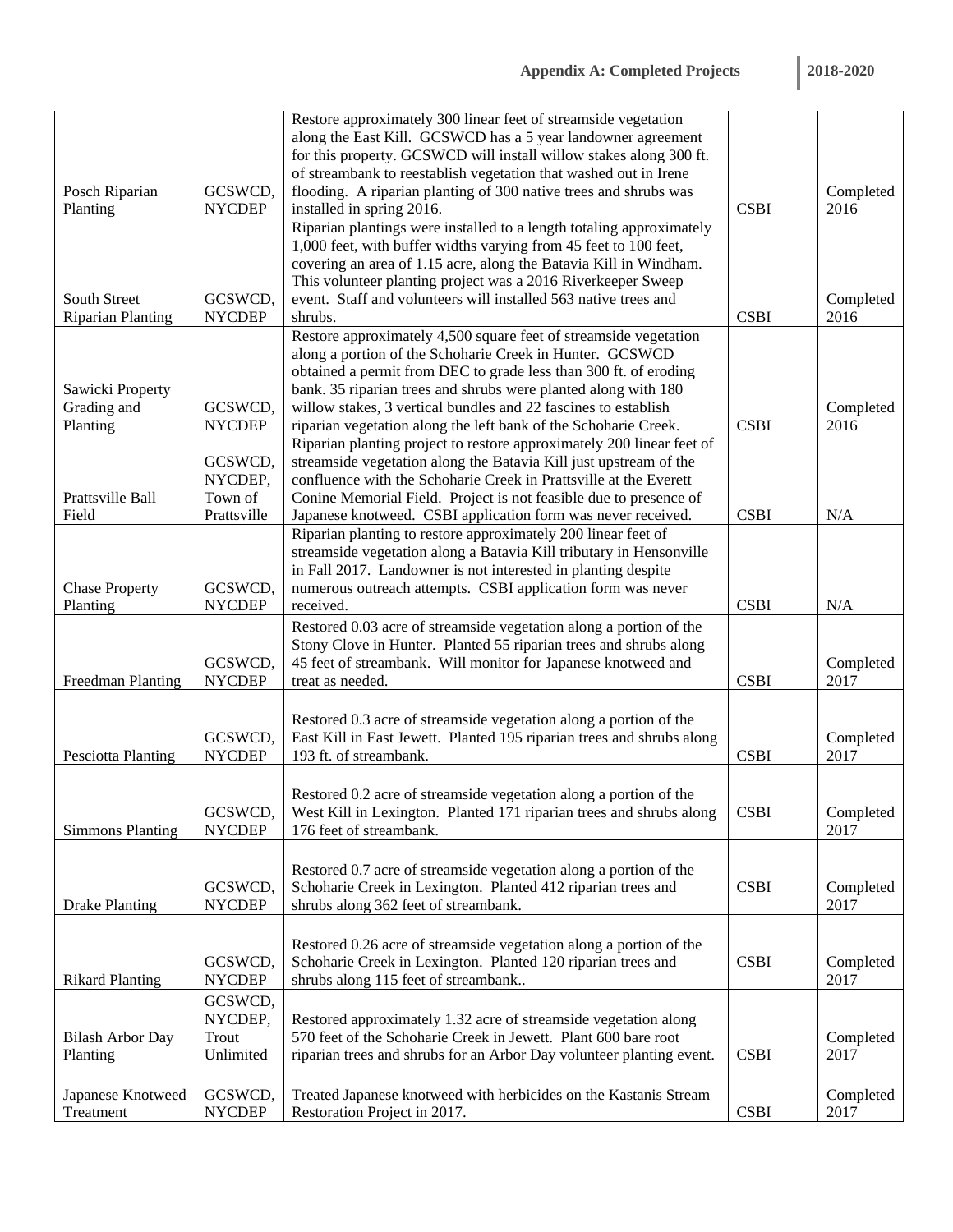| OUTREACH, EDUCATION AND TECHNICAL ASSISTANCE TO STREAMSIDE LANDOWNERS |                          |                                                                                                                                      |                |                   |  |  |
|-----------------------------------------------------------------------|--------------------------|--------------------------------------------------------------------------------------------------------------------------------------|----------------|-------------------|--|--|
| <b>Action Item</b>                                                    | <b>Partners</b>          | <b>Description</b>                                                                                                                   | <b>Funding</b> | <b>Status</b>     |  |  |
|                                                                       |                          | CSBI developed to educate and assist streamside landowners in                                                                        |                |                   |  |  |
|                                                                       |                          | order to provide for improved stewardship in riparian areas.                                                                         |                |                   |  |  |
|                                                                       |                          | Program guidelines, policies, protocols, and other items required                                                                    |                |                   |  |  |
|                                                                       |                          | to offer a riparian buffer program to watershed landowners were                                                                      |                |                   |  |  |
|                                                                       |                          | developed. A protocol was developed that utilizes stream feature                                                                     |                |                   |  |  |
| Riparian Program                                                      | GCSWCD,                  | inventory and vegetation mapping to identify potential riparian                                                                      | NYCDEP/        | Completed         |  |  |
| Development                                                           | <b>NYCDEP</b>            | planting sites.                                                                                                                      | <b>GCSWCD</b>  | 2008              |  |  |
| Where Infrastructure                                                  |                          | How infrastructure and streams are influenced by each and what                                                                       |                |                   |  |  |
| & Streams Collide:                                                    |                          | potential strategies exist for prevention and mitigation of problems                                                                 |                |                   |  |  |
| How to Manage Both                                                    | GCSWCD,                  | where stream instability has impacted infrastructure and vice-                                                                       | NYCDEP/        | Completed         |  |  |
| Responsibly                                                           | <b>NYCDEP</b>            | versa.                                                                                                                               | <b>GCSWCD</b>  | 2008              |  |  |
|                                                                       |                          | CRSR, Inc. conducted a needs assessment, developed a marketing                                                                       |                |                   |  |  |
|                                                                       |                          | strategy, and developed initial program roll-out with above                                                                          |                |                   |  |  |
|                                                                       |                          | mentioned educational materials. Streamside Assistance Program                                                                       |                |                   |  |  |
|                                                                       |                          | was renamed the Catskill Streams Buffer Initiative (CSBI) based                                                                      |                |                   |  |  |
| <b>Catskill Streams</b>                                               |                          | on the assessment. The marketing strategy, program slogan, logo,                                                                     |                |                   |  |  |
| <b>Buffer Initiative</b>                                              | GCSWCD,                  | introduction language, program brochure, and application for                                                                         |                | Completed         |  |  |
| <b>Education Materials</b>                                            | <b>NYCDEP</b>            | funding have all been developed.                                                                                                     | <b>CSBI</b>    | 2009              |  |  |
|                                                                       | GCSWCD/                  | It was decided by the SWAC E/O subcommittee to focus on                                                                              |                |                   |  |  |
| <b>Conduct Watershed</b>                                              | NYCDEP/                  | surveys on events; that enough watershed surveys have already                                                                        |                | Completed         |  |  |
| Survey                                                                | <b>SWAC</b>              | been done. No larger survey is expected.                                                                                             |                | 2009              |  |  |
|                                                                       |                          | A skit involving landowners learning about permit requirements                                                                       |                |                   |  |  |
| Dream Homes &                                                         |                          | when building their dream home-volunteer role playing by                                                                             | NYCDEP/        | Completed         |  |  |
| <b>Ditch Nightmares</b>                                               | <b>GCSWCD</b>            |                                                                                                                                      | <b>GCSWCD</b>  | 2009              |  |  |
|                                                                       |                          | audience NYSDEC, DOS approved course.<br>GCSWCD printed 1,000 copies of a revised JKW prevention                                     |                |                   |  |  |
|                                                                       |                          |                                                                                                                                      |                |                   |  |  |
|                                                                       |                          | brochure for distribution to landowners in knotweed prevention<br>areas identified by stream feature inventories. The brochures were |                |                   |  |  |
|                                                                       | GCSWCD/                  | mailed to 286 streamside landowners and distributed to 11                                                                            | NYCDEP/        |                   |  |  |
| Japanese Knotweed                                                     |                          |                                                                                                                                      |                | Completed         |  |  |
| Mailing                                                               | <b>NYCDEP</b>            | municipal town halls (15 copies each).                                                                                               | <b>GCSWCD</b>  | 2010              |  |  |
|                                                                       |                          | GCSWCD CSBI sponsored Healthy Buffers, Healthy Streams: A                                                                            |                |                   |  |  |
|                                                                       |                          | Landowner Workshop in July 2010. The interactive workshop was                                                                        |                |                   |  |  |
|                                                                       |                          | held at the Spruceton Community Center in West Kill and showed                                                                       |                |                   |  |  |
| Riparian Buffer                                                       | GCSWCD/<br><b>NYCDEP</b> | participants the characteristics of healthy vs. degraded buffers and                                                                 | <b>CSBI</b>    | Completed<br>2010 |  |  |
| Workshop                                                              |                          | different management practices to maintain healthy buffers.                                                                          |                |                   |  |  |
|                                                                       |                          | Workshop participants learned how environmental mapping                                                                              |                |                   |  |  |
|                                                                       |                          | software can assist local communities in site planning and                                                                           |                | Completed         |  |  |
| <b>Mountaintop Mapping</b>                                            | <b>GCSWCD</b>            | subdivision reviews.                                                                                                                 | <b>SMIP</b>    | 2011              |  |  |
|                                                                       |                          | A workshop was held for streamside landowners to highlight the                                                                       |                |                   |  |  |
|                                                                       | GCSWCD,                  | importance of riparian buffers. The workshop included a                                                                              |                |                   |  |  |
| Riparian Buffer                                                       | NYCDEP,                  | demonstration of management practices used to maintain healthy                                                                       |                | Completed         |  |  |
| Workshop                                                              | TU                       | stream buffers.                                                                                                                      | <b>CSBI</b>    | 2015              |  |  |
|                                                                       |                          | During Schoharie Watershed Month, Greene County Soil & Water                                                                         |                |                   |  |  |
|                                                                       |                          | Conservation District's Laura Weyeneth led a guided walk at the                                                                      |                |                   |  |  |
|                                                                       |                          | Windham Path. Participants learned about the significance of                                                                         |                |                   |  |  |
| Guided Walk &                                                         |                          | riparian buffers, native plants, and healthy aquatic ecosystems.                                                                     |                |                   |  |  |
| Riparian Buffer                                                       | GCSWCD/                  | Participants also got a chance to see a newly installed riparian                                                                     | NYCDEP/        | Completed         |  |  |
| Discussion                                                            | <b>NYCDEP</b>            | buffer along the Windham Path.                                                                                                       | <b>GCSWCD</b>  | 2016              |  |  |

| STREAM AND RIPARIAN ECOSYSTEM ASSESSMENT AND ENHANCEMENT |                 |                    |         |               |
|----------------------------------------------------------|-----------------|--------------------|---------|---------------|
| <b>Action Item</b>                                       | <b>Partners</b> | <b>Description</b> | Funding | <b>Status</b> |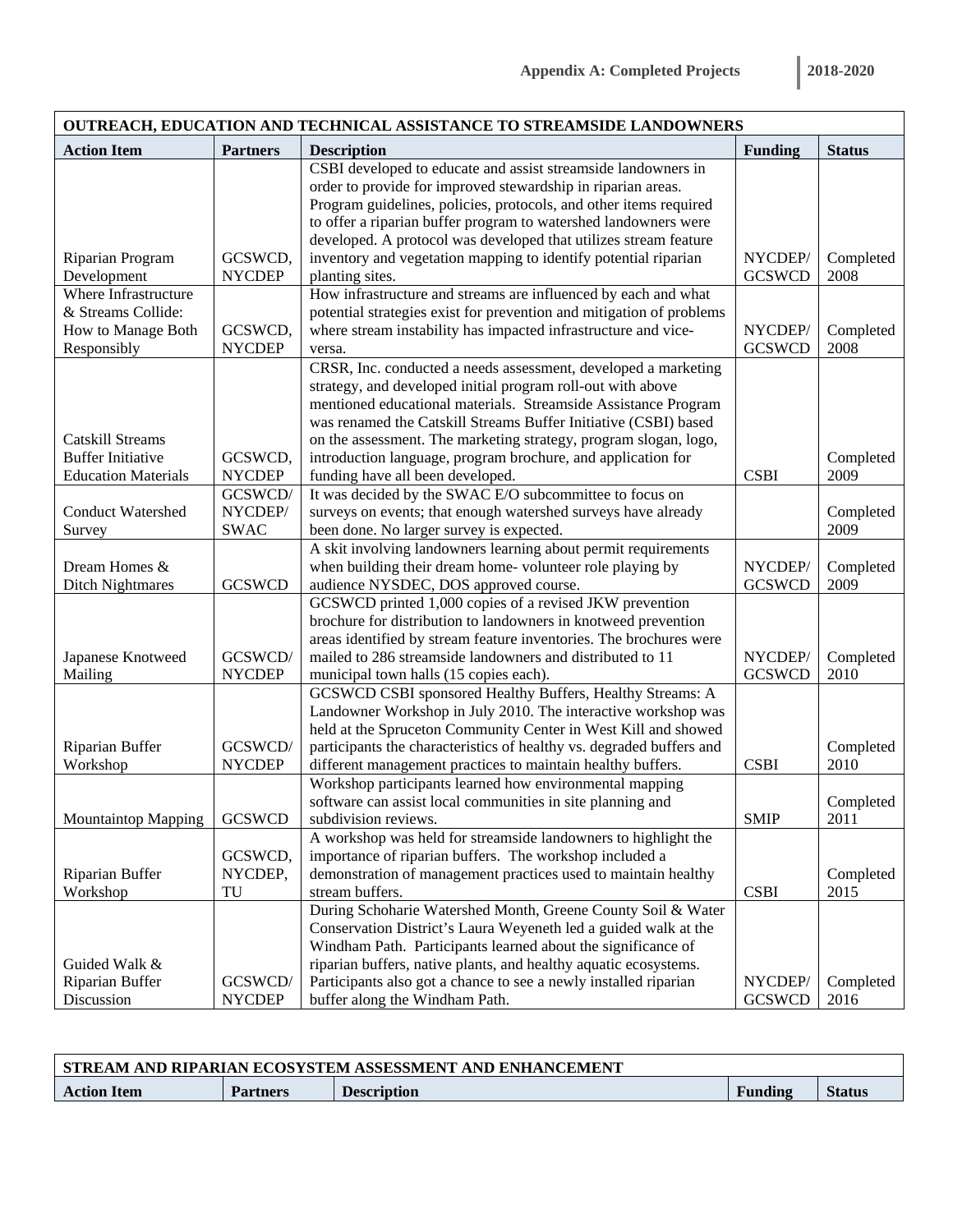|                              |               | NY Natural Heritage Program completed a final report                                                                 |               |           |
|------------------------------|---------------|----------------------------------------------------------------------------------------------------------------------|---------------|-----------|
|                              |               | "Inventory, Classification, and Description of Riparian                                                              |               |           |
|                              | GCSWCD,       | Natural Community Reference Types for West Kill                                                                      |               |           |
| Catskill Riparian            | NYCDEP,       | Watershed, New York" and appendix "West Kill                                                                         | NYCDEP/       | Completed |
| Reference Study              | <b>NYNHP</b>  | Restoration Guide to Planting."                                                                                      | <b>GCSWCD</b> | 2009      |
|                              |               | C.T. Male Associates was hired to remap the wetlands on<br>the Ashland and Conine restoration sites to assure ACOE's |               |           |
|                              |               |                                                                                                                      |               |           |
|                              |               | wetland mitigation requirements were being met. Wetland                                                              |               |           |
| <b>Restoration Project</b>   | GCSWCD,       | mapping and reporting was completed by C.T. Male                                                                     | NYCDEP/       | Completed |
| <b>Wetland Mapping</b>       | <b>NYCDEP</b> | Associates.                                                                                                          | <b>GCSWCD</b> | 2009      |
|                              |               | Hudsonia sampled Japanese knotweed management plots                                                                  |               |           |
|                              |               | for several years. The results of their research are shown in                                                        |               |           |
|                              | GCSWCD,       | the final report "Experimental Management of Japanese                                                                |               |           |
| Japanese Knotweed            | NYCDEP,       | Knotweed on the Batavia Kill, Greene County, New York",                                                              | NYCDEP/       | Completed |
| Management Project           | Hudsonia      | which was submitted to GCSWCD in December 2009.                                                                      | <b>GCSWCD</b> | 2009      |
|                              |               | SMPs included a recommendation to characterize the                                                                   |               |           |
|                              |               | current health of stream ecosystems using food web                                                                   |               |           |
|                              |               | dynamics, the presence or absence of indicator species and                                                           |               |           |
|                              |               | primary producers, and the status of fish populations, among                                                         |               |           |
|                              | GCSWCD,       | others. Under guidance of Habitat/Recreation                                                                         |               |           |
|                              | NYCDEP,       | Subcommittee, GCSWCD has organized a master repository                                                               |               |           |
|                              | Habitat &     | which integrates existing data and published documents and                                                           |               |           |
| Organize Repository of       | Recreation    | may help determine where additional field studies are                                                                | NYCDEP/       | Completed |
| <b>Stream Ecosystem Data</b> | Subcommittee  | warranted.                                                                                                           | <b>GCSWCD</b> | 2013      |
|                              |               | GCSWCD and NYCDEP worked with USGS and RIT to                                                                        |               |           |
|                              |               | determine the location of thermal refugia, which are                                                                 |               |           |
|                              | GCSWCD,       | important to cold water fish communities during the                                                                  |               |           |
|                              | NYCDEP,       | summer months. The study was conducted to inform and                                                                 |               |           |
|                              | Habitat &     | guide entities whose activities may impact cold water                                                                |               |           |
| Water Temperature            | Recreation    | inputs. In 2012, RIT conducted imagery collection flight                                                             | NYCDEP/       |           |
| <b>Impacts on Fisheries</b>  | Subcommittee, | and submitted report, in 2013, USGS analyzed and                                                                     | GCSWCD,       | Completed |
| Study                        | <b>USGS</b>   | summarized the data, and in 2014, USGS submitted report.                                                             | <b>USGS</b>   | 2014      |

| WATERSHED PROTECTION AND COMMUNITY PLANNING      |                          |                                                                                                                                                                                                                                                                                                                                                                                                       |                          |                                    |  |
|--------------------------------------------------|--------------------------|-------------------------------------------------------------------------------------------------------------------------------------------------------------------------------------------------------------------------------------------------------------------------------------------------------------------------------------------------------------------------------------------------------|--------------------------|------------------------------------|--|
| <b>Project Title</b>                             | <b>Partners</b>          | <b>Description</b>                                                                                                                                                                                                                                                                                                                                                                                    | <b>Funding</b>           | <b>Status</b>                      |  |
| Implementing SEQRA,<br>basics & determinations   | GCSWCD,<br><b>NYCDEP</b> | Participants were provided a basic understanding of the<br>SEQRA process.                                                                                                                                                                                                                                                                                                                             | NYCDEP/<br><b>GCSWCD</b> | Completed<br>Annually<br>2008-2010 |  |
| Federal & NYS Wetland<br>Protection & Regulation | GCSWCD,<br><b>NYCDEP</b> | Presentation of regulations.                                                                                                                                                                                                                                                                                                                                                                          | NYCDEP/<br><b>GCSWCD</b> | Completed<br>2008                  |  |
| Schoharie Watershed                              | GCSWCD.                  | Engaged multiple watershed partners and agencies,<br>municipal officials, and departments (highway, planning,<br>and code enforcement) in the strategy's development which<br>focused on landscape sources that contribute to water<br>quality impairments. Some recommendations were<br>identified as implementation activities in 2009-11 action<br>plan and Schoharie Watershed Advisory Committee | NYCDEP/                  | Completed                          |  |
| Strategy                                         | <b>NYCDEP</b>            | reviewed proposals to allocate funding in 2009.<br>An overview of an alternative approach to site planning,                                                                                                                                                                                                                                                                                           | <b>GCSWCD</b>            | 2008                               |  |
| Low-Impact<br>Development                        | NYCDEP.<br><b>GCSWCD</b> | design, and building that minimizes landscape impacts and<br>preserves the natural hydrological cycle.                                                                                                                                                                                                                                                                                                | NYCDEP/<br><b>GCSWCD</b> | Completed<br>2009                  |  |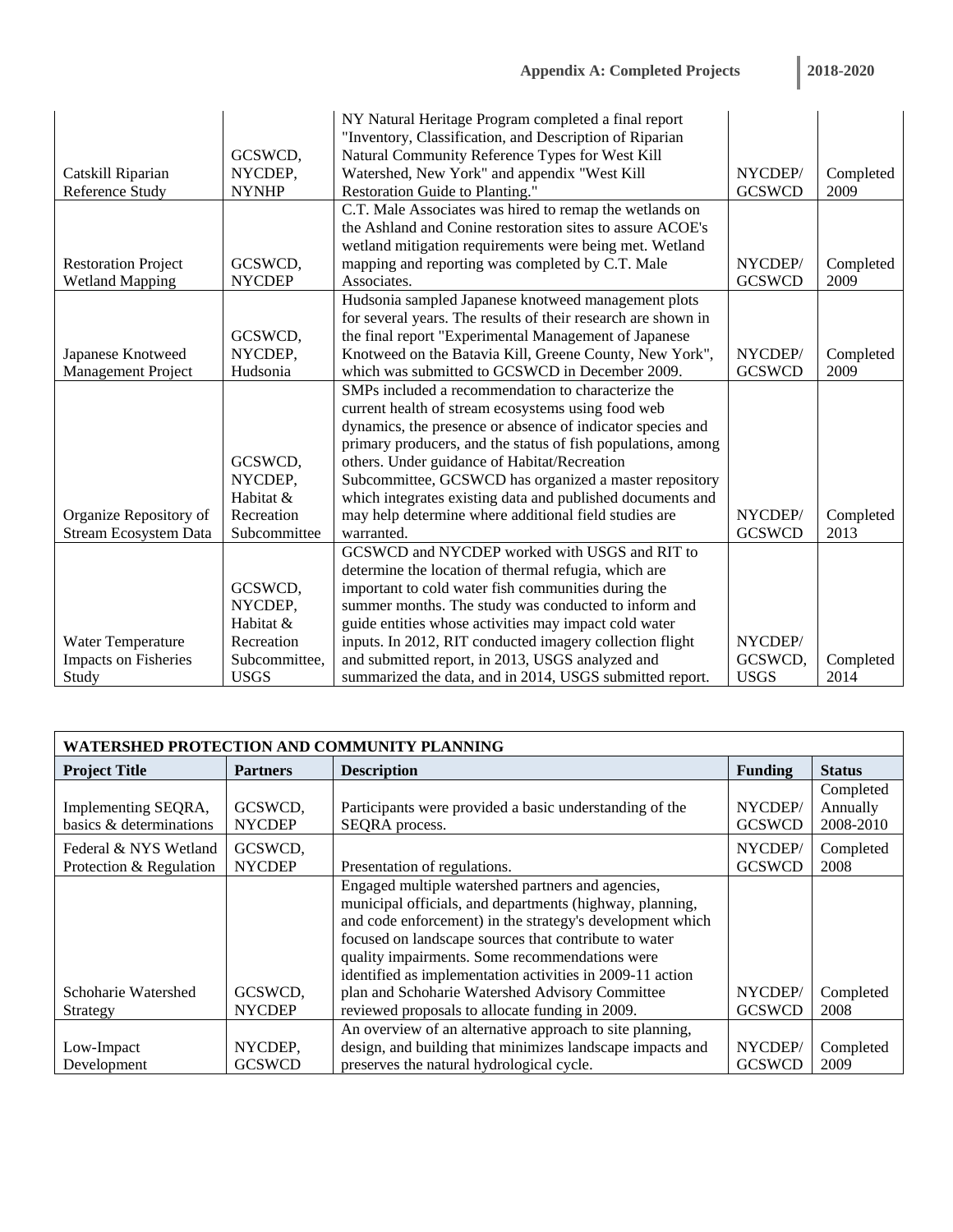| <b>2018-2020</b> |  |  |
|------------------|--|--|
|                  |  |  |

|                               |                | GCSWCD WAP worked with numerous public and private              |               |           |
|-------------------------------|----------------|-----------------------------------------------------------------|---------------|-----------|
|                               |                | sector partners to develop a comprehensive master plan that     |               |           |
|                               | NYCDEP,        | focuses on recreation, and also includes open space, scenic     |               |           |
|                               | GCSWCD,        | quality and cultural resources. Two implementation              |               |           |
|                               | WAP,           | subcommittees are working on marketing and coordinating         |               |           |
|                               | Schoharie      | projects and outdoor resource improvements that promote         |               |           |
| <b>Mountaintop Recreation</b> | Basin          | access to, and appreciation of, the mountaintop's natural       | NYCDEP/       | Completed |
| Master Plan                   | Municipalities | environment including stream systems.                           | <b>GCSWCD</b> | 2009      |
| Low Impact                    | NYCDEP,        |                                                                 |               |           |
| Development                   | GCSWCD,        | How improved site planning can achieve multi-objectives         | NYCDEP/       | Completed |
| Made Local                    | <b>WAP</b>     | for Schoharie basin communities.                                | <b>GCSWCD</b> | 2010      |
|                               |                | GCSWCD worked with the Town of Hunter and the                   |               |           |
|                               |                | Villages of Tannersville and Hunter to undertake a Corridor     |               |           |
|                               |                | Study that entailed comprehensive assessment of potential       |               |           |
|                               |                | future development along the State Route 23A corridor. The      |               |           |
| Town of Hunter                | NYCDEP,        | study was in effort to evaluate foreseeable development and     |               |           |
| Corridor Regional             | GCSWCD,        | environmental mitigation associated with future                 | NYCDEP/       | Completed |
| <b>Planning Study</b>         | <b>WAP</b>     | development.                                                    | <b>GCSWCD</b> | 2010      |
|                               | GCSWCD,        | Workshop participants were informed about the permit            |               |           |
| State and City                | NYCDEP,        | requirements of NYSDEC, NYCDEP and what triggers a              | NYCDEP/       | Completed |
| <b>Stormwater Regulations</b> | <b>NYSDEC</b>  | permit.                                                         | <b>GCSWCD</b> | 2011      |
|                               |                | GCSWCD's WAP, Kendall Stormwater Services, and                  |               |           |
|                               |                | Morris Associates worked with Ashland, Jewett, Lexington,       |               |           |
|                               |                | Windham, Hunter, and Tannersville. For each community,          |               |           |
|                               |                | there was a comprehensive code review against model             |               |           |
|                               |                | development principles, helped identify which principles to     |               |           |
|                               |                | address for local government, developed LID manual for          |               |           |
|                               |                | communities to use in site planning, and to share with          |               |           |
| Mountaintop Better Site       |                | landowners and developers. Also, an education packet, for       | SMIP,         | Completed |
| Design Plan Workshops         | <b>GCSWCD</b>  | easier reference, was developed.                                | <b>LTAP</b>   | 2011-2012 |
|                               |                |                                                                 |               |           |
|                               |                | Conducted a detailed review of Hunter's land use                |               |           |
| Town of Hunter Land           | Town of        | regulations. Hunter adopted revisions, new regulations $\&$ /or |               |           |
| <b>Use Regulation Review</b>  | Hunter,        | guidelines that promote low impact design, climate smart        |               |           |
| & Development                 | GCSWCD,        | and smart growth principles. A land use committee was           |               | Completed |
| Guidelines                    | <b>NYCDEP</b>  | formed to guide the process.                                    | <b>SMIP</b>   | 2016      |

| <b>ENHANCING PUBLIC ACCESS TO STREAMS</b> |                 |                                                                  |                |               |  |  |
|-------------------------------------------|-----------------|------------------------------------------------------------------|----------------|---------------|--|--|
| <b>Action Item</b>                        | <b>Partners</b> | <b>Description</b>                                               | <b>Funding</b> | <b>Status</b> |  |  |
|                                           |                 | GCSWCD worked with the Town of Prattsville on a master           |                |               |  |  |
|                                           |                 | plan for redevelopment of Conine Field. Key conservation         |                |               |  |  |
|                                           |                 | issues included fishing access point, knotweed management, a     |                |               |  |  |
|                                           |                 | riparian buffer planting and a conservation easement on sections |                |               |  |  |
|                                           | GCSWCD.         | of the property adjoining the Batavia Kill and Schoharie Creek   |                |               |  |  |
| <b>Prattsville Conine</b>                 | NYCDEP,         | and a stormwater pollution prevention plan retrofitting the site | NYCDEP/        | Completed     |  |  |
| Park                                      | Prattsville     | to meet current standards for new construction.                  | <b>GCSWCD</b>  | 2008          |  |  |
|                                           |                 | GCSWCD assisted the Town of Windham with the                     |                |               |  |  |
|                                           |                 | development of a public access area on a NYCDEP owned            |                |               |  |  |
|                                           |                 | parcel in the hamlet of Windham. The GCSWCD completed a          |                |               |  |  |
|                                           | GCSWCD,         | site design, Stormwater Pollution Prevention Plan and other      | NYCDEP/        |               |  |  |
| Windham Creamery                          | NYCDEP,         | documents. The design included the construction of parking       | GCSWCD.        | Completed     |  |  |
| Pond                                      | Windham         | area and athletic fields and was left to the town to complete.   | Windham        | 2008          |  |  |
| Town of Windham                           | GCSWCD,         | GCSWCD provided conceptual plans to the Town of Windham          | NYCDEP/        |               |  |  |
| (Police Anchor                            | NYCDEP,         | to assist with assessment and planning for public use of a 65    | GCSWCD,        | Completed     |  |  |
| Camp)                                     | Windham         | acre parcel located in the Batavia Kill watershed.               | Windham        | 2010          |  |  |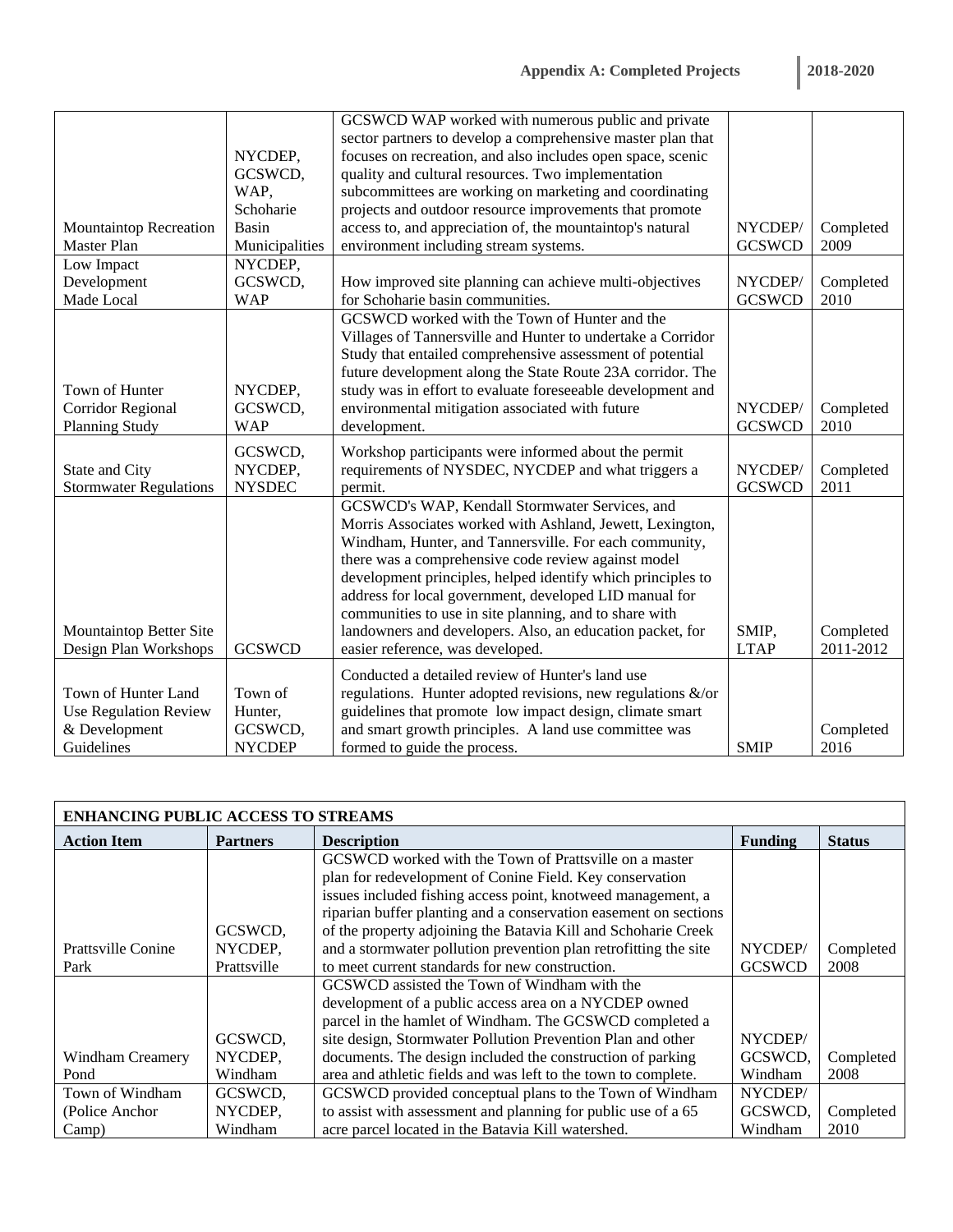|                          |               | GCSWCD and NYCDEP completed a parking area and access            |               |           |
|--------------------------|---------------|------------------------------------------------------------------|---------------|-----------|
| <b>Ashland Fishing</b>   | GCSWCD,       | to an existing public fishing area on the Batavia Kill at the    |               |           |
| Access                   | NYCDEP,       | Ashland Connector Reach Restoration Project. The access          | NYCDEP/       | Completed |
| Enhancements             | Ashland       | includes an information kiosk.                                   | <b>GCSWCD</b> | 2010      |
|                          |               | All stream management plans recommend enhancing public           |               |           |
|                          | GCSWCD,       | access of the streams for fishing. Along many of the streams     |               |           |
|                          | NYCDEP,       | within the Schoharie Watershed, there are public fishing access  |               |           |
| Promote Increased        | Recreation &  | points; existing access locations have been mapped. Through      |               |           |
| Recreational Use of      | Habitat       | the Recreation and Habitat category, multiple stream access      | NYCDEP/       | Completed |
| <b>Watershed Streams</b> | Subcommittee  | parks have been and will continue to be supported by SWAC.       | <b>GCSWCD</b> | 2010      |
|                          | GCSWCD,       | The Town of Prattsville was approved for SMIP funding            |               |           |
|                          | NYCDEP,       | October 2009; this grant was closed in August 2012, due to site  |               |           |
| Prattsville Stream       | Prattsville,  | constraints and significant flood damage throughout Prattsville  |               | Completed |
| <b>Access Parking</b>    | <b>SWAC</b>   | during Hurricane Irene in 2011.                                  |               | 2012      |
|                          |               | GCSWCD and NYCDEP assisted Town of Windham and the               |               |           |
|                          |               | Windham Area Recreation Foundation with installation of a        |               |           |
|                          |               | public, non-motorized, multi-use trail along a 65 acre parcel    |               |           |
|                          | GCSWCD,       | located along the Batavia Kill. SWAC/SMIP funds were used to     |               |           |
|                          | NYCDEP,       | cover the cost of materials for a boardwalk and footbridges. The | NYCDEP/       |           |
|                          | WARF,         | path is used almost daily by local residents and visitors of     | GCSWCD,       | Completed |
| Windham Path             | Windham       | Windham.                                                         | <b>WARF</b>   | 2013      |
|                          |               | The GCSWCD assisted the Town of Lexington with the               |               |           |
|                          |               | development of a small "pocket park" located on the Schoharie    |               |           |
|                          |               | Creek. The project included the removal of a derelict house      |               |           |
|                          |               | (completed 2007), cleaning up weedy growth, enhancement of       |               |           |
|                          |               | riparian vegetation and installation of low impact improvements  |               |           |
|                          | NYCDEP,       | such as demonstrative plantings, informational signage and       |               |           |
| Schoharie Creek          | GCSWCD,       | stream access. Plantings were installed in 2010 and repaired in  |               |           |
| Park (Town of            | Town of       | 2012 following flood damages. In 2012, split rail fencing was    |               | Completed |
| Lexington)               | Lexington     | installed. In 2015, signage was installed.                       | <b>SMIP</b>   | 2015      |
|                          |               | The Windham Area Recreation Foundation is working on             |               |           |
|                          |               | expanding the Windham Path, a 1.3 mile non-motorized, multi-     |               |           |
|                          |               | use recreational trail in the Town of Windham near the Batavia   |               |           |
|                          | NYCDEP,       | Kill. Phase 2 extends the trail over the Batavia Kill on a       | SMIP,         |           |
|                          | GCSWCD,       | pedestrian bridge to the Route 296/South Street business         | Windham,      |           |
|                          | WAP,          | district. A second SMIP grant was awarded in 2014 for two        | NYCDEP/       |           |
| Windham Path             | WARF,         | small wooden footbridges that cross wet areas along the path's   | GCSWCD,       | Completed |
| Phase 2                  | <b>SWAC</b>   | phase 2 extension, and a trailhead sign and kiosk on Route 296.  | <b>WARF</b>   | 2015      |
|                          |               | The SCSWCD, GCSWCD, NYCDEP and the Town of                       |               |           |
|                          |               | Conesville worked together to rehabilitate the existing walking  |               |           |
|                          | NYCDEP,       | path in the Conesville Town Park. A SMIP grant was awarded       |               |           |
| Conesville Town          | GCSWCD,       | in 2014; the design, permitting and construction of the path     |               | Completed |
| Park Walking Path        | <b>SCSWCD</b> | were combined with the Manor Kill Stream Restoration Project.    | <b>SMIP</b>   | 2015      |
|                          | NYCDEP,       |                                                                  |               |           |
|                          | GCSWCD,       | The project is a sub-component of the overall redevelopment      |               |           |
|                          | Town of       | and expansion of Conine Field Recreation Complex in              |               |           |
| <b>Conine Fishing</b>    | Prattsville,  | Prattsville. This part of the project focused on repairing and   |               | Completed |
| Access                   | <b>SWAC</b>   | improving the fishing area and canoe launch at Conine Field.     | <b>SMIP</b>   | 2016      |
|                          |               | The project supported efforts to provide public access to the    |               |           |
|                          | Ashland,      | Batavia Kill and included signage, seeding, and riparian         |               |           |
|                          | GCSWCD,       | plantings. Signage was installed in 2016. Riparian plantings     |               | Completed |
| <b>Ashland Town Park</b> | <b>NYCDEP</b> | were installed in spring 2017.                                   | <b>SMIP</b>   | 2017      |